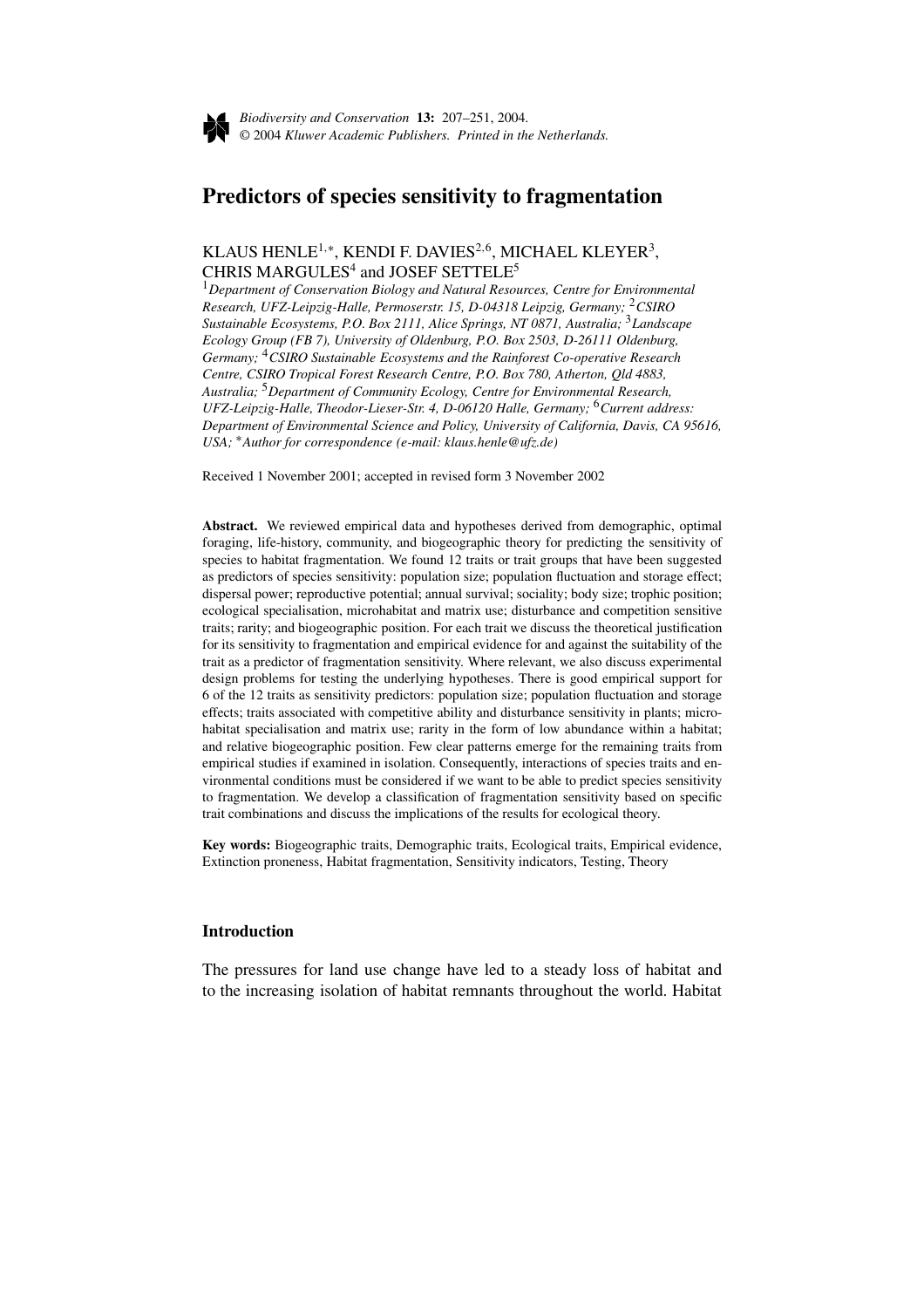destruction and fragmentation are the most likely major causes of the increase in the rate of species extinctions in recent decades (Henle and Streit 1990; Groombridge 1992). As fragmentation proceeds, stochastic forces are added to the deterministic declines caused by a dwindling supply of habitat. Even when loss and fragmentation of habitats is halted, there may be a legacy of further species loss due to stochastic extinctions (Shaffer 1981; Belovsky 1987) and the relaxation of communities within the remnants (Diamond 1984; Wilcove et al. 1986; Terborgh et al. 1997). Nevertheless, mounting empirical evidence and intuition tells us that not all species decline towards extinction following habitat fragmentation (e.g., Margules et al. 1994; Jackel and Poschlod 1996; Dooley and Bowers 1998; Davies et al. 2000). Some species are at greater risk in fragmented landscapes than others. A better understanding of these differential sensitivities has wide implications for ecological and evolutionary theory and for the setting of priorities and the identification of target species in applied conservation biology (Sieving and Karr 1997; Biedermann et al. 1999).

Theories about population extinction have advanced considerably within the last two decades (Henle et al. 2004 (this issue)). Likewise, an increasing number of controlled fragmentation experiments have now been running for lengthy periods of time (Margules 1996; Laurance and Bierregaard 1997; Debinski and Holt 2000; Laurance et al. 2002), data from uncontrolled land use driven fragmentation experiments become increasingly available (e.g., Soulé et al. 1988; Karr 1990; Laurance and Bierregaard 1997), and experimental additions of plant species in grasslands support a metapopulation-like perspective in the understanding of plant community composition (Tilman 1997). Along with these data a considerable number of hypotheses about the susceptibility of different habitat types to fragmentation and the differential extinction proneness of species have been proposed and related to biological characteristics of the species.

Why analyse species characteristics in relation to fragmentation and extinction and not simply concentrate on particular species? Species that display similar realised niches with respect to multiple environmental factors and similar traits are assumed to behave similarly in the face of environmental change. They can be assigned to 'Functional types' independent of the origin and taxonomy of species (Lavorel et al. 1997). Functional types may be a suitable abstraction to reduce the great diversity of plant and animal species to operational entities for prediction and modelling (Thompson et al. 1996). To tailor functional types to the process of fragmentation, it is necessary to know which traits are sensitive to fragmentation. The purpose of this paper is to review hypotheses on predictors of species sensitivity to fragmentation, their theoretical basis, and the empirical evidence.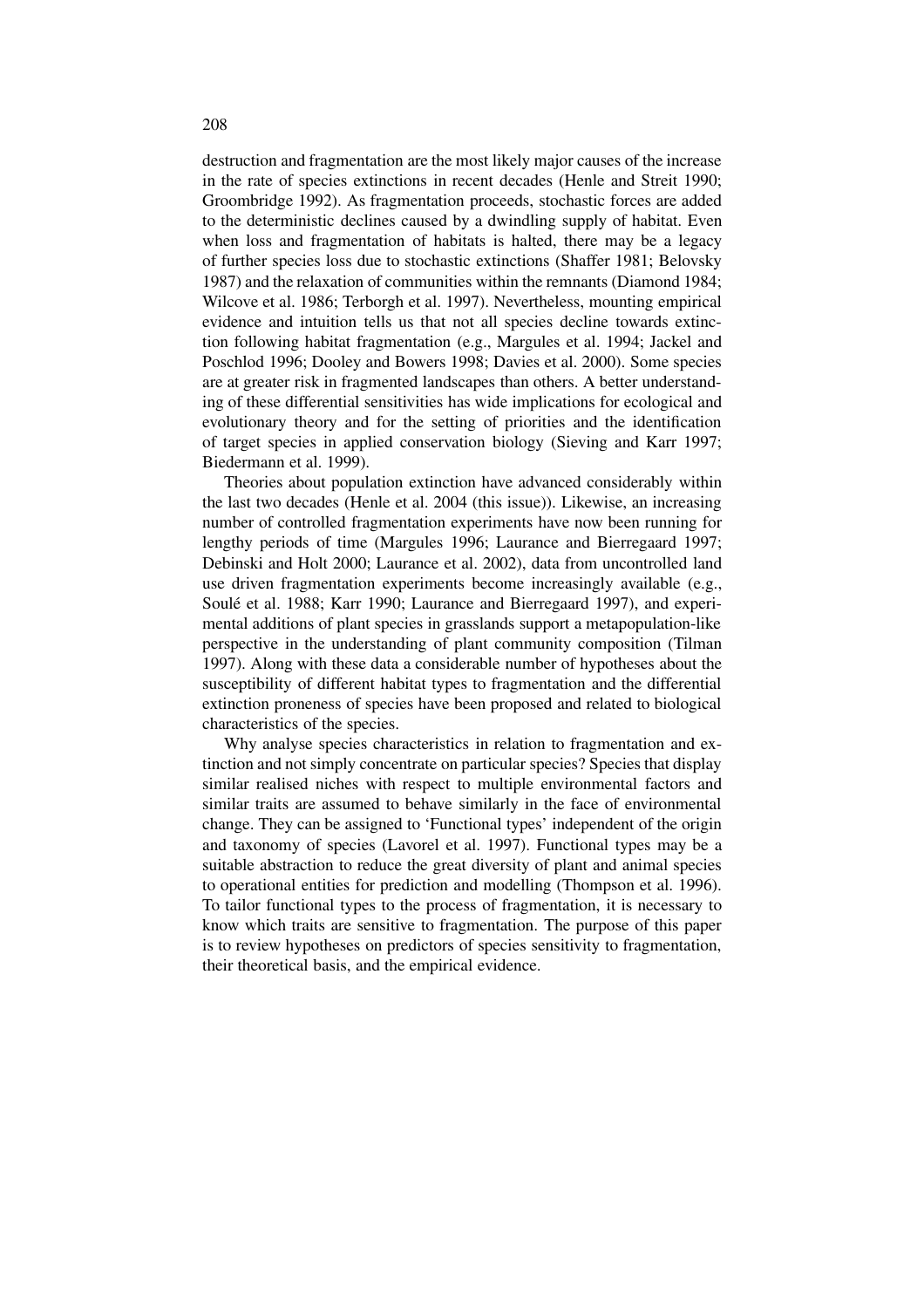## **Predictors of species sensitivity to fragmentation**

For our review we made a search in BIOSIS with the key words 'fragmentation', 'sensitivity', and 'ecological traits' for the years 1999–2000. Starting from these references and our own fragmentation literature databases containing more than 1000 references, we traced back relevant literature cited. We found four groups of theories used for deriving predictive traits and 12 traits (trait groups) that have been suggested as predictors of species sensitivity to fragmentation (Table 1). Whereas theories for demographic traits are based directly on population extinction models, the linkage of other traits with extinction proneness is indirect via their association with demographic traits (Table 1). For each suggested trait we first outline the theoretical arguments, review the empirical evidence, and briefly discuss design problems for experimental testing.

| Theory                        | Sensitivity indicators                       | Empirical |
|-------------------------------|----------------------------------------------|-----------|
|                               |                                              | support   |
|                               |                                              |           |
| Stochastic models of          | Population size                              | $^{+}$    |
| population extinction         | Population fluctuation and                   | $^{+}$    |
|                               | storage effects                              |           |
|                               | Dispersal power                              | $+/-$     |
|                               | Reproductive potential/growth rate           | $+/-$     |
|                               | Annual survival                              |           |
| Central place foraging theory | Sociality                                    | $(+/-)$   |
| Life-history theories;        | Body size                                    | $+/-$     |
| community theories            | Trophic position                             | $+/-$     |
|                               | Interaction of trophic position              | $+/-$     |
|                               | and body size                                |           |
|                               | Morphological and physiological traits       | $^{+}$    |
|                               | rendering plants disturbance sensitive       |           |
|                               | Ecological specialisation, microhabitat use, | $+/(-)$   |
|                               | and matrix presence                          |           |
| Biogeographic theories        | Rarity                                       | $+$ /(-)  |
| and fragmentation history     | Biome type and fragmentation history         | $+/-$     |
|                               |                                              |           |

*Table 1.* Summary of theories used for deriving predictors of species sensitivity to fragmentation and empirical evidence. +: Prediction supported; −: prediction not supported; in parentheses: rare results or rarely tested. For discussion and references see text.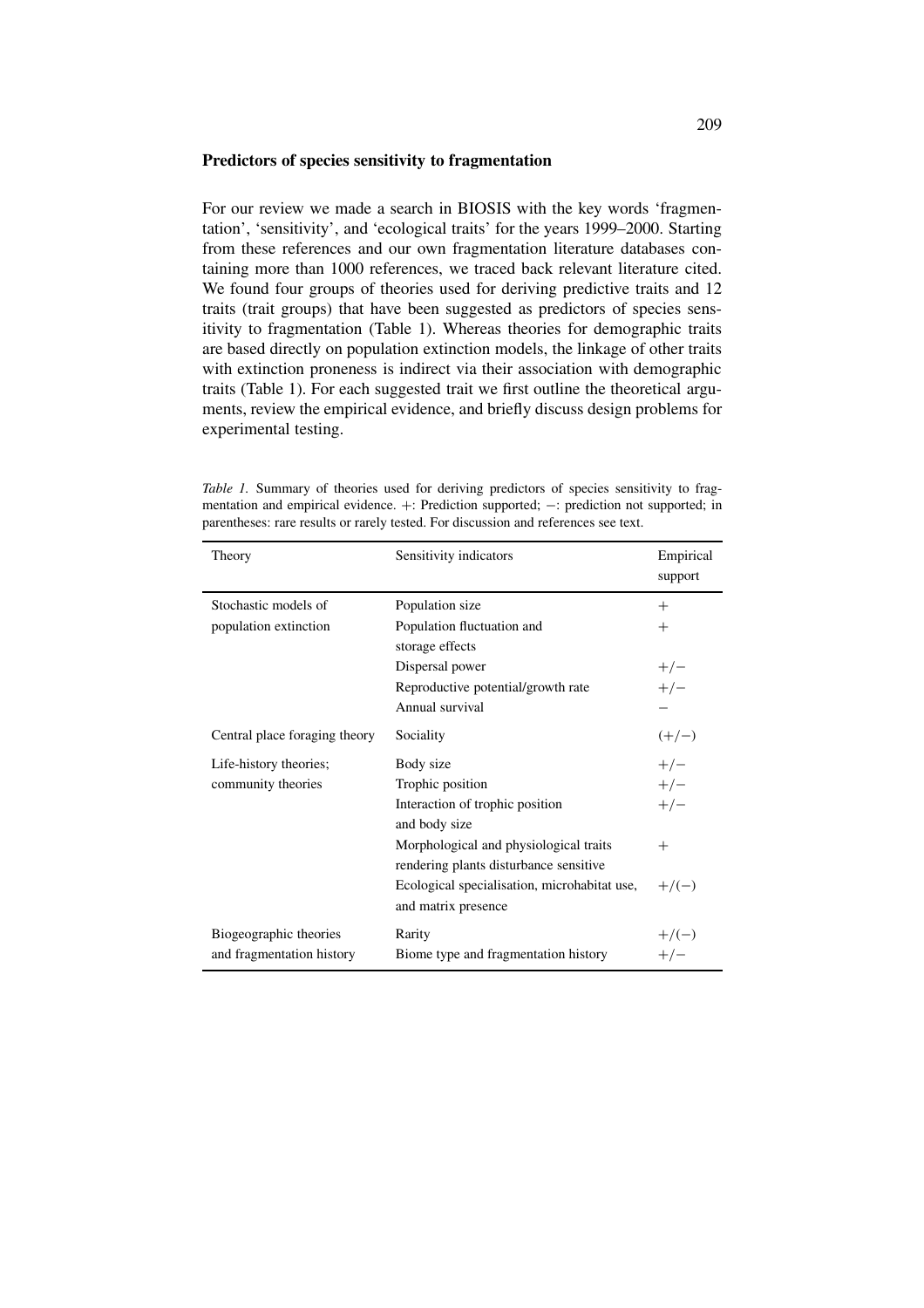## *Demographic parameters and stochastic population models*

#### *Population size*

Theories of stochastic extinction of populations predict higher extinction rates for small compared to large populations because small populations are more vulnerable to the proximate causes of extinction: demographic and environmental stochasticity, genetic deterioration, and social dysfunction (e.g., Goodman 1987; Lande 1993; Pimm et al. 1993; Wissel et al. 1994; Henle et al. 2004 (this issue)). Furthermore, since large populations will have to pass through small size before extinction, this prediction should be very general, with species that exhibit chaotic dynamics being an exception (May and Oster 1976; Gabriel and Bürger 1992). Attempts to detect density dependence in natural populations strong enough to drive species to extinction simply by chaotic dynamics have usually failed (Hassell et al. 1976). The prediction may also fail if populations in habitats with different reproductive quality (Liu 1993) or carrying capacity (Henle et al. 2004 (this issue)) are compared.

Although occupancy patterns of habitat patches and islands of different size provide indirect empirical evidence for the increased survival of larger populations (reviewed by Diamond 1984; see also Sarre et al. 1996; Bolger et al. 1997; Warburton 1997), very few studies have tested this prediction directly. This is due to the fact that in the case of fragmentation driven by land use change and associated habitat clearing, we generally lack any information on population size prior to fragmentation. Likewise, fragmentation experiments usually have not collated information on population size before the start of the experiments (but see Margules 1996).

All but one of the studies directly testing the prediction reported positive results (Table 2). The only exception was an experimental introduction of lizards to islands. In this study persistence probability was independent of population size (Schoener and Schoener 1983). The very short observation time and the very low number of individuals involved make this study a test of the likelihood of individual establishment rather than population extinction, particularly given that the yearly survival rate of the species, if established, was up to 80%.

Design problems were also present in most other studies. In the experiment with the intertidal snail *N. emarginata* (Quinn et al. 1989) population size was confounded with patch size and the same may have been the case in most other studies listed in Table 2. Since theoretical models show that the extinction risk of populations of the same size in patches with different carrying capacity can differ (reviewed by Henle et al. 2004 (this issue)), this confounding is relevant. What is needed are experiments across a sufficient range of population sizes and organisms that control for patch size.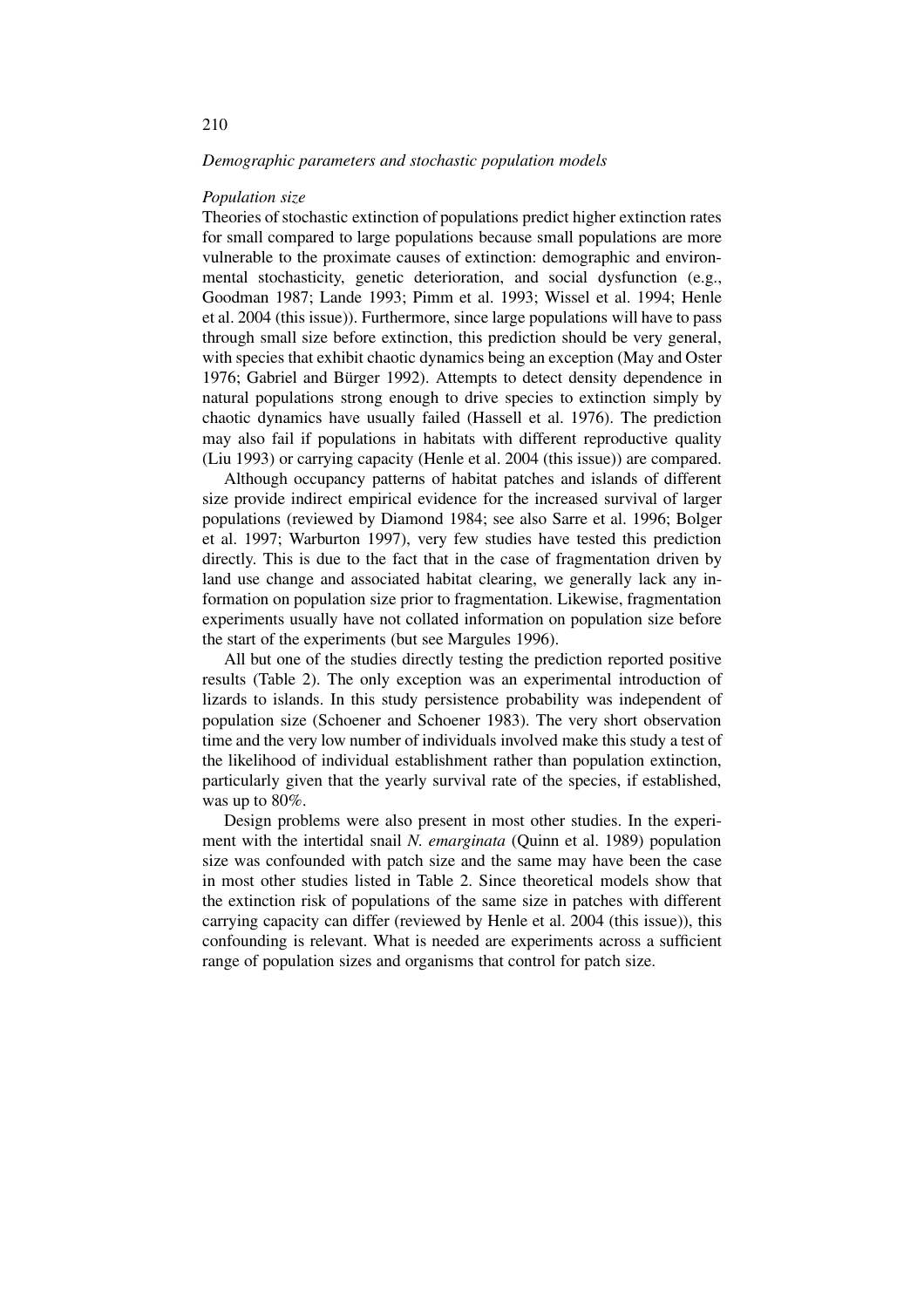| Species                                                             | Type of test                                      | Population<br>size range                                                                         | Observation<br>period | Result                      | References                                               |
|---------------------------------------------------------------------|---------------------------------------------------|--------------------------------------------------------------------------------------------------|-----------------------|-----------------------------|----------------------------------------------------------|
| British marine island bird<br>species                               | Natural populations of<br>known size              | $1-18$ pairs                                                                                     | $29 - 66$<br>years    | $+$                         | Pimm et al. (1988, 1993);<br>Rosenzweig and Clark (1994) |
| Big horn sheep $(Ovis)$<br>canadensis)                              | Natural mountain top<br>populations of known size | Classes of $1-5$ to<br>$\geq$ 100 individuals                                                    | $10(?) - 70$<br>years | $+$                         | Berger (1990); Wehausen<br>(1999)                        |
| Three lycaenid butterfly<br>species in regularly<br>mown grasslands | Natural subpopulations<br>of known size           | $25 - 1500$                                                                                      | 5 years               | $+$                         | Settele (1998, unpublished)                              |
| Seven species of Bahamian<br>island orb spiders                     | Natural populations<br>of known size              | $1 - 1024$                                                                                       | $6-9$ years           | $+$                         | Schoener and Spiller<br>(1987, 1992)                     |
| Bellflower (Campanula<br>cervicaria)                                | Natural populations<br>of known size              | $1-240$ fertile<br>individuals                                                                   | 8 years               | $+$                         | Eisto et al. $(2000)$                                    |
| Field cow-wheat<br>(Melampyrum arvense)                             | Natural populations<br>of known size              | $10 - > 1000$                                                                                    | 6 years               | $+$                         | Matthies (1991)                                          |
| Eight rare plant species in<br>northern Germany                     | Natural populations<br>of known size              | $1 - <3000$ (Lepi-<br>dium campestre,<br>Gentianella ger-<br>manica); ? for<br>remaining species | 10 years              | $+$ (7 out of<br>8 species) | Bräuer et al. (1999)                                     |

*Table 2.* Summary of tests of population size as <sup>a</sup> predictor of species sensitivity to fragmentation. +: Prediction supported; <sup>−</sup>: prediction not supported.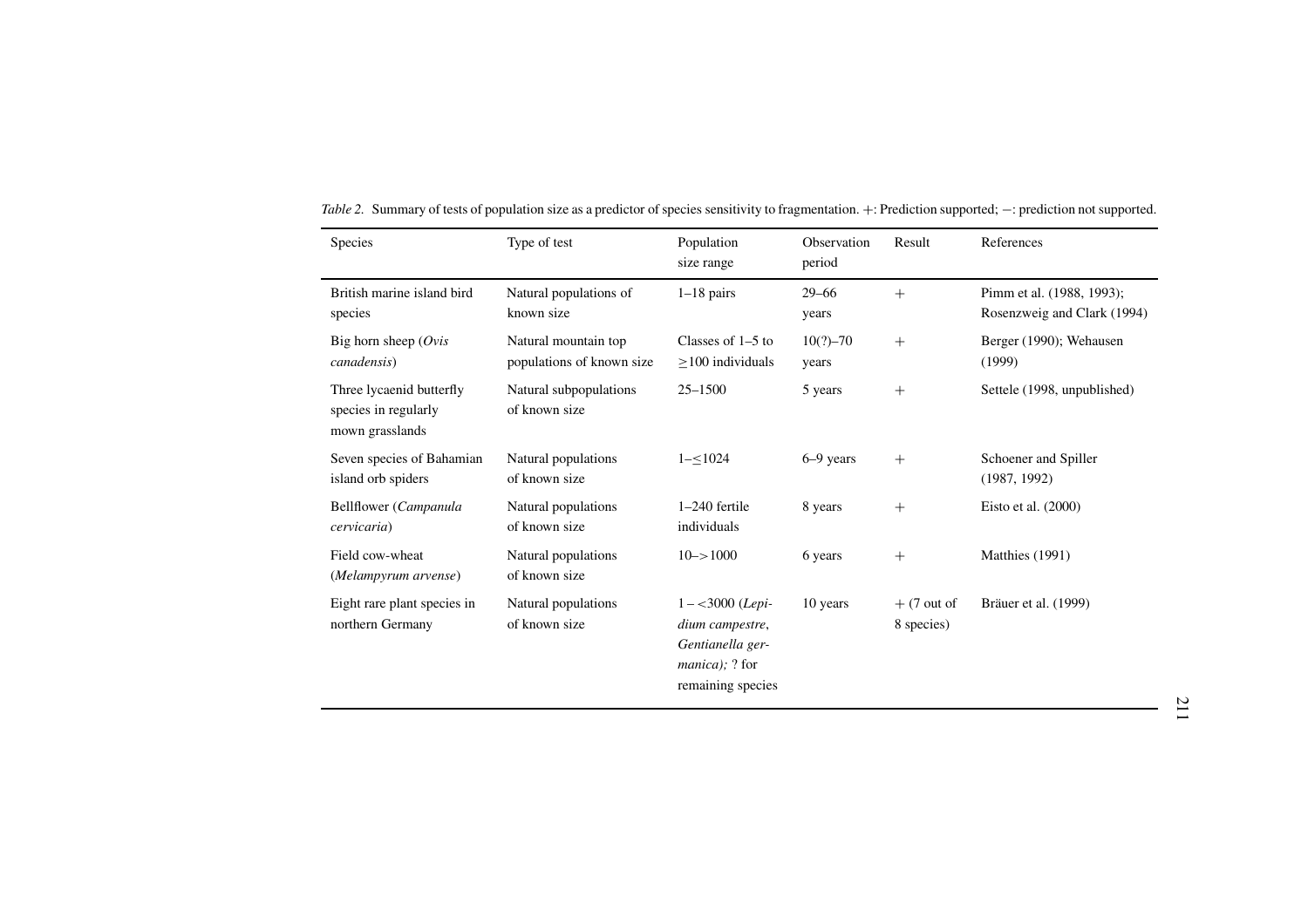| Species                                                               | Type of test                                        | Population<br>size range | Observation<br>period | Result | References                      |
|-----------------------------------------------------------------------|-----------------------------------------------------|--------------------------|-----------------------|--------|---------------------------------|
| Bank vole ( <i>Clethrionomys</i><br>glareolus)                        | Experimental introductions<br>to small islands      | $2 - 20$                 | $91-113$ days         | $^{+}$ | Ebenhard (1989)                 |
| Rodents (Clethrionomys<br>gapperi, Peromyscus<br><i>maniculatus</i> ) | Experimental<br>introductions to<br>small islands   | $2 - 16$                 | $2-3$ years           | $^{+}$ | Crowell (1973)                  |
| Lizards (Anolis sagrei;<br>Leiocephalus punctatus)                    | Experimental introductions<br>to small islands      | $5 - 10$                 | 5 years               |        | Schoener and Schoener<br>(1983) |
| Brown algae (Postelsia<br><i>palmaeformis</i> )                       | Experimentally seeded<br>populations                | $1 - > 120$              | 1 year                | $^{+}$ | Paine (1988)                    |
| Intertidal snails (Nucella<br><i>emarginata</i> )                     | Populations established<br>on different sized plots | $2 - 128$                | 17 months             | $^{+}$ | Quinn et al. (1989)             |
| Drosophila hydei, D.<br>pseudoobscura                                 | Experimental laboratory<br>populations              | 25, 50                   | 18 weeks              | $^{+}$ | Forney and Gilpin (1989)        |
| Bean beetles<br>(Callosobruchus<br><i>maculatus</i> )                 | Experimental laboratory<br>populations              | $2 - 20$                 | Not given             | $^{+}$ | Vucetich et al. (2000)          |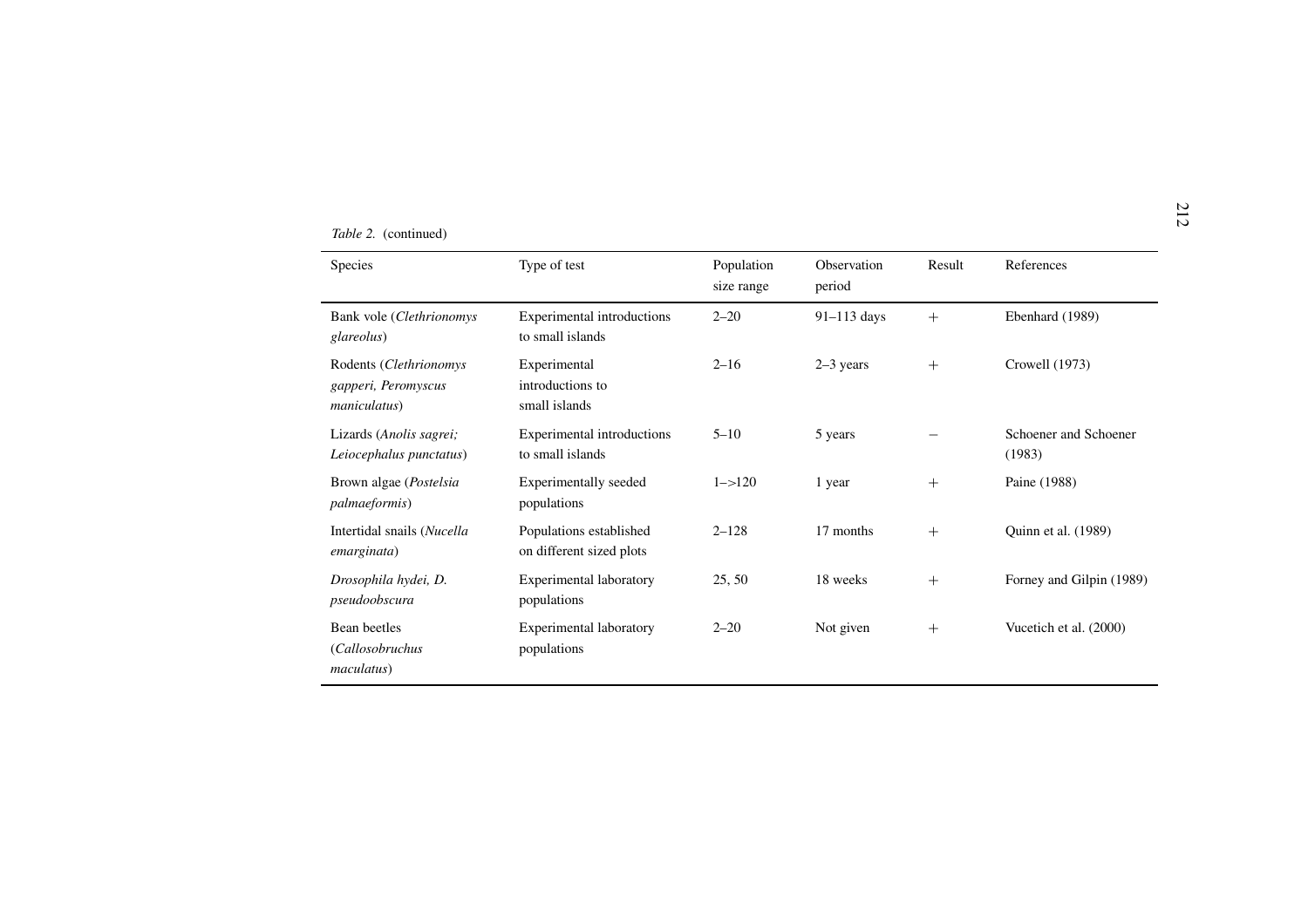#### *Population fluctuations and storage effects*

Theoretical models of population viability generally predict that species unable to maintain stable populations in the face of environmental vagaries (species with high population fluctuations) may be prone to local extinction (e.g., Leigh 1981; Lande and Orzack 1988; Wissel et al. 1994; see also Henle et al. 2004 (this issue)). Whereas a number of studies implicated population fluctuations as a predictor of sensitivity without separating it from other potential factors (e.g., Forney and Gilpin 1989; Pollard and Yates 1992; Thomas et al. 1994), few studies have directly tested this prediction (Table 3). These tests have yielded variable, controversial results. The hypothesis was supported by a study controlling variability experimentally and by a study that measured population variability for the same length of time for extant and extinct species. For another study, the British island bird populations, controversy about statistical procedures and the interpretation of results exists (Pimm et al. 1988; Tracy and George 1992; Rosenweig and Clark 1994). However, a reanalysis of the data with the Cox proportional hazard model by Vucetich et al. (2000) did provide support for a positive relationship.

The animal studies that did not support the hypothesis compared the standard deviation or the coefficient of variation of population size between extant and extinct populations. However, this approach can yield statistical artefacts, including negative relationships, because population viability tends to be underestimated for populations with short persistence times (Vucetich et al. 2000). Simulation studies showed that the probability of these artefacts dramatically increased as the extinction risk threshold for data inclusion decreased. For an extinction risk threshold of less than one extinction within 6 years, the power of the test for a positive relationship approached an asymptotic maximum (Vucetich et al. 2000).

Vucetich et al. (2000) regarded a significant relationship in extant populations between an arbitrary quasi-extinction level and population fluctuation as further support for the hypothesis. However, such a conclusion is problematic because of the strong interactions between extinction sensitivity, quasiextinction levels, and type and strength of density regulation (Henle et al. 2004 (this issue)).

In plants, the storage of reproductive potential across generations can promote persistence even if variance in the recruitment rate is high (Higgins et al. 2000). Storage effects (Warner and Chesson 1985) relate to life history features such as long life span and iteroparity or clonal propagation and nutrient recycling in plants. These traits may cause population inertia, that is, enable organisms to build up remnant population systems in which local populations persist over long periods of unfavourable environmental conditions and low recruitment rates (Eriksson 1996). If storage of reproductive potential across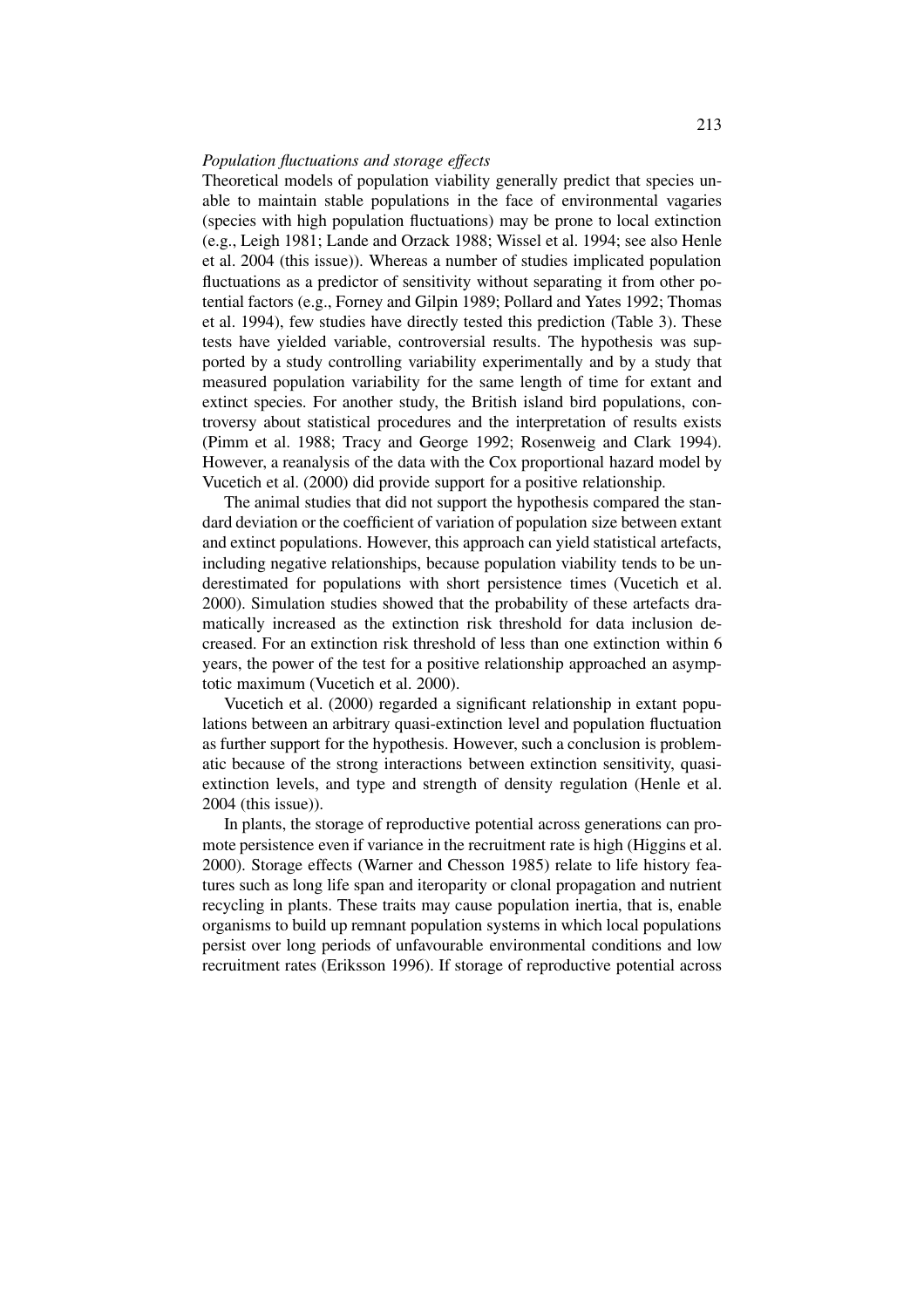| Organisms                                                                            | Type of comparison                                                                                              | Results                                          | References                                                                    |
|--------------------------------------------------------------------------------------|-----------------------------------------------------------------------------------------------------------------|--------------------------------------------------|-------------------------------------------------------------------------------|
| Experimental laboratory<br>populations of bean beetles<br>(Callosobruchus maculatus) | Experimental variation of<br>mortality risk in laboratory<br>populations                                        | $+$                                              | Vucetich et al. (2000)                                                        |
| Birds on Barro Colorado<br>Island (BCI)                                              | Comparison of CV in capture rate<br>at nearby sites on the mainland for<br>species extinct and extant on BCI    | $+$                                              | Karr (1982a)                                                                  |
| British marine island<br>bird species                                                | Cox regression model of time to<br>extinction as dependent and CV in<br>number of pairs as independent variable | $+, 0$ , controversy                             | Pimm et al. (1988); Tracey<br>and George $(1992)$ ;<br>Vucetich et al. (2000) |
| Five Neotropical small<br>mammal species                                             | Relationship of extinction rate and<br>SD of size of subpopulations                                             |                                                  | Lima et al. (1996)                                                            |
| Four orb spiders on<br>Bahamian islets                                               | Relationship of extinction rate and<br>SD/CV of population size                                                 | $-$ , 0 (+ when<br>zero counts<br>were included) | Schoener and Spiller<br>(1992)                                                |
| Experimental populations<br>of Daphnia                                               | CV of population size in extant<br>versus extinct populations                                                   | $+, 0$                                           | Bengtsson (1989);<br>Bengtsson and Milbrink<br>(1995)                         |

214 *Table 3.* Summary of test results reported for the relationship of population variability and extinction risk. +: Positive relationship; 0: no significant relationship; <sup>−</sup>: negative relationship; CV: coefficient of variation; SD: standard deviation.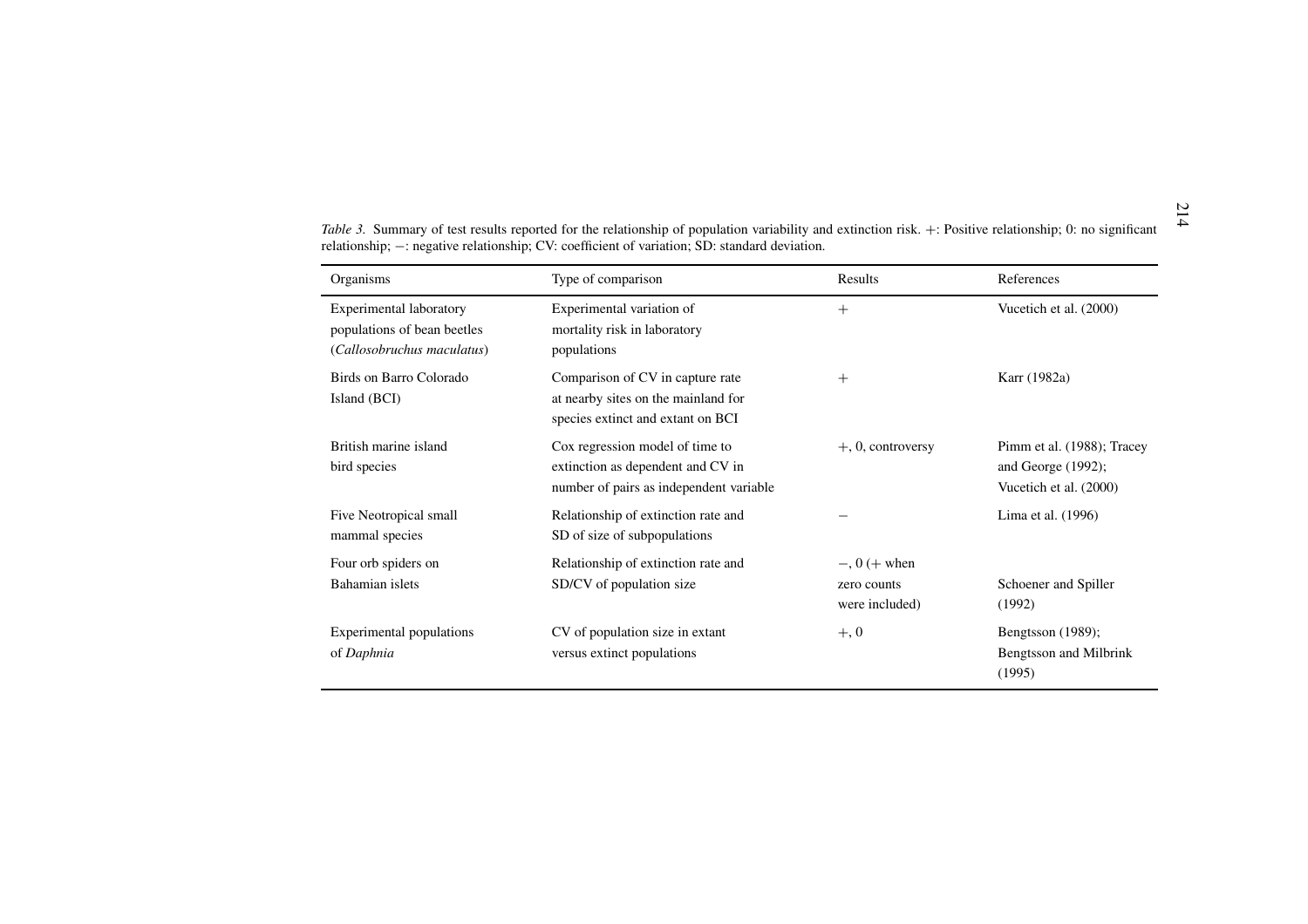generations is possible, the rate of increase of a population is influenced more by favourable periods than by periods with no recruitment. In declining populations, storage effects may drastically extend the time to extinction. On the other hand, if no storage is possible, populations may be prone to extinction if a sequence of years with no recruitment occurs. In this case, the unfavourable periods control population dynamics (Higgins et al. 2000).

A prolongation of unfavourable periods between successional stages suitable for recruitment by land use change has been called fragmentation in time (Poschlod et al. 1998). Examples are mowing regimes in grassland that are interrupted by set aside periods (Kiefer and Poschlod 1996). Farmers have used extensive crop rotations to prevent weeds from germinating, i.e. they created extended temporal windows with unsuitable growing conditions for weeds associated with a certain crop. Seed bank longevity creates storage effects, as it allows plants to overcome long periods with unsuitable conditions for germination. Comparisons of vegetation samples of 1950 and 1985 in Switzerland revealed that plants with a persistent seed bank had lower extinction rates in remnants of dry grasslands (Stöcklin and Fischer 1997). Dormancy applies also to other classes of organisms. Species inhabiting ephemeral pools such as some Crustacea are known to remain dormant in the sediments until seasonal rains fill the basins (Hildrew 1985). The relative extinction proneness of animal species with and without such storage effects remains to be studied under increased anthropogenic isolation of habitats.

#### *Dispersal power*

In classic metapopulation theory, subpopulations living on isolated patches periodically go extinct and patches are recolonised by individuals migrating from other patches (Levins 1970). The risk of extinction of a metapopulation increases with the correlation of environmental fluctuations of the subpopulations and decreases with dispersal power (e.g., Frank et al. 1994; Settele 1998). Furthermore, the rescue effect may save populations from extinction (Brown and Kodric-Brown 1977) and dispersal power also increases the persistence chance of spatially structured populations of territorial species (Lande 1987). Individual based models of spatially structured populations of territorial species also predict that extinction proneness should decrease with dispersal power (reviewed by Henle et al. 2004 (this issue)). Thus, species with high dispersal power, enabling them to rescue or recolonise distant patches beyond the distance of correlated environmental fluctuations, should have a lower extinction risk in highly fragmented habitats. Since metapopulation survival is optimal if habitat patches are as close as possible but still outside the range of correlated environmental fluctuations (Frank et al. 1994), dispersal power as a predictor of fragmentation sensitivity should be scale-dependent.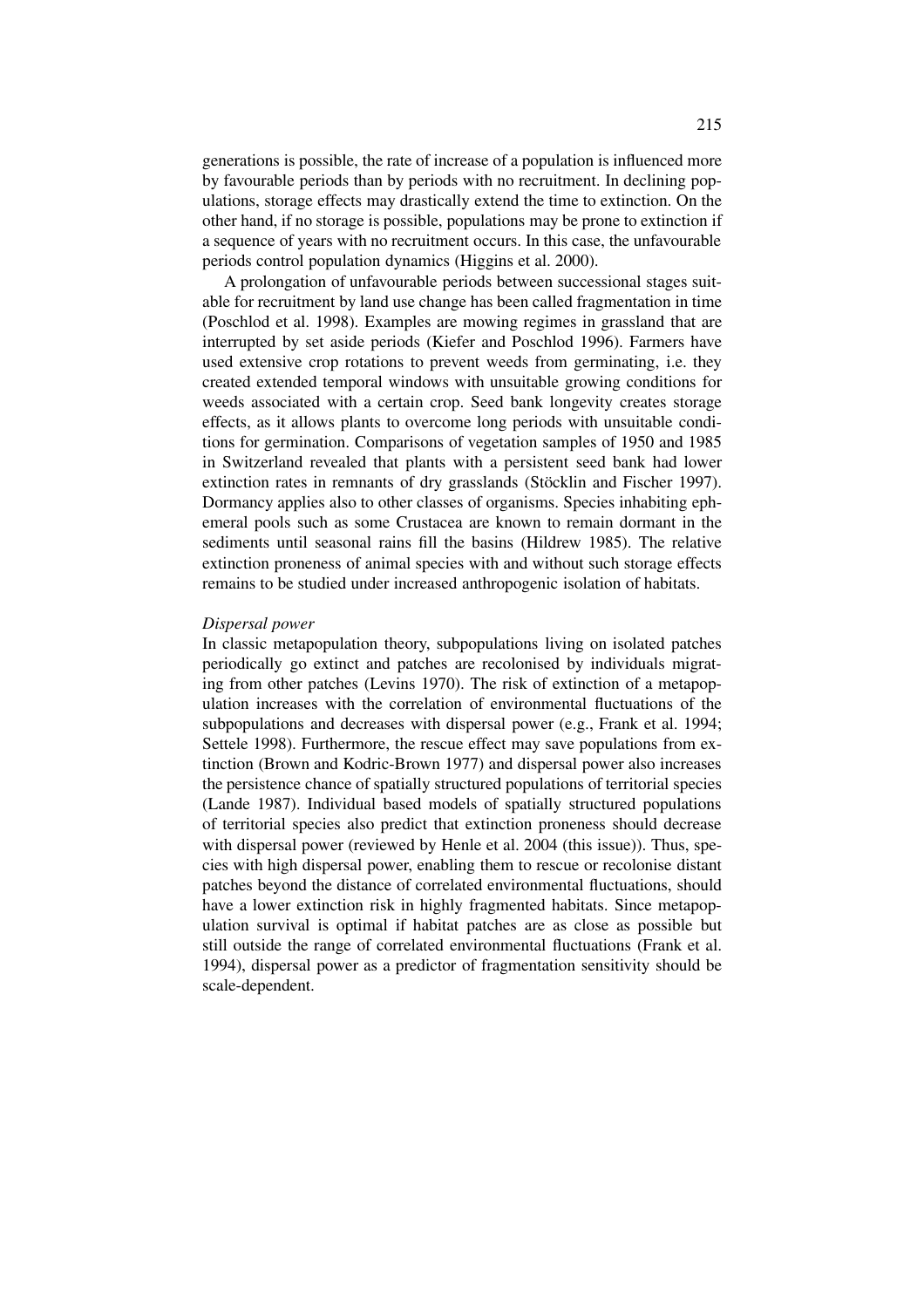Beneficial effects of dispersal power may be negated because mobile species tend to have larger individual home ranges (Mühlenberg et al. 1991). In this case, the same amount of remaining habitat will support fewer individuals. The smaller population size in turn should increase extinction risk (see above). Tilman et al. (1997), Huxel and Hastings (1998), and Vos et al. (2001) considered these interactions between natural abundance and dispersal in theoretical models but reached different conclusions. Whereas Huxel and Hastings (1998) found that the combination of abundance and dispersal ability was important, the models of Tilman et al. (1997) and Vos et al. (2001) suggested that dispersal ability, respectively, population size alone were overriding. The conclusions of these models depend on specific assumptions, for the former two models in particular that the community is structured by a trade-off between dispersal and competitive abilities (see also section *disturbance related traits, competitive ability, and fragmentation sensitivity*). In the model of Vos et al. (2001) patches supported at least 50 reproductive units of the species with low individual area requirements but only 1–16 units of species with large individual area requirements. In such small subpopulations extinction rates are high, so that colonisation potential is low even if dispersal power is high (Frank et al. 1994).

Empirical studies show a lack of correlation between dispersal power and fragmentation sensitivity or scale-dependent effects (Table 4). Most deviations from theory can be explained by interactions with other traits or scale effects. A large set of the sensitive migratory North American bird species depend on the forest interior and have low reproductive rates, whereas most non-migratory species are not restricted to the forest interior and show higher reproductive rates (Lynch 1987; Whitcomb 1987). In the case of the grassland snails and butterflies the scale of habitat fragmentation was too coarse or too fine to be perceived as fragmentation by these organisms (Bahl et al. 1999), confirming the prediction of a spatially explicit simulation model of Fahrig (1998) that predicted that fragmentation effects should be low for species with low or high dispersal power and maximum at intermediate dispersal power.

A problem not as yet accounted for in deriving and testing dispersal power as a predictor of fragmentation sensitivity is that the dispersal process is not only influenced by dispersal power but also by the dispersal rate (sometimes confused with dispersal power) and colonisation probability once a patch is reached. Dispersal power may or may not be related to these other components of the dispersal process and theoretical models show that in strongly fragmented habitats an increased dispersal rate reduces persistence chances of metapopulations if dispersal power is limited and dispersal mortality occurs (Casagrandi and Gatto 1999). A further problem in empirical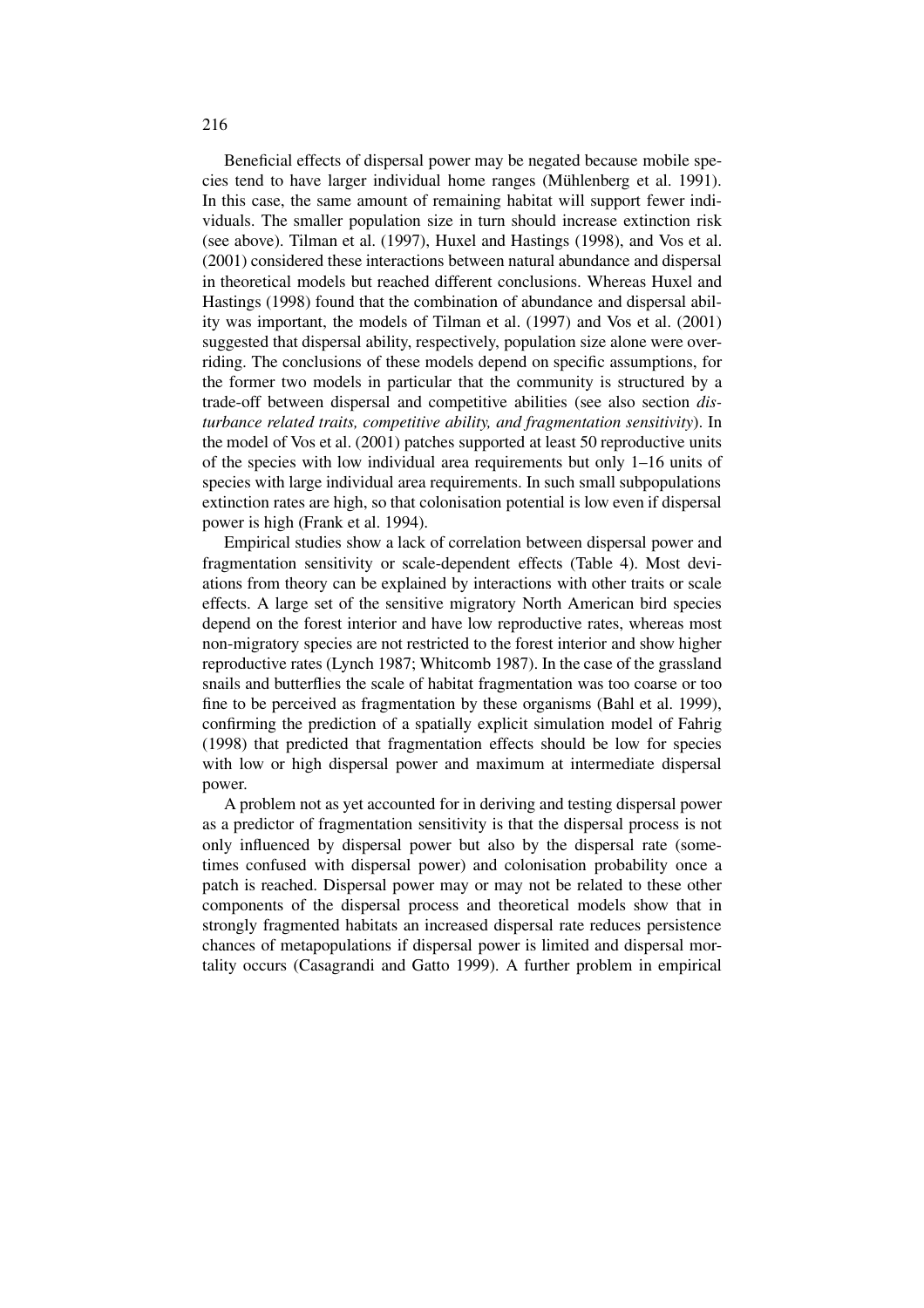| Organisms                            | Type of comparison                                                            | Sensitivity                                                                                                          | References                                         |
|--------------------------------------|-------------------------------------------------------------------------------|----------------------------------------------------------------------------------------------------------------------|----------------------------------------------------|
| Australian rainforest birds          | Six classes of movement patterns<br>from sedentary to migratory               |                                                                                                                      | Warburton (1997)                                   |
| British marine island birds          | Migratory versus non-migratory species                                        |                                                                                                                      | Pimm et al. (1988, 1993)                           |
| North American forest<br>birds       | Migratory versus non-migratory<br>species                                     |                                                                                                                      | Lynch (1987);<br>Whitcomb (1987)                   |
| Temperate grassland<br>invertebrates | Three different mobility classes<br>(incidence data and<br>simulation models) | $-$ (snails and butterflies);<br>+ (species of intermediate<br>mobility)                                             | Bahl et al. (1996, 1999);<br>Samietz et al. (1996) |
| Temperate grassland plants           | Small seeded versus large<br>seeded species in<br>experimental fragments      | $^{+}$                                                                                                               | Robinson and<br>Quinn (1988)                       |
| Temperate grassland plants           | Clonal versus non-clonal species<br>in small experimental patches             | Clonal species persisted<br>better and, in contrast<br>to non-clonal species,<br>showed sensitivity<br>to patch size | Robinson et al. (1992)                             |
| Tropical tree species                | Zoochorous versus barochorous<br>species                                      | $+$ (interaction of dispersal<br>power and scale of<br>landscape structure)                                          | Metzger $(2000)$                                   |

*Table 4.* Summary of tests of dispersal power as <sup>a</sup> predictor of species sensitivity to fragmentation. +: Prediction supported; <sup>−</sup>: prediction not supported.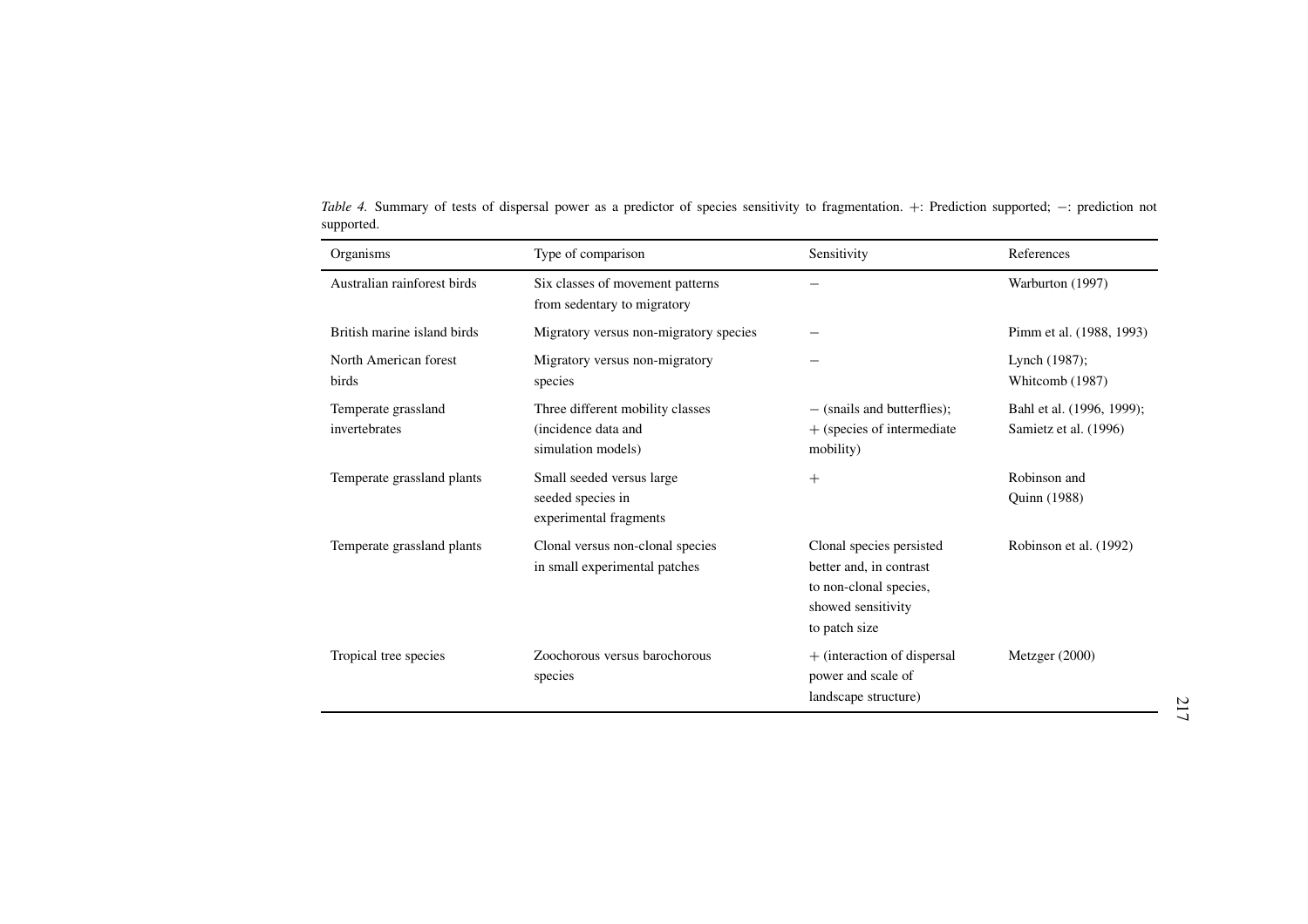studies is the use of the observed presence in the matrix as a surrogate for dispersal power, since this surrogate potentially confounds dispersal power with habitat specialisation. Therefore, the use of this surrogate parameter is discouraged unless it can be ascertained that only migrating individuals are present in the matrix (but see the chapter *microhabitat specialisation and matrix use*).

In addition, for plants on the scale of real landscapes, dispersal power depends on their dispersal agents (e.g., wind, animals, man; Bonn and Poschlod 1998). In a landscape of fragmented habitats, transport agents of plant dispersal may become extinct or change the targeting of new and suitable habitats, and effects of fragmentation on the transport agents will be carried onto the dependent plant species. Several studies showed that the loss of traditional land use practices resulted in the loss of seed dispersal processes in landscapes (Fischer et al. 1996; Strykstra et al. 1997). In effect, loss of dispersal agents leads to increasing fragmentation even if the spatial configuration and quantity of suitable habitats remain unchanged. Likewise, vertebrate dispersed rain forest plants are more sensitive to fragmentation than species with other dispersal modes (Laurance and Bierregaard 1997; Tabarelli et al. 1999). Transport of seeds relates to several plant traits such as dispersal unit morphology, mass, size, and shape; releasing height and terminal velocity of the dispersal unit; attachment, digestion survival, and floating capacity (see Poschlod et al. (2000) for details on these traits). Wind-dispersed seeds are at a high risk of falling on unsuitable patches (Salisbury 1976).

# *Reproductive potential and annual survival/longevity*

Reproductive potential and annual survival/longevity are tightly linked lifehistory traits (Stearns 1976; Roff 1992) and there is at least a threefold influence of reproductive potential on the extinction proneness of species. High reproductive potential may increase the number of emigrants, it may enhance the chance of successful colonisation by facilitating a fast increase to a save population size, and, depending on other traits, it may decrease or increase population fluctuations.

Reproductive potential or/and annual survival have been suggested as predictors of habitat sensitivity by Karr (1990), Noon and McKelvey (1996), and Sieving and Karr (1997). Noon and McKelvey (1996) argued that, besides low vagility, species with low reproductive potential should be particularly sensitive to fragmentation, implicitly assuming that the number of successful colonisations is a function of fecundity. In contrast, Karr (1990) and Sieving and Karr (1997) postulated that species with low annual survival should be more sensitive to fragmentation than species exhibiting high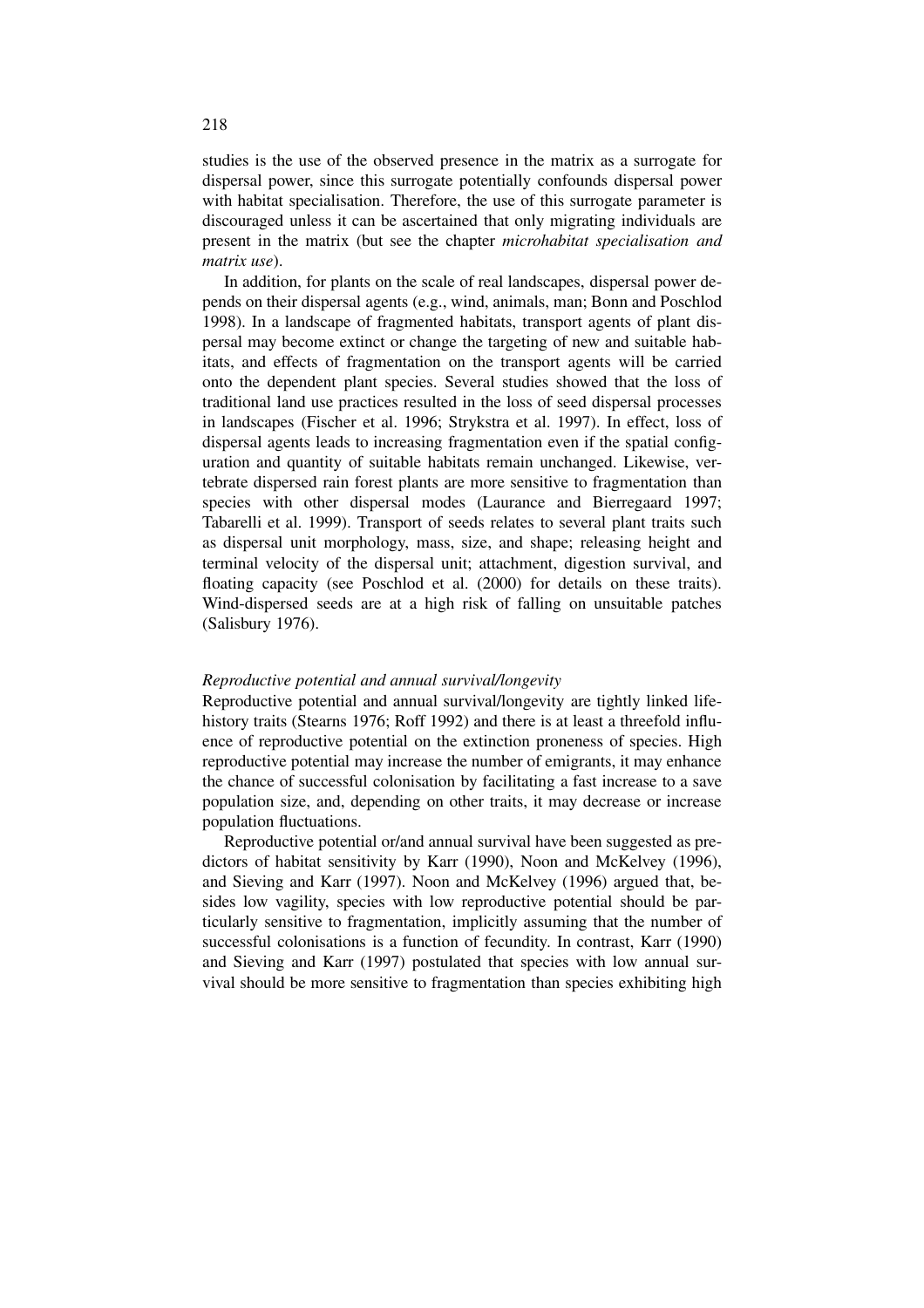survival. Since species with a low annual survival must have a high reproductive potential, this implies that species with high reproductive potential should be more extinction prone than species with low reproductive potential. As a causative mechanism Sieving and Karr (1997) assumed that species with low annual survival should be particularly sensitive to additional mortality that is likely to occur in fragments due to the release of medium-sized predators from the effects of large predators (Terborgh 1974; but see below under the traits *body size, trophic position, and their interactions*). They further argued that a higher fecundity is required to balance increased mortality in fragments due to nest predation or inbreeding. They did not test their hypothesis with a theoretical model and to our knowledge no theoretical comparisons of the relative effect of increased mortality on persistence for populations that differ in annual mortality have been published. However, it is well known that populations of long-lived species with low adult mortality are particularly sensitive to slight changes in adult mortality (e.g., Jonsson and Ebenman 2001; Wiegand et al. 2001). Therefore, we might expect the opposite relationship than the one assumed by Karr (1990) and Sieving and Karr (1997).

Both hypotheses and their assumptions have received only limited attention. Evidence in support of the hypothesis and assumption of Noon and McKelvey (1996) is available from a plant study, but results from animal studies either do not conform with the prediction or with the assumed underlying mechanism (Table 5). For plants with passive dispersal, the probability of hitting a suitable habitat patch is higher the more propagules per mother are involved in the dispersal lottery. Propagule number relates to dispersal success all the more if transport agents, such as wind, are relatively unspecific with respect to the targeting of suitable habitats. In the animal studies supporting the prediction confounding or interactions with other parameters, such as habitat specialisation in the case of the North American bird species (compare Whitcomb 1987), cannot be excluded.

There is no support for annual survival as a predictor of fragmentation sensitivity, in spite of Karr (1990) reporting a statistical difference in mean annual survival measured on the mainland for those forest bird species that are not present on Barro Colorado Island. However, if those species that were never observed on Barro Colorado Island are excluded from his list of extinct species, mean annual survival is not statistically different for extant and extinct species  $(0.59 \pm 0.02, n = 17 \text{ and } 0.53 \pm 0.15, n = 5$ , respectively; one-tailed *t*-test:  $t = 1.58$ ;  $\alpha > 0.05$ ). There is also no indication of a difference in annual survival for species that survived or became extinct on Barro Colorado Island in a more recent data set (Table 11.2 in Sieving and Karr 1997). Longevity also did not explain extinction proneness of reptiles on Aegean land-bridge islands (Foufopoulos and Ives 1999).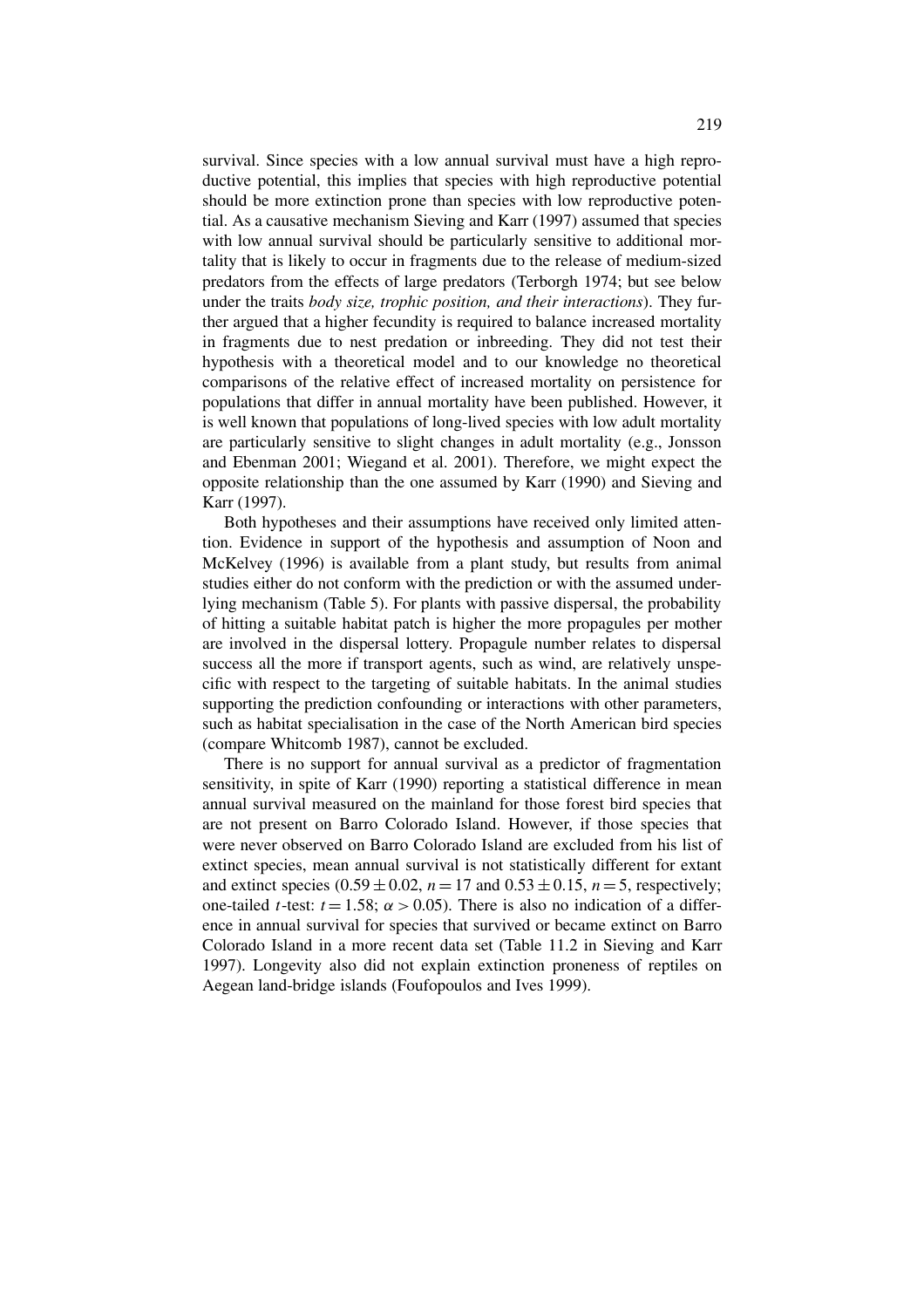| Organisms                                                              | Correlation with dispersal power                                                                                               | Sensitivity                                                         | References                    |
|------------------------------------------------------------------------|--------------------------------------------------------------------------------------------------------------------------------|---------------------------------------------------------------------|-------------------------------|
| Two common and two rare<br>dry grassland plant species                 | Positive correlation of clonal and<br>sexual reproductive potential with<br>probability of occurrence in<br>potential habitats | $+$                                                                 | Jackel and<br>Poschlod (1996) |
| North American forest birds                                            | Reproductive potential negatively<br>correlated with migratory power                                                           | $^{+}$                                                              | Whitcomb (1987)               |
| Australian rainforest<br>avifauna                                      | Not given                                                                                                                      | $^{+}$                                                              | Warburton (1997)              |
| Terrestrial insectivorous<br>birds on Barro Colorado<br>Island, Panama | All included species have low<br>dispersal power                                                                               | $+$ ? (not tested statistically<br>due to low number of<br>species) | Sieving and Karr<br>(1997)    |
| Australian subtropical<br>forest mammals                               | The problematic surrogate 'presence'<br>in the matrix and in corridors' not<br>correlated to fecundity                         |                                                                     | Bentley et al. (2000)         |

*Table 5.* Reproductive potential as <sup>a</sup> predictor of species sensitivity to fragmentation and its correlation with dispersal power. +: Prediction supported; <sup>−</sup>: prediction not supported.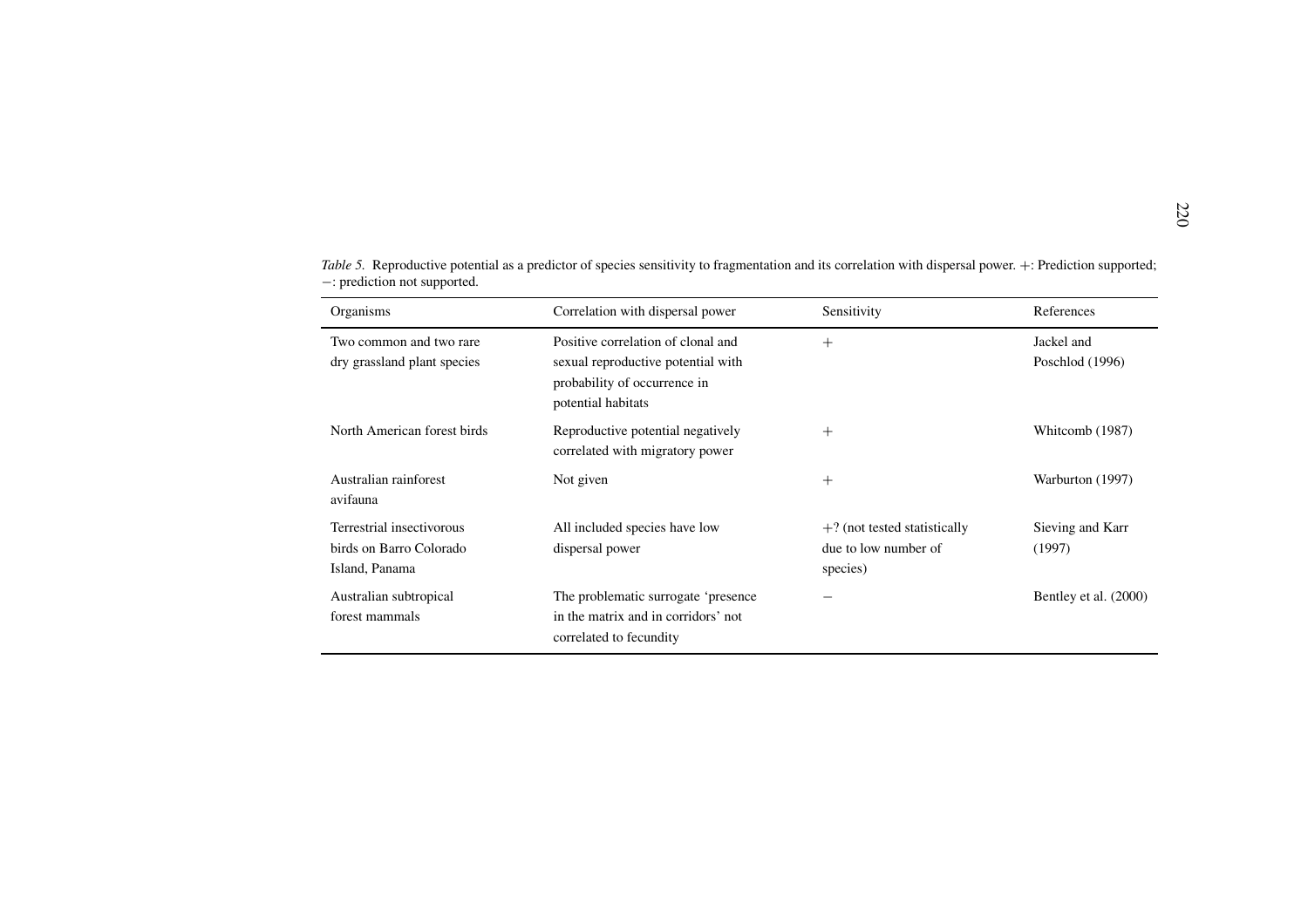Recher et al. (1987) postulated that social or gregarious species should be particularly sensitive to fragmentation and Reed (1999) assumed that lek mating and social facilitation makes birds extinction prone. Recher et al. (1987) derived their hypothesis from the concept of central place foraging, which is a part of optimal foraging theory. Central place theory predicts that the greater the number of individuals occupying the same central place, the greater the area required for supplying food for the group. Recher et al. (1987) assumed that this requirement would translate into increased sensitivity to fragmentation. Neither Recher et al. (1987) nor Reed (1999) provided a theoretical justification for their assumptions. Implicitly, they may have assumed that gregarious species require a larger minimum area of contiguous habitat than solitary species. However, stochastic population models show that small populations consisting of very few solitary individuals have a very high extinction risk unless they form part of a patchy but large population or are replenished regularly from a source population (Goodman 1987; Wissel et al. 1994). Gregariousness does have different underlying causes, such as limited dispersal in sessile organisms, reproductive facilitation, or predator avoidance (Allee et al. 1949; Hawkins 1994; Tullberg and Hunter 1996; but see Hoffmeister and Rohlfs 2001). These factors may lead to demographic differences between gregarious and solitary species, for example, differences in density regulation and population fluctuation, that may carry different extinction risks, but such relationships have not been explored as yet.

Recher et al. (1987) supported their argument with the greater sensitivity of the social yellow-bellied glider (*Petaurus australis*) to forest fragmentation compared to the solitary greater glider (*Petauroides volans*). Unfortunately, the analysis was not extended to the other arboreal marsupials present in the study region. However, the social Leadbeater's possum (*Gymnobelideus leadbeateri*) is also more sensitive to fragmentation than the solitary mountain brush tail possum (*Trichosurus caninus*) (Lindenmayer and Lacy 1995a,b). In contrast to the social marsupials, gregarious trap-door spiders (Mygalomorphae) species persist better in habitat fragments in the Western Australian wheatbelt than solitary species (Main 1987). Likewise, the gregarious spider *Eresus cinnaberinus* is less affected by fragmentation of dry grassland habitats in Germany than many, but not all, non-gregarious arthropod species (Biedermann et al. 1999). In a stochastic population model, social structure influenced persistence probability for monk seals (*Monachus monachus*), but not for roan antelopes (*Hippotragus equinus*) or gorillas (*Gorilla gorilla*) (Durant and Mace 1994). Thus, no clear relationship of sociality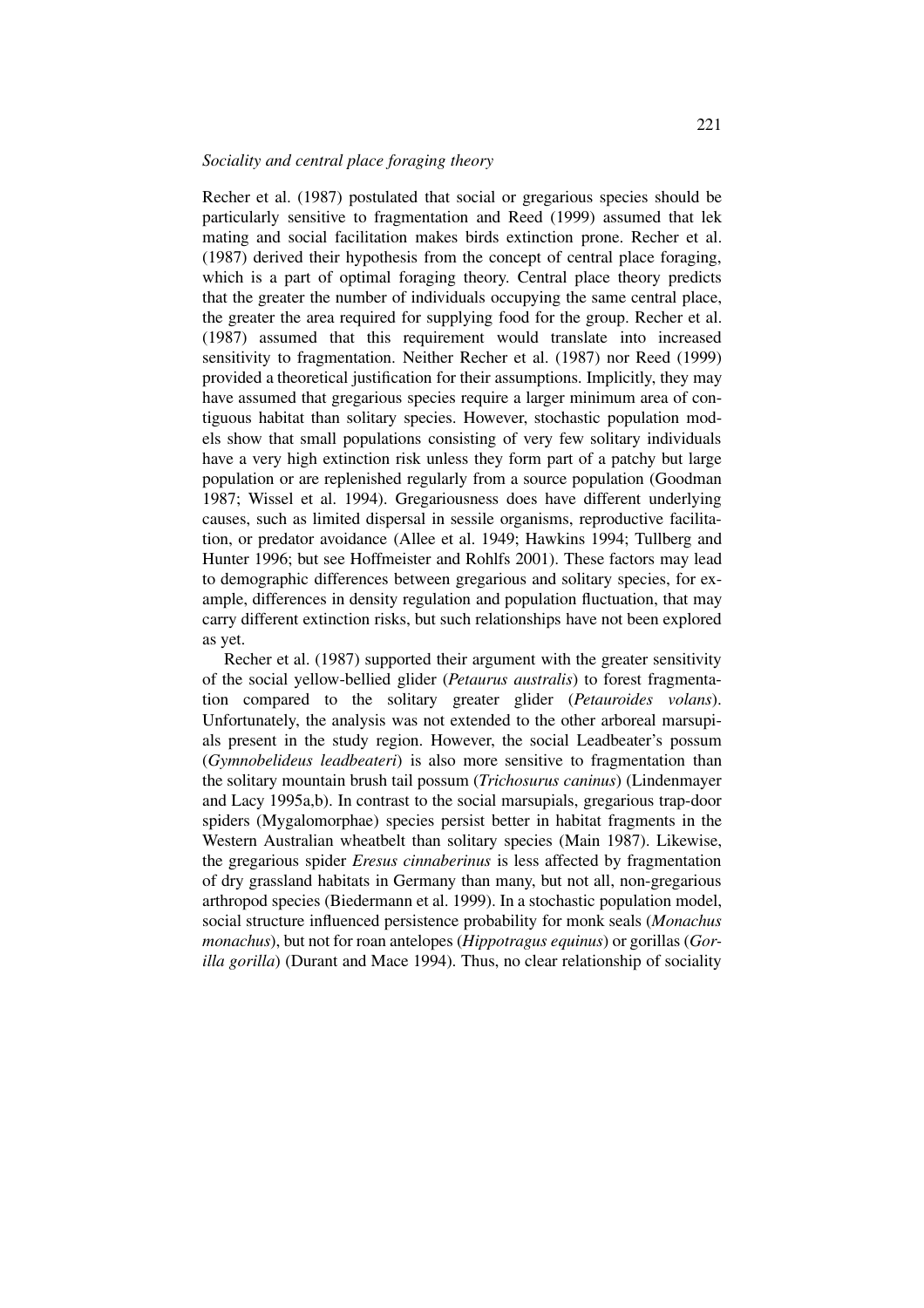and fragmentation sensitivity emerges from the limited number of available studies.

## *Ecological traits and extinction theories*

Four different ecological traits or trait groups (body size, trophic position, disturbance sensitive traits, specialisation) and various interactions between them have been suggested as predictors of species sensitivity to fragmentation. All of these traits have been linked indirectly to extinction proneness based on their (assumed) relationship with one or several demographic parameters that have been shown to influence extinction risks in stochastic population models. Some of these ideas have been expanded into theories that relate life-history traits to extinction proneness and community structure following fragmentation: the mesopredator release hypothesis and the hypothesis of edge effects and parasitism. Since these theories, as well as body size, community structure, and trophic position are tightly interrelated, we discuss them together in this section.

#### *Body size, trophic position, and their interactions*

It has often been claimed that large-bodied species are at a greater risk of extinction than small-bodied species (Belovsky 1987; Gaston and Blackburn 1996a). However, theoretical arguments can also be made for a reduced risk, or for the lowest extinction risk, for species of intermediate size (Johst and Brandl 1997). Species at the top end of food chains are often large in body size. Therefore, and because species at higher trophic levels are usually the taxa with lower population densities, they are regarded as more extinction prone than those at lower levels (Gard 1984). Some authors further assume that species at the top end of the food chain tend to have more unstable population dynamics and therefore should be less likely to persist in a fluctuating environment (Pimm and Lawton 1977; Lawton 1995; Holt 1996). These ideas have been expanded into two related hypotheses on the effects of lifehistory traits on community structure in fragmented habitats. For tropical forest fragments, Terborgh (1974) hypothesised a loss of top-predators that will lead to increased population sizes of medium-sized predators ('mesopredator release') that in turn will cause a demise of predation sensitive bird species. Along similar lines it has been argued that forest fragmentation, especially edge effects, will favour medium-sized generalist predators and nest parasites and lead to the demise of predation and host sensitive bird species of the forest interior (Lynch 1987; Rosenberg et al. 1999). Extending these ideas, one can hypothesise that predator sensitive species with traits rendering them insensitive to habitat fragmentation should survive better in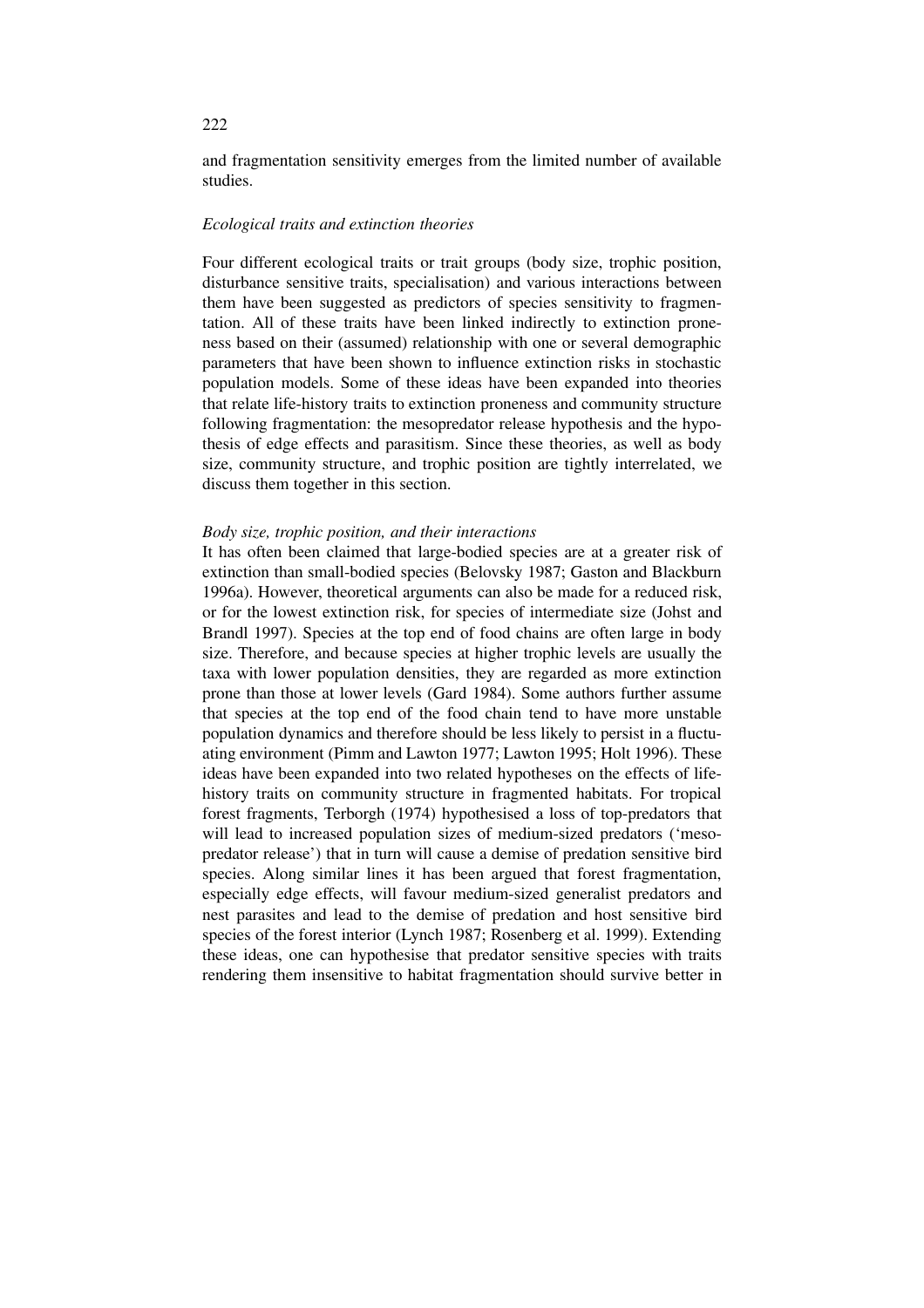smaller than in medium-sized remnants because predators should be absent in small fragments – unless they are broad habitat generalists.

The theories above do not link body size and trophic position to extinction risk directly. The link is indirect via correlations with three demographic variables, abundance, population fluctuations, and population growth rate, which in turn are correlated with extinction risk. However, the relationships between body size and trophic position with these parameters are variable. First, the relationship between body size and abundance has received much attention without a clear pattern emerging (Blackburn et al. 1992, 1993, 1994; Cotgreave 1993; Blackburn and Gaston 1994; Gaston and Blackburn 1995, 1996a,c,d; Cyr et al. 1997). Recent evidence suggests that the spatial scale of the study may be crucial. Studies at local spatial scales rarely find a relationship between body size and abundance, whereas studies at regional scales often find negative linear relationships (Blackburn and Gaston 1997). Second, opinions about body size and population fluctuations are contentious (Johst and Brandl 1997). Some theories assume that populations of large-bodied animals fluctuate less than populations of small-bodied animals and therefore predict that large species are less likely to fluctuate to extinction [reviewed by Pimm (1991) and Cook and Hanski (1995)]. Others argue that neither empirical evidence nor logic support this prediction (Schoener and Spiller 1992; Tracy and George 1992) and that fluctuations are only likely to lead to extinction when populations are uncharacteristically small (Chesson 1991; but see Wissel et al. 1994). Third, because small species recover faster from low numbers than large species, they could be at lower risk of extinction (Wissel et al. 1994). On the other hand, large body size is also associated with longevity, which, like a storage effect, could also lower extinction risk (Pimm et al. 1988).

The action of these variables in combination probably contributes to the fuzziness of the body size versus population decline relationship (Lawton 1994). That is, the positive correlation between body size and extinction risk, due to population abundance and rate of recovery (Cotgreave 1993; Lawton 1994), is offset by the negative correlation between body size and extinction risk, due to population fluctuation (Pimm 1991). In addition, the presence of both environmental stochasticity, causing population fluctuations that are correlated to body size, and catastrophes that reduce the population size by a fixed relative amount independent of population size have been predicted to favour the persistence of species of intermediate size (Johst and Brandl 1997).

Empirical studies focused on correlative analyses of body size and extinction risk in mammal or bird communities. They report a range of findings including positive, negative, and no relationships between extinction risk and body size (e.g., Terborgh and Winter 1980; Pimm et al. 1988;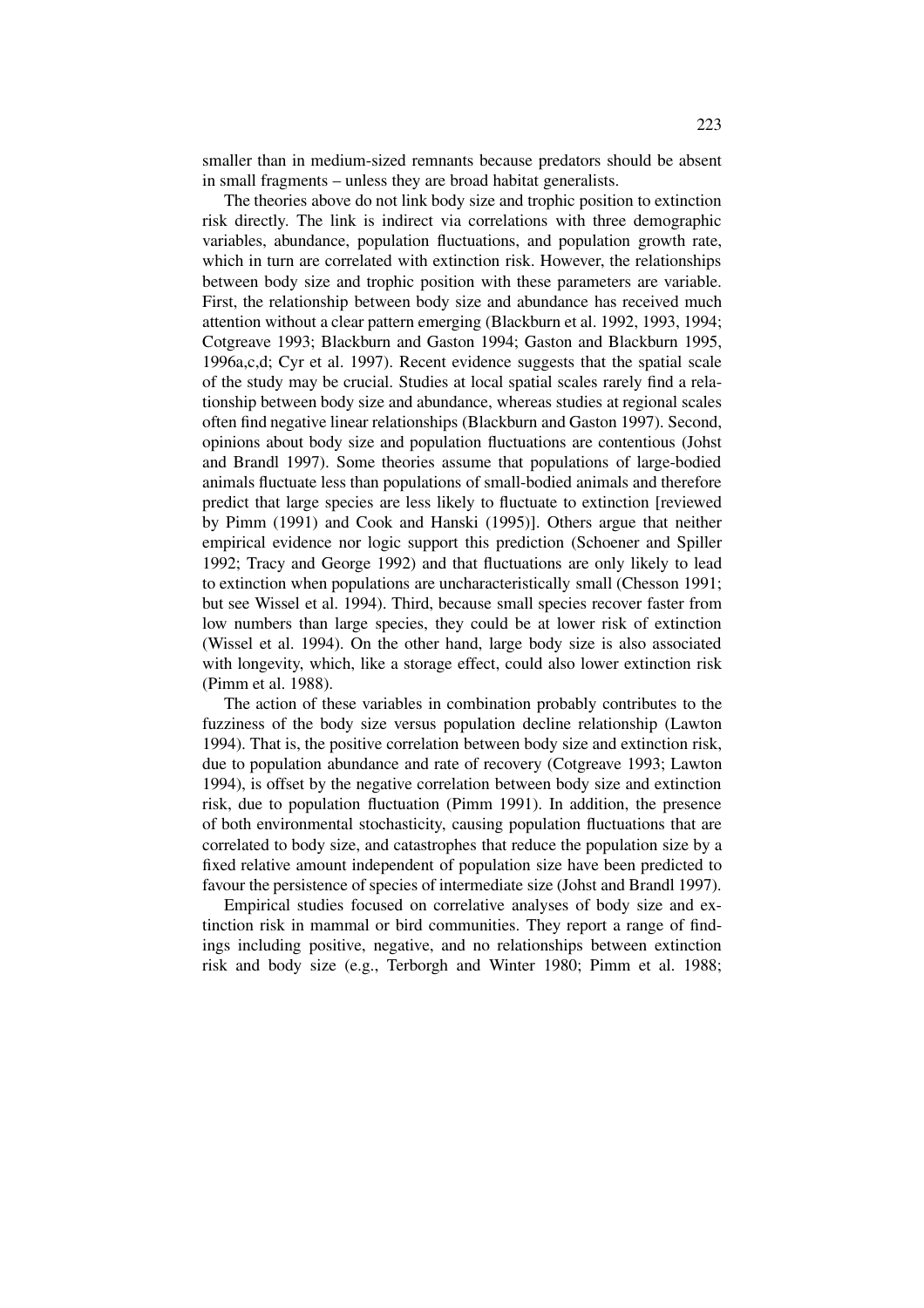Soulé et al. 1988; Burbidge and McKenzie 1989; Laurance 1991; Kattan et al. 1994; Rosenzweig and Clark 1994; Angermeier 1995; Gaston and Blackburn 1996b; Bentley et al. 2000; for reviews see Gaston and Blackburn 1996a; Foufopoulos and Ives 1999). In one of the only studies to examine the effect of body size on extinction risk in an experimental setting, Davies et al. (2000) found no relationship between beetle body size and population decline in forest fragments compared to control populations in continuous forest.

Recently, it became apparent that the relationship of body size and extinction risk can also depend on the time-scale considered. In the pre-war period 1923–1949, extant Singapore forest bird species were significantly smaller than species that had gone extinct. No significant difference was found for the post-war period 1949–1998 or the whole period 1923–1998 (Castelletta et al. 2000). This observation suggests that large-bodied species are particularly sensitive in the early stages of habitat loss, but that the effects are more evenly distributed in more advanced stages of habitat loss. This hypothesis is supported by a significant relationship between body size and relative time to local extinction in North American sage scrub birds (Crooks et al. 2001).

The results from studies linking extinction risk and trophic level are also mixed. In laboratory microcosms of protozoa and bacteria, prey went extinct more often than predators (Lawler 1993). Likewise, predatory beetle species were less sensitive to fragmentation than detritivores in the Amazonian rainforest fragmentation experiment (Didham et al. 1989). The opposite was the case in a temperate forest fragmentation experiment in Australia; and herbivores also declined significantly less than predators (Davies et al. 2000). When the effects of fragment size and edges were considered, predators declined most at small fragment edges and least in large fragment interiors (Davies et al. 2001). In boreal forest fragments, the proportion of predatory species of small mammals also declined with decreasing species richness, the proportion of insectivores remained constant, and the proportion of herbivores increased (Patterson 1984). Similar relationships were obtained for extant mammals in fragmented tropical rainforests in Australia (Laurance 1991). In contrast, in a study incorporating data from five different surveys of vertebrates and plants, there was no tendency for species in any trophic group to go extinct more often than any other (Mikkelson 1993). Similarly, Warburton (1997) did not find any relationship of trophic position and sensitivity to fragmentation in an Australian rainforest avifauna, and results were also inconsistent across different taxonomic groups in the Amazonian rainforest fragmentation experiment (Laurance et al. 2002).

In line with the fuzzy relationships between trophic position, body size, and extinction proneness is the evidence for the mesopredator release and related hypotheses, rendering the issue still generally controversial [compare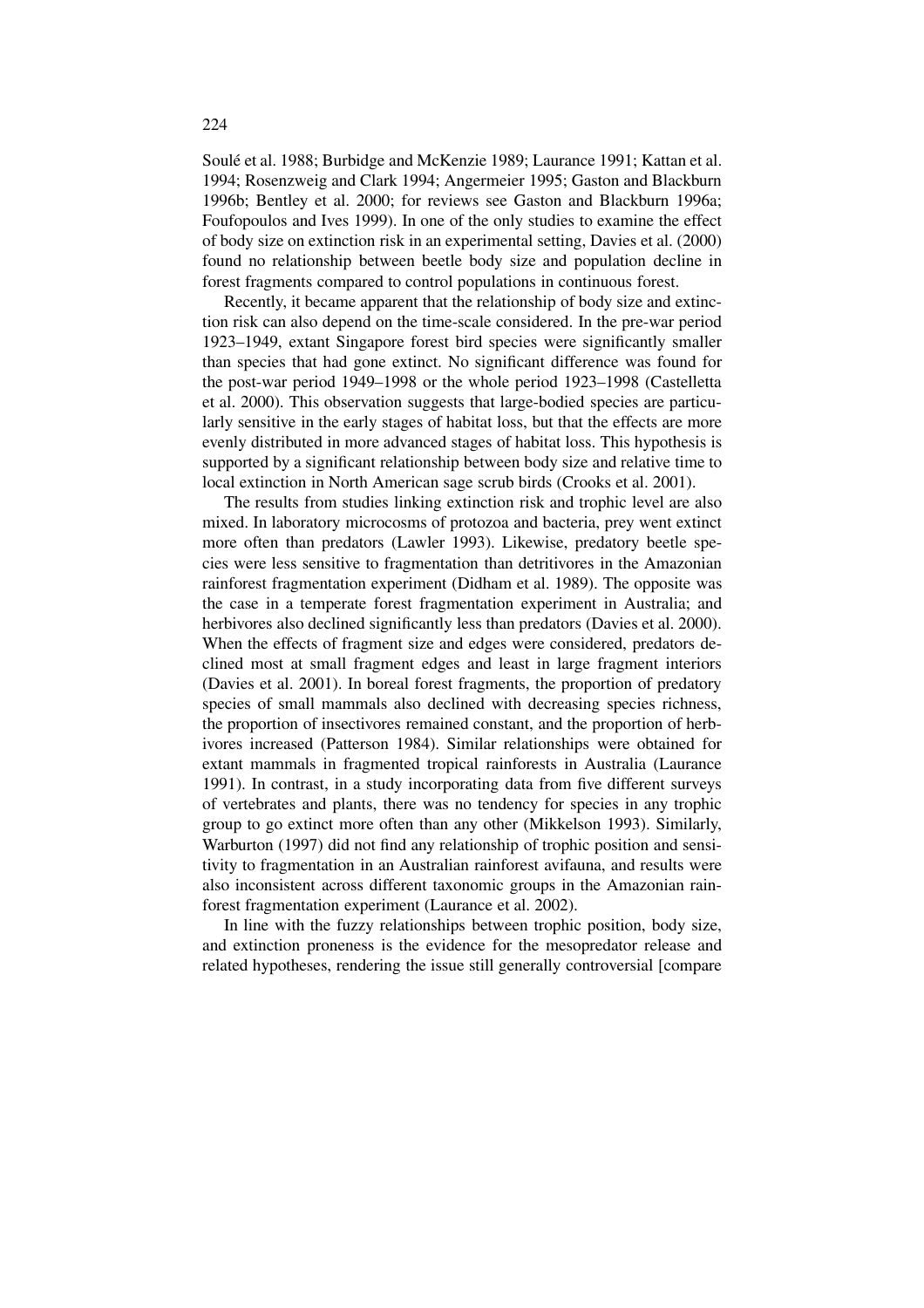Terborgh (1999) with Schwartzman et al. (2000)]. For example, Crooks and Soulé (1999) showed a decline in activity of the top predator coyote (*Canis latrans*) in small sage-scrub fragments close to urban areas and a release (increased activity) of human tolerant mesopredators (especially domestic cats and non-native opossums). However, when larger control sites more distant to urban areas were included, several native mesopredator species were more fragmentation sensitive than the coyote (Crooks 2002). Though nest predation is higher on Barro Colorado Island than on the neighbouring mainland, contributing to the high sensitivity of terrestrial ground nesting birds to fragmentation, data on mesopredator release are inconclusive (Sieving and Karr 1997). In contrast, in an Australian rainforest avifauna, vulnerability of nests to predation was not significantly related with sensitivity to fragmentation (Warburton 1997). A review and meta-analysis of avian nest predation in temperate habitat fragments showed complex relationships. Predator effects were more prevalent in tests conducted at the landscape than at the local scale, in agricultural landscapes than in predominantly forested landscapes, and for avian predators than for mammalian predators (Chalfoun et al. 2002). Also, predator response to fragmentation was not consistent across geographic regions.

Sensitivity to brood parasitism also has been related frequently to avian fragmentation sensitivity. For example, Lynch (1987) reported that in North American bird species nest parasitism declined with increasing distance from forest edges and that it was virtually non-existent in the interior of very large forest tracks. However, as for mesopredators, there is amounting evidence that brood parasitism is highly variable across regions even when the degree of fragmentation is similar (e.g., Rosenberg et al. 1999).

The hypothesis that species with traits rendering them fragmentation insensitive should survive better in smaller than in larger forest fragments because of an absence of predators has not been addressed thoroughly in empirical studies, but native forest snails and wild pigs in New Zealand may corroborate this idea. Snails are insensitive to fragmentation (Bahl et al. 1996), wild pigs occur in most large but in few small forest patches, and the survival of the large land snail *Paryphanta busbyi* appears to be more assured in small than in large remnants (Ogle 1987).

The failure of a clear pattern to emerge from the empirical literature is perhaps not surprising given the complexity of the relationship between extinction risk, body size, and trophic position. For future studies, we recommend that data on body size, trophic position, abundance, population growth rate, and population fluctuations as well as data on the spatial and temporal scale of habitat loss should be collected and analysed simultaneously. Otherwise, it is unlikely that a clearer pattern and understanding will emerge.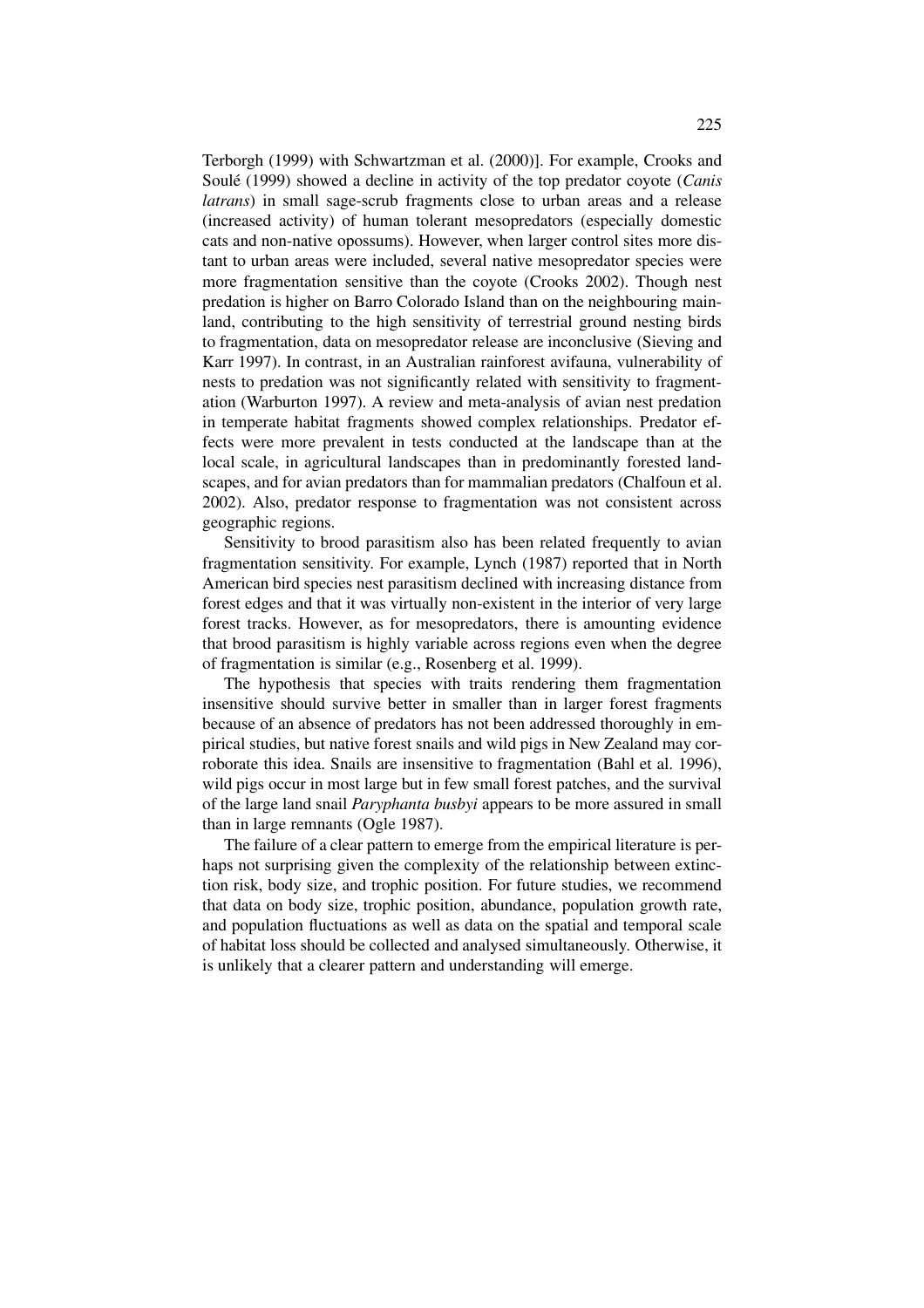# *Disturbance related traits, competitive ability, and fragmentation sensitivity*

Fragmentation of habitats often causes drastic changes in resource dynamics and disturbance regimes (Saunders et al. 1991; Kleyer et al. 1996; Cadenasso et al. 1997; Laurance et al. 2002), and the competitive ability of plants is tightly linked to the resource dynamics of their habitats (Goldberg 1996; Kleyer 1999). Competitive ability is a major function for both exclusion risk and recolonisation chance, and disturbances can impede the enforcement of competitive hierarchies by temporarily breaking dominance. In her metaanalysis of 21 multi-species competition experiments, Goldberg (1996) found that competitive hierarchies are consistent among different competitors. Increasing disturbance intensity can lead to local extinction if regeneration is no longer possible (Huston 1979).

Since competitive ability and response to disturbance are two main factors associated with the persistence of plants, traits related to disturbance sensitivity and competitive ability should also be suitable indicators for plant species' sensitivity to fragmentation. In recent theoretical work, Tilman et al. (1997) assumed that abundant species are good competitors but poor dispersers because of larger seeds. They predicted that they are most at risk of extinction in a fragmented landscape. Although a trade-off between dispersal power and seed size promoting local competitive advantage exists in many plants (Stykstra et al. 1997; Eriksson and Jakobsson 1999), this relationship does not hold generally. In dry grassland some abundant plant species are also better dispersers than rare species (Jackel and Poschlod 1996). Moreover, the relationship between dispersal power and seed size is only valid for wind dispersal. Other dispersal vectors such as animal transport or transport by man should not be sensitive to seed size. Likewise, several butterflies, such as *Maculinea nausithous* (Settele 1998) or the migratory species *Vanessa cardui*, *Vanessa io*, or *Aporia crataegi* (Eitschberger et al. 1991), are more common and have better dispersal power than less common sympatric species. Tilman et al. (1997) introduced the assumption of a negative relationship between abundance and dispersal power to allow co-existence of competitors in metapopulations. However, Iwasa and Roughgarden (1986) showed that co-existence is also possible if there is a source habitat in which each species outcompetes all others. Furthermore, McCarthy et al. (1997) showed that the model of Tilman et al. (1997) is valid only when patches are destroyed at random and the remaining patches remain unaltered. This is an unlikely scenario for real landscapes. They also compiled evidence that competitively inferior bird and mammal species were more fragmentation sensitive than dominant species.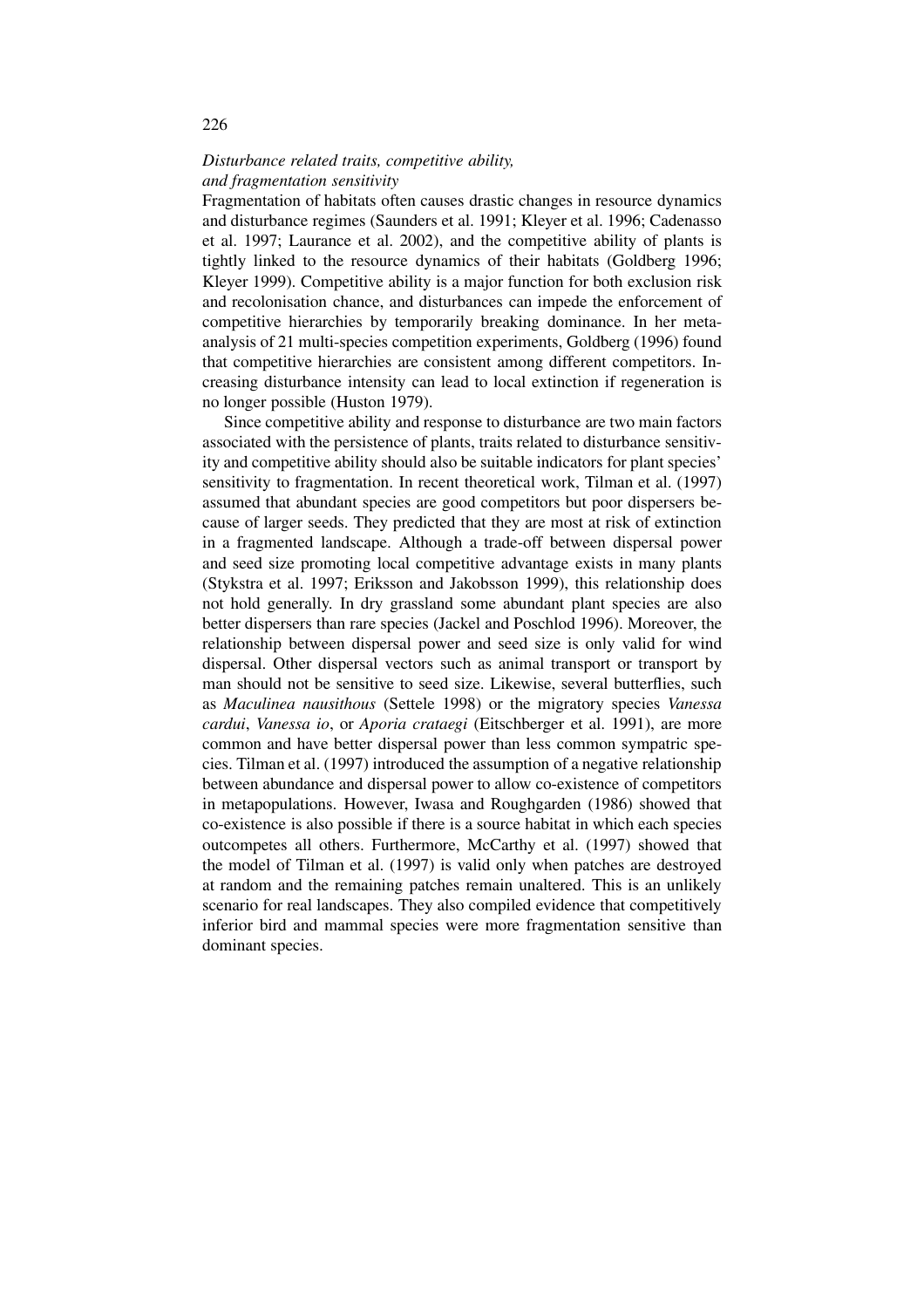Studies on tropical trees in forest fragments (e.g., Benitez-Malvido 1998; Laurance et al. 1998, 2002; Tabarelli et al. 1999; Metzger 2000) fit well with the idea that traits related to disturbance sensitivity and competitive inferiority should also be suitable indicators of fragmentation sensitivity. These studies showed that shade-tolerant species are fragmentation sensitive because an increased mortality, lower growth rate, and lower dispersal capability compared to edge species lead to a competitive disadvantage under the modified light and increased disturbance regimes that dominate a larger percentage of the area in small compared to large fragments. For plants in other habitats, and for animal communities in general, the hypothesis remains to be systematically tested. Notwithstanding, Leach and Givnish (1996) showed that plant species characterised by traits (small-seeded, short, and nitrogen fixing) making them competitively inferior in the absence of disturbance by fire, are most sensitive to the fragmentation of prairies.

The association of traits with the competitive ability of plants has been analysed in a large body of observational and experimental studies (e.g., Troll 1937–1943; Ellenberg 1950; Grime 1973; Goldberg 1996; Kleyer 1999). The competitive effect depends mainly on the lateral and vertical expansion of the mature canopy, the rate at which the canopy is formed, and its seasonal duration (reviewed by Goldberg 1996). These general traits encompass a range of different, yet often correlated, characters of plant morphology, life history, and physiology (Grime et al. 1988; Kleyer 1999; see Poschlod et al. (2000) for a compilation). Traits associated with competitive response are more diverse depending on the productivity of the environment. Under productive conditions high foliar concentrations of mineral nutrients and attributes of the vertical expansion in time and space were strongly correlated with the capacity for rapid growth for 43 species in the Sheffield region (Grime et al. 1997).

A checklist of traits related to disturbance sensitivity of plants is given in McIntyre et al. (1999). In temperate environments mainly annuals will survive if disturbance impacts reach deeply below the soil surface several times a year. With disturbance intensity declining, perennial plants may survive by means of vegetative regeneration.

# *Ecological specialisation, microhabitat use, and matrix presence*

As for other ecological traits, specialisation, microhabitat use, and matrix presence are not directly linked to extinction proneness but they are linked to two other variables, population abundance and variability, which in turn are related to extinction risk. Terborgh and Winter (1980) and Patterson (1987) suggested that species dependent on resources likely to be variable and/or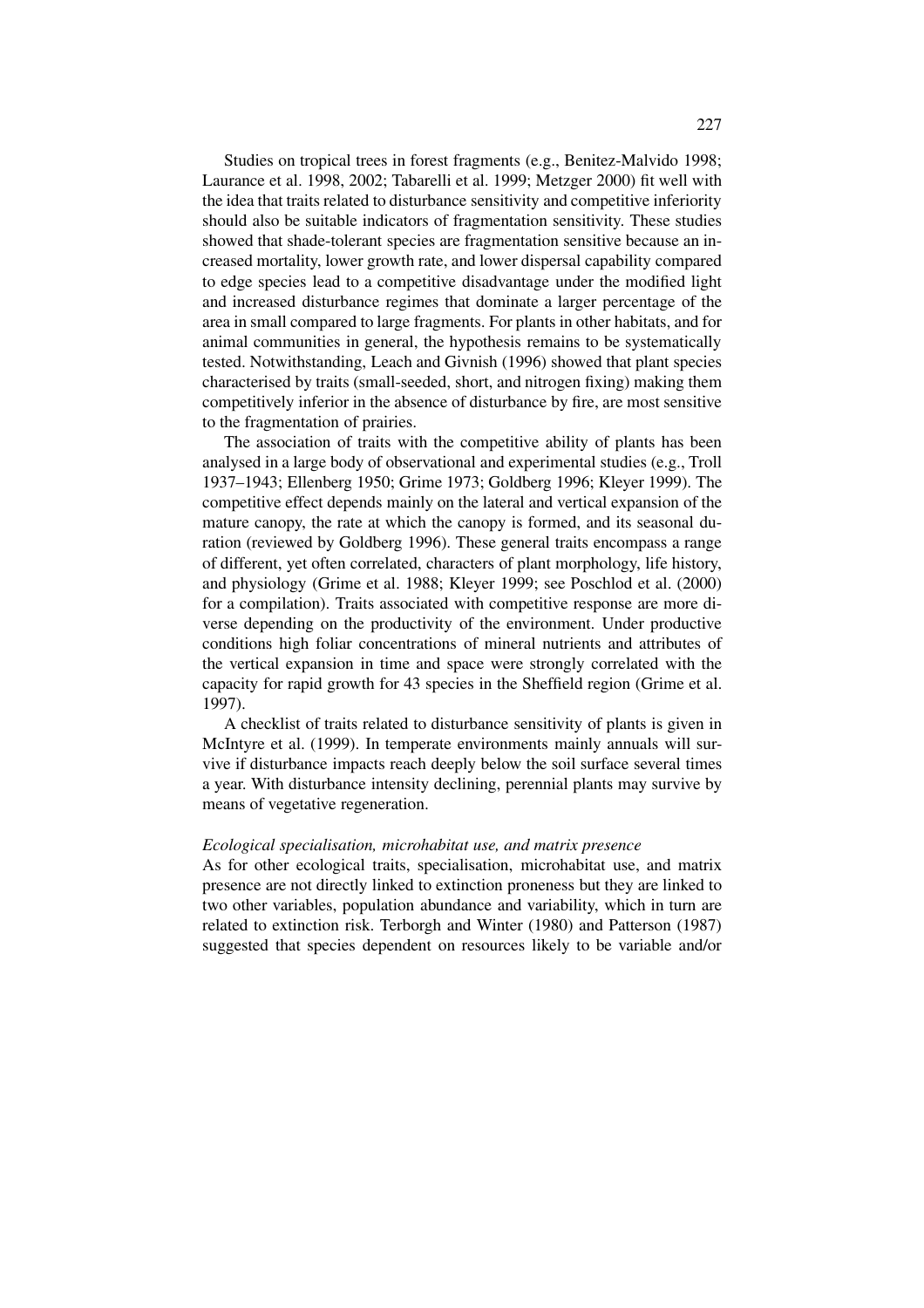patchy in their distribution are prone to extinction. Tracking of those resources in space results in a locally variable population size for such species. Theory predicts that species that are unable to maintain stable populations under environmental vagaries are more extinction prone (see above). However, species depending on naturally patchily distributed resources should also have evolved strong dispersal powers and theory predicts that such species should have lower extinction risks than species with limited dispersal power (see above) and both forces may balance each other.

Specialists are likely to have a more discontinuous distribution than generalists. Therefore, they should have a higher extinction risk because the chance that they and their niche are represented in the remaining fragments should be smaller than for generalists. In addition, populations sampled by (nonhomogeneous) fragments should be smaller for specialists than for common species (Sarre et al. 1996; Andrén et al. 1997). Furthermore, habitat fragmentation leads to abiotic changes (Saunders et al. 1991; Cadenasso et al. 1997) that in turn may affect habitats more strongly for specialists than for generalists.

Empirical evidence for the influence of ecological specialisation and microhabitat use on extinction proneness is mainly based on forest fragmentation studies. Most of these studies support the hypothesis that these traits are linked to extinction proneness, though the mechanisms vary and are not always clear (see e.g., Laurance et al. 2002). Several studies showed sensitivity of microhabitat specialists to fragmentation due to the effects of habitat sampling by small fragments and/or structural habitat changes in small remnants and corridors (Table 6). Unwillingness or inability to cross even small forest gaps can be a further mechanism, for example, for understory birds and for strictly arboreal non-flying species. For North American forest interior species increased parasitism and predation are the main causative mechanisms implied, but this issue remains controversial (see above). Also, studies on single highly endangered species such as the red-cockaded woodpecker (*Picoides borealis*) (Haig et al. 1993) or the spotted owl (McKelvey et al. 1993) have shown that the absence of suitable microhabitat and limited dispersal may be main factors determining their sensitivity to forest fragmentation. The absence of suitable habitat may be a generally relevant factor for the fragmentation sensitivity of North American forest interior species. Studies on reptiles also support the hypothesis of an increased extinction sensitivity of specialists (Sarre et al. 1996; Foufopoulos and Ives 1999).

For other guilds observations are inconsistent. Monodiet guilds and especially insectivorous bird species were more extinction prone than multidiet guilds in Singapore rainforests (Castellatta et al. 2000). In contrast, the distribution of species extinct on Barro Colorado Island across food guilds did not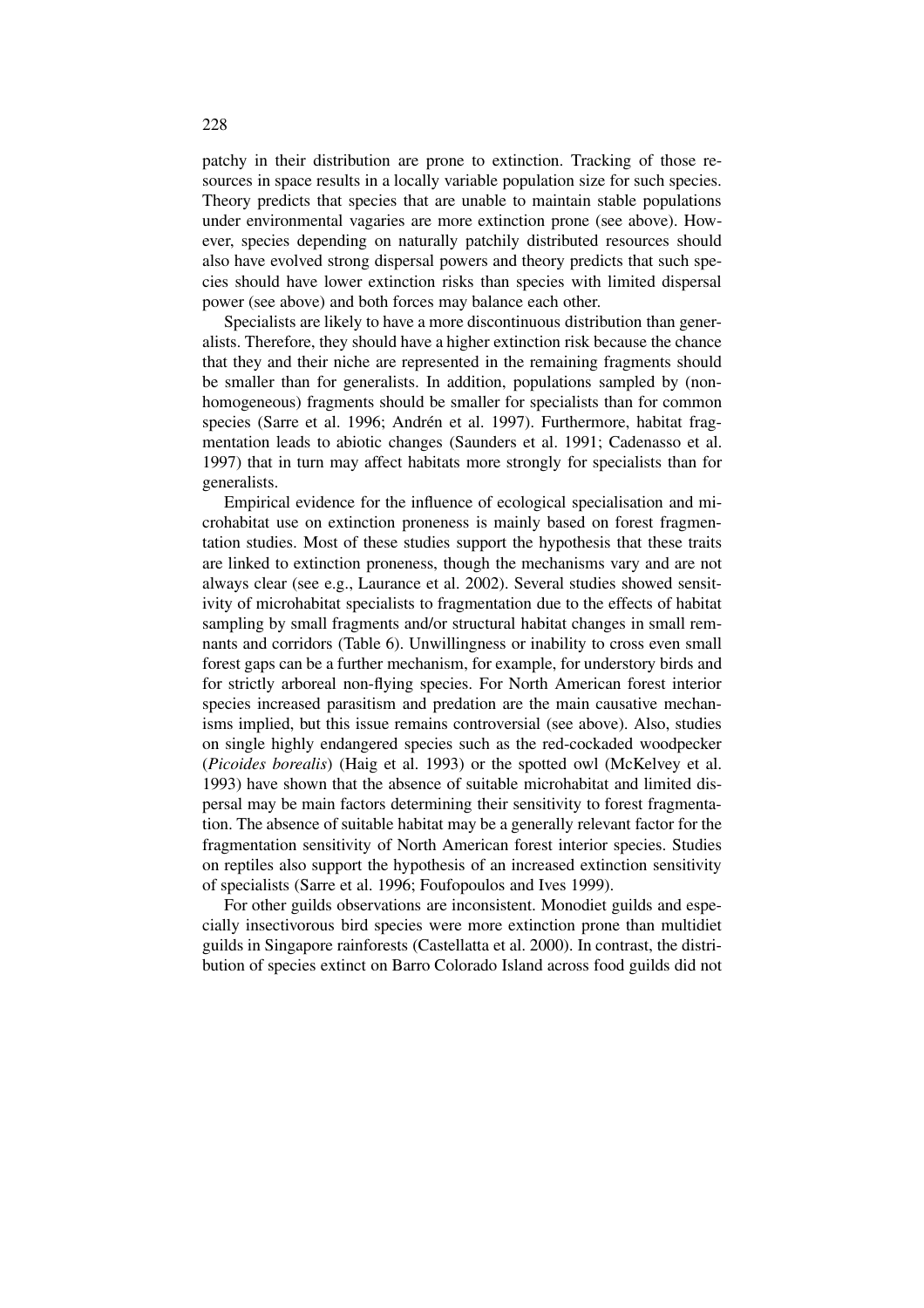*Table 6.* Summary of fragmentation-sensitive ecological guilds/specialists.

| Organisms analysed                                 | Sensitive species/guilds                                                                              | Mechanism                                                                                                                                                | References                                                                                               |
|----------------------------------------------------|-------------------------------------------------------------------------------------------------------|----------------------------------------------------------------------------------------------------------------------------------------------------------|----------------------------------------------------------------------------------------------------------|
| Mammals and birds of<br>eastern Australian forests | Habitat specialists, especially<br>species depending on old-growth<br>forests with large hollow trees | Essential microhabitat<br>rarely present in small<br>fragments, corridors,<br>and the matrix                                                             | Recher et al. (1987);<br>Lindenmayer et al. (1990);<br>Bentley et al. (2000)                             |
| Tropical forest trees                              | Shade tolerant species                                                                                | Physical habitat change<br>leading to competitive<br>exclusion; increased<br>disturbance and<br>mortality towards edges                                  | Benitez-Malvido (1998);<br>Laurance et al. (1998, 2002);<br>Tabarelli et al. (1999);<br>Metzger $(2000)$ |
| Arboreal geckos in forest<br>remnants in Australia | The habitat specialist Oedura reticulata                                                              | Preferred trees less frequently<br>present in small fragments,<br>absence of stepping stones in<br>the matrix, and (presumably)<br>lower dispersal rates | Sarre et al. (1995)                                                                                      |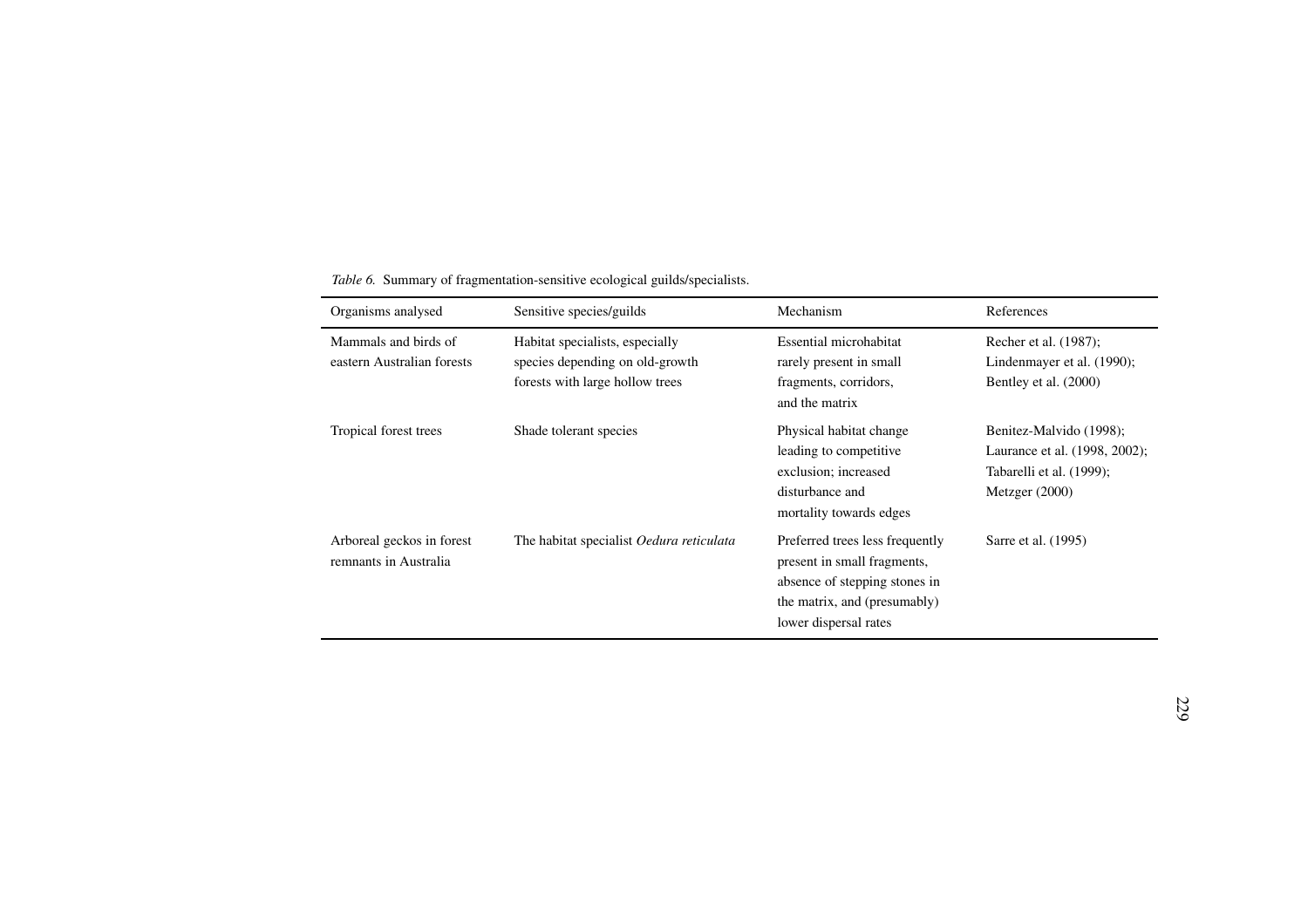*Table 6.* (continued)

| Organisms analysed                 | Sensitive species/guilds                                              | Mechanism                                                              | References                                                                                                                                    |
|------------------------------------|-----------------------------------------------------------------------|------------------------------------------------------------------------|-----------------------------------------------------------------------------------------------------------------------------------------------|
| Tropical forest birds              | Terrestrial (understory) species                                      | Unwillingness to cross<br>even small forest gaps                       | Kattan et al. (1994);<br>Stouffer and Bierregaard<br>(1995); Sieving and Karr (1997);<br>Castellatta et al. (2000);<br>Laurance et al. (2002) |
| Tropical forest birds and insects  | Large canopy frugivores; obligatory<br>ant-followers; euglossine bees | Habitat specificity and<br>dependence on keystone<br>resources assumed | Willis (1979); Kattan (1992);<br>Restrepo et al. $(1997)$ ;<br>Laurance et al. (2002)                                                         |
| North American forest bird species | Forest interior species, especially<br>Neotropical migratory species  | Parasitism and<br>predation (but see text)                             | Lynch $(1987)$ ;<br>Whitcomb (1987)                                                                                                           |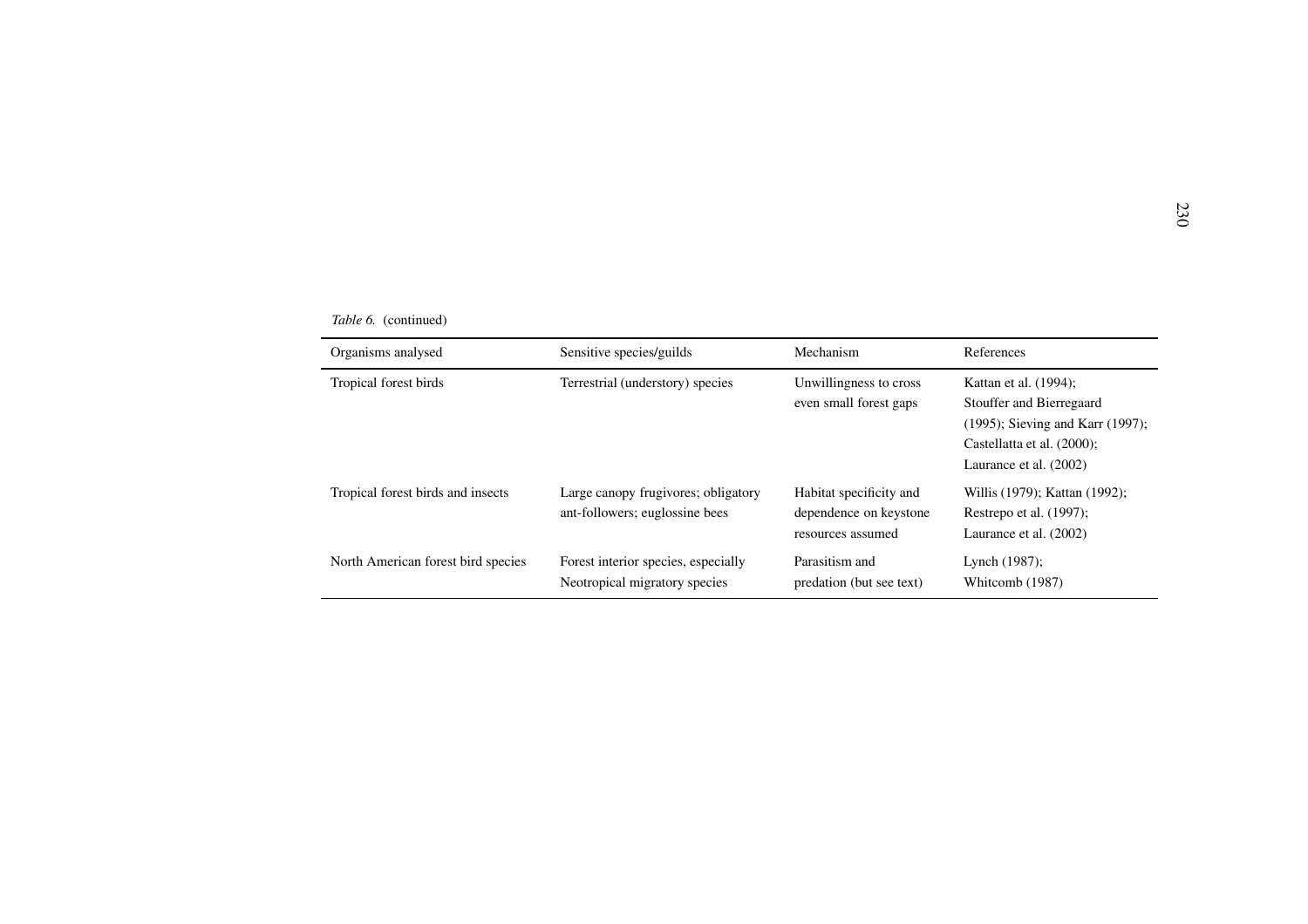differ from the distribution expected based on the species composition on the adjacent mainland (Karr 1982b).

In many empirical studies the importance of matrix use as a predictor of fragmentation sensitivity is pointed out and it is suggested that specialists have a low tolerance for the modified habitat matrix surrounding remnants (e.g., Whitcomb 1987; Klein 1989; Laurance 1991; several authors in Laurance and Bierregaard 1997; Gascon et al. 1999; Bentley et al. 2000). There are at least two problems with this assumption. First, the absence of a species in the matrix does not mean that these species are more specialised than those present in the matrix, unless a sufficient number of different types of matrices have been studied. Species may perceive landscapes differently than humans and habitats are not fragmented for those species that reproduce in the matrix. Such species may still be fragmentation sensitive if land use alters the matrix in such a way that their habitat becomes fragmented. Second, though absence in the matrix can be used as an *a posteriori* explanation of fragmentation sensitivity, it cannot be used to predict and identify *a priori* which species will be fragmentation sensitive before the fragmentation has taken place. Therefore, a key issue is measuring the degree of specialisation that avoids these problems. Sarre et al. (1996) suggested the use of the number of occupied (micro-)habitats and the variance of density across (micro-)habitats in non-fragmented landscapes as such a measure. Mac Nally and Bennett (1997) argued for a similar alternative: to combine maximum density within a habitat and an index of habitat similarity into an index of ubiquity. These approaches, together with quantitative habitat models, should allow a better separation of the effects of sampling and environmental modifications occurring in habitat fragments on the relationship between specialisation and extinction proneness, independent of a specific type of matrix.

In addition, testing with empirical data the hypothesis that specialists depending on patchily distributed resources should fluctuate more than generalists and therefore are more extinction prone, runs into problems of scale (McArdle and Gaston 1993). Whereas it is likely that such species fluctuate strongly on a local scale, they may be fairly stable on a broader scale. Most empirical studies are carried out on a local scale and thus are likely to suggest strong fluctuations, whereas in reality the populations analysed may be quite stable. For these reasons, it is not surprising that patterns of extinction and indicators of sensitivity to fragmentation are scale-dependent (e.g., Metzger 2000).

# *Biogeography and fragmentation history*

It is widely believed that biogeographical factors are associated with the vulnerability of species and communities to fragmentation. The biogeographical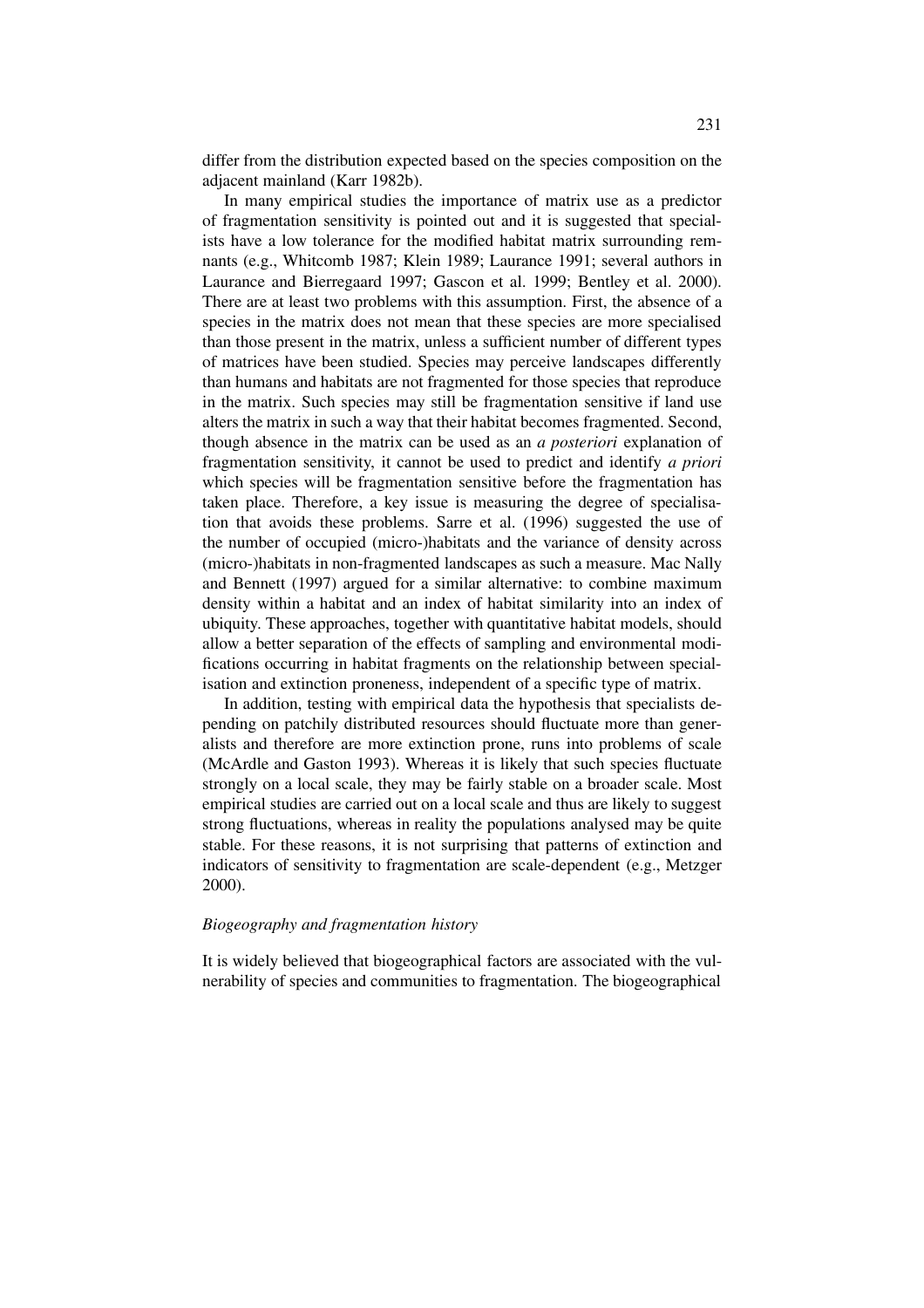range of a species plays a direct decisive role if its extent coincides with the history of human occupation and large-scale land use changes. For instance, EU agricultural policies lead to similar land use changes across the total European Union. Species dependent on semi-natural grasslands with a range confined to the European Union are at risk of extinction because abandonment of semi-natural grasslands has taken place from northern Sweden to Sicily. Globally, habitats on fertile soils are those that have suffered greatest loss and fragmentation (e.g., Usher 1987; Whitcomb 1987). North American prairie fragments in the most productive environments showed higher species loss than fragments in less productive environments (Leach and Givnish 1996).

Biogeographic factors are also thought to be suitable as predictors of community sensitivity to fragmentation because of the linkage of species distributions and rarity with dispersal power and specialisation. In the following, we review hypotheses about the effects of rarity, biogeographical position, and fragmentation history on fragmentation sensitivity.

#### *Rarity*

Rarity takes several forms (Rabinowitz et al. 1986; Fiedler and Ahous 1992) but these distinctions are not always made clear when examining the suitability of rarity as a predictor of the extinction proneness of species. In this section we discuss the most frequently used form of rarity: species that are rare because of their low abundance within a habitat. Rarity due to habitat specialisation and rarity because of a restricted geographical distribution are discussed in the sections *ecological specialisation, microhabitat use, and matrix presence* and *biomes and fragmentation history*, respectively.

Theory predicts that small populations are at greater risk of extinction than large populations (see section *population size*). Consequently, species that occur naturally at low abundance should be more extinction-prone than those that occur at high abundance (e.g., Diamond et al. 1987; Robinson and Quinn 1988) because, when isolated on fragments, their populations become smaller than those of co-occurring species with higher abundance.

However, there are also theoretical reasons why rare species may be less at risk of extinction when isolated on fragments. First, rare species may do better when isolated on fragments because they are preadapted to life as small, isolated populations, in contrast with species that were once widespread and abundant (Kunin and Gaston 1993; Lawton 1994). This hypothesis follows from evidence that abundance and range size are persistent, rather than labile, characteristics of species in evolutionary time (Jablonski 1987; Ricklefs and Latham 1992). Second, in recent theoretical work, Tilman et al. (1997) assumed that abundant species are good competitors but poor dispersers and predicted that therefore, they are most at risk of extinction in a fragmented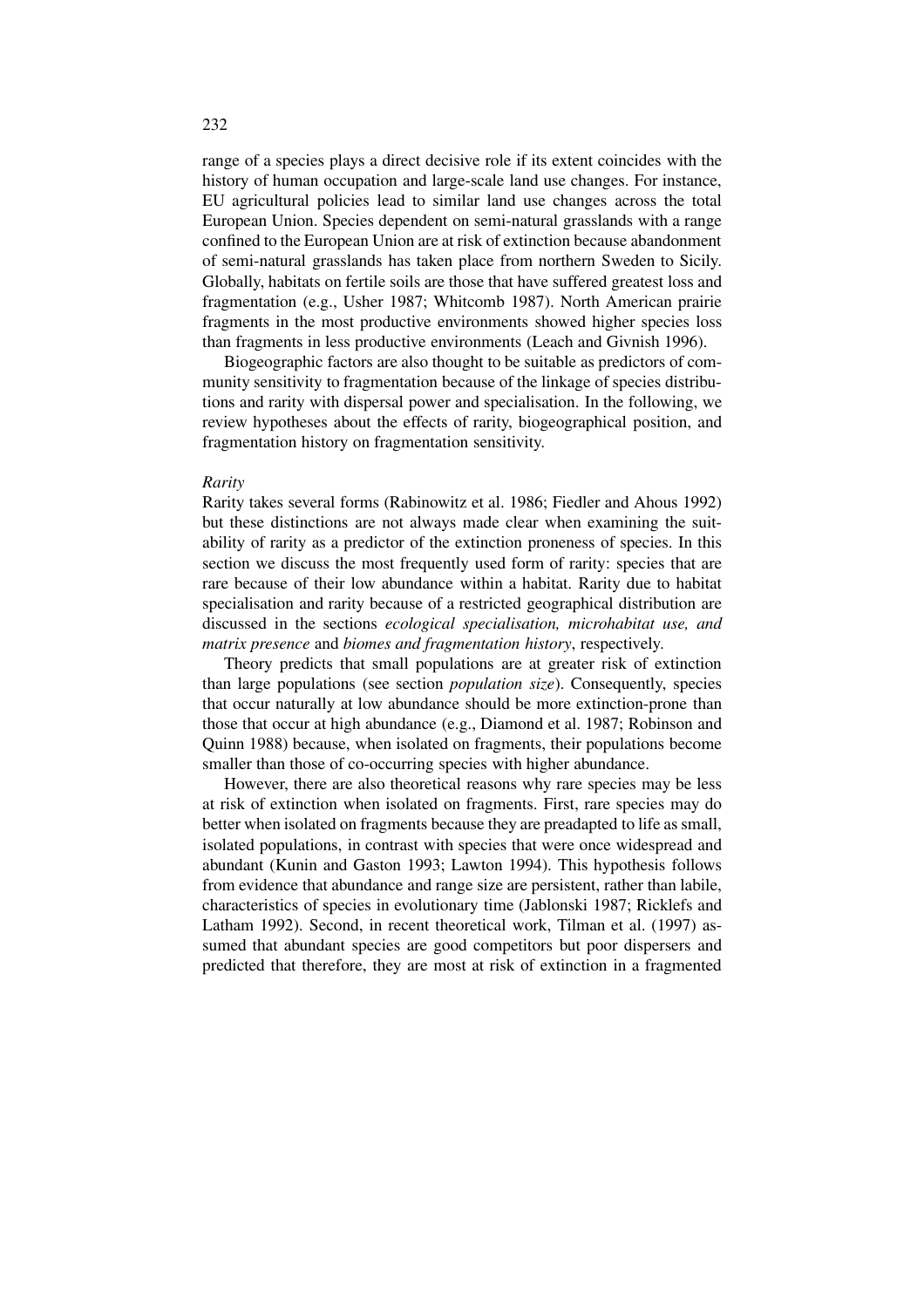landscape (but see section *disturbance related traits, competitive ability, and fragmentation sensitivity*).

Most experimental and empirical evidence confirms the theoretical predictions that small populations and species that are rare within a habitat are at greatest risk of extinction (Table 2). In addition, there is indirect empirical evidence for this prediction (see section *population size*).

# *Biogeographic position and fragmentation history*

Fragmentation history is not uniform geographically. Major habitat loss had already occurred a millennium ago in parts of Europe (Wilcove et al. 1986), the Middle East, the Mediterranean, and North Africa (Oedekoven 1992), and larger animals have gone extinct a long time ago. Habitat loss is more recent in other regions of the world, such as the wheatbelt in Western Australia (Saunders 1996) and many tropical regions (McDade et al. 1994; Laurance and Bierregaard 1997). High extinction rates of species have been observed in many tropical and (non-European) mediterranean habitats (e.g., Soulé et al. 1988; Kattan et al. 1994; McDade et al. 1994; Saunders 1996; Laurance and Bierregaard 1997) but not in temperate forest bird communities of the Northern Hemisphere (Lynch 1987). Therefore, it is widely believed that tropical and mediterranean communities are more vulnerable to the effects of habitat loss and fragmentation than temperate ones. Several, not mutually exclusive, explanations for a differential sensitivity of biomes have been suggested (Henle et al. 1996).

One hypothesis contents that the effects of habitat fragmentation seem to be less severe in the Temperate Zone of the Northern Hemisphere because habitat loss and (forest) fragmentation in Europe and, to a lesser degree, in North America (Wilcove et al. 1986; Lynch 1987) have occurred long before people became aware of it as an ecological problem, whereas it is more recent in tropical forests and (some) mediterranean systems, such as the Australian wheatbelt and southern USA (e.g., Soulé et al. 1988; Saunders 1996; Laurance and Bierregaard 1997; Metzger 2000). High extinction rates early in the fragmentation process can be expected theoretically, as persistence time increases rapidly with population size at low numbers (Wissel et al. 1994), and because natural communities are generally characterised by numerous rare and few abundant species (Preston 1949). Empirical evidence supports this expectation (e.g., Diamond 1984; Soulé et al. 1988; Davies and Margules 2000; Laurance et al. 2002).

As an alternative hypothesis, biomes are thought to be predictors of community sensitivity to fragmentation because of demographic and distributional characteristics of the component species. Wilcove et al. (1986) contend that temperate species tend to occur at higher densities, to be more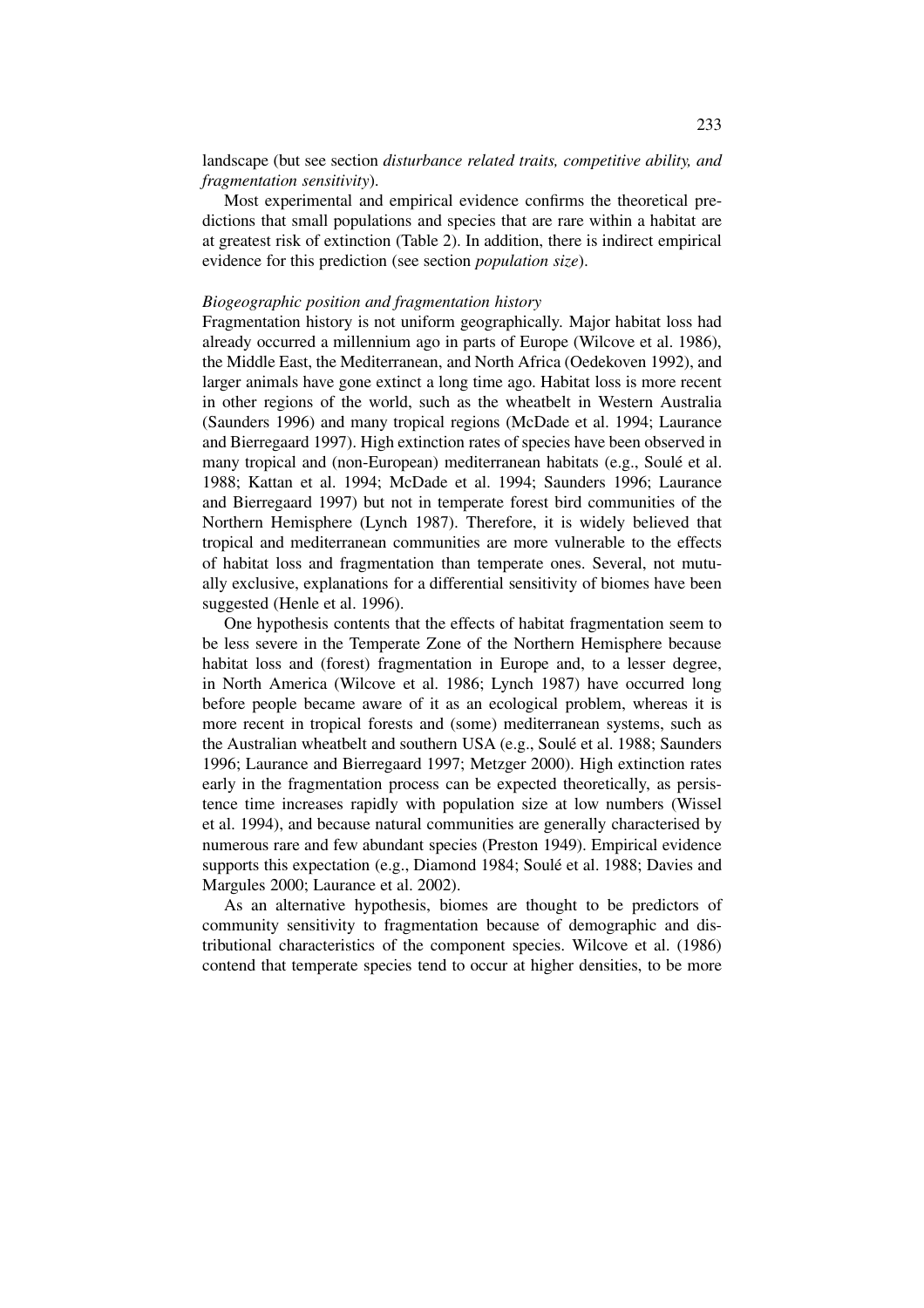widely distributed, and to have better dispersal powers than their tropical counterparts. This assumed generality of latitudinal trends in range extent, known as Rapoport's rule, has been challenged recently (Gaston et al. 1998). Their review showed inconsistent results of studies, with some taxonomic groups following the rule but not others. Notwithstanding, most tropical species are locally rare (Laurance et al. 2002), and tropical forests and many mediterranean scrub habitats are characterised by high species diversity (αdiversity) and high rates of geographic replacement of species within a habitat type (γ-diversity) (Cody 1986; Gentry 1990; Metzger 2000). These factors imply narrow distributions and limited dispersal power. Soulé et al. (1988) showed that endemic bird species in mediterranean scrub of the southern USA indeed have low vagility. (See Gaston (1994) for a review of studies reporting similar relationships.) Theory predicts that all these characteristics should predispose mediterranean scrub and tropical communities to higher rates of local extinction. The high sensitivity of endemic birds in temperate forests of New Zealand with their narrow distribution and limited dispersal power (Ogle 1987) corroborates the idea that the causative factor is not the biogeographic position per se. Rather, different characteristic life-histories are responsible for the differential sensitivity of biomes to fragmentation.

Sarre et al. (1996) used similar lines of reasoning to suggest that species of relict biota with narrow habitat requirements and distributions should be particularly sensitive to habitat loss and fragmentation. In contrast, species of expanding habitats with broad habitat requirements and distributions should be relatively insensitive. Henle et al. (1996) extended these arguments and hypothesised that young and expanding biotas should be composed of a sample of species biased towards species with higher dispersal powers, particularly when natural barriers such as the Alpes in Europe come into play as well. They further argued that the same should apply to species, which colonise habitats that always had a patchy distribution. They list studies from the Temperate Zone that provide evidence for the latter idea. For rain forests Laurance and Bierregaard (1997) advanced similar ideas and evidence. They suggested that regions that have been unstable over geological or ecological time scales should be intrinsically more resilient to fragmentation because the most extinction prone species will already have disappeared.

Unfortunately, a test of these, not mutually exclusive, explanations for a differential sensitivity of the communities of different biomes with existing data is rendered very difficult because of non-standardised data recording and analyses. This applies particularly to dispersal power and distribution, if these data are presented at all. Likewise, for the most popular model group, birds,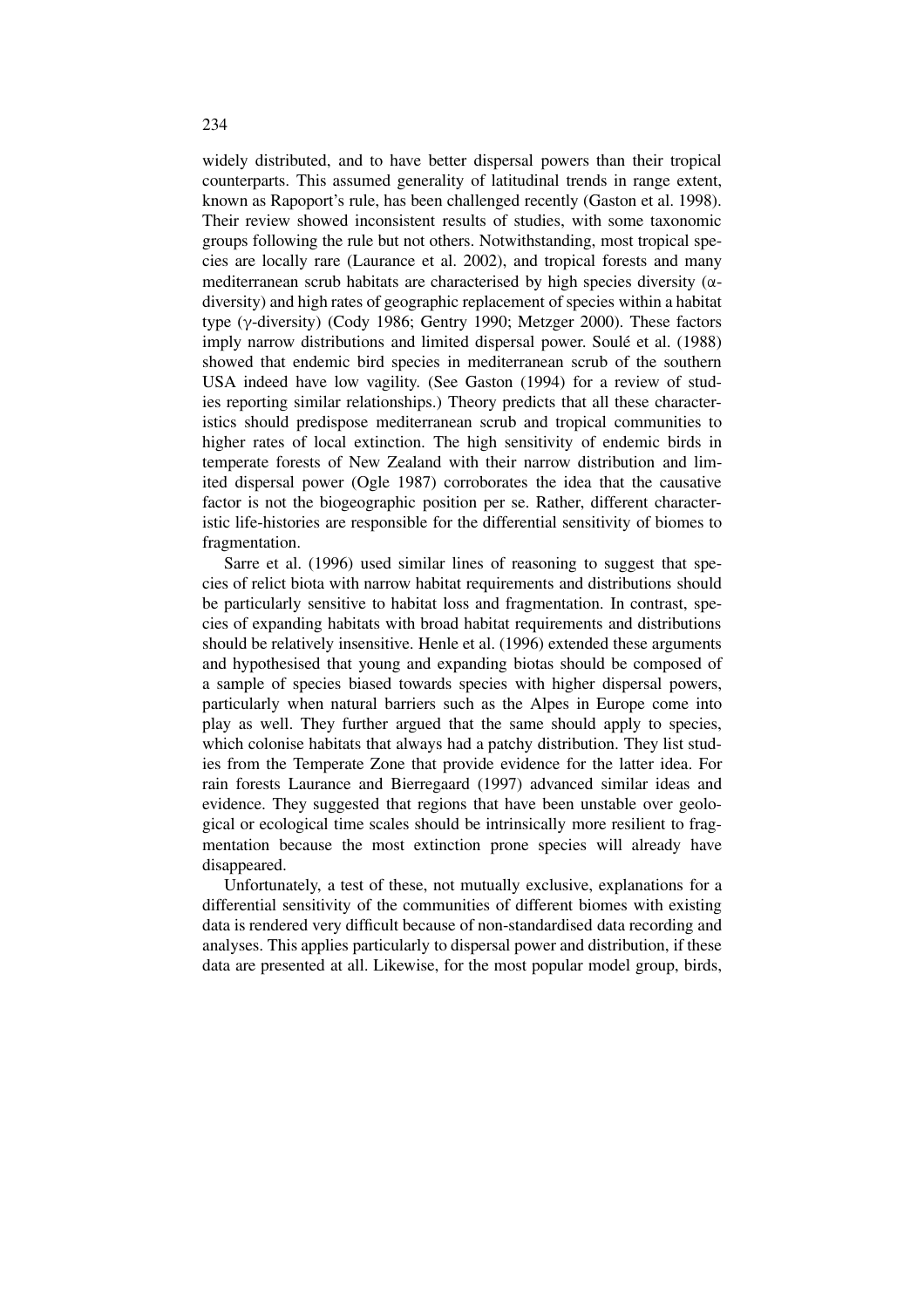different authors use different criteria to select the set of species they include in their analyses (e.g., compare different authors in Laurance and Bierregaard 1997).

Relative biogeographic position also may cause differential sensitivity to habitat loss and fragmentation among species within a community. Kattan et al. (1994) suggested two reasons for a greater vulnerability. First, species may be at their ecological limits and therefore may have low population densities and narrow habitat requirements. Thus, they are less likely to be sampled by the remnants and have low abundance, both factors that theoretically should contribute to higher extinction risk. Second, fragmentation inhibits altitudinal movement and thus disrupts migration and recolonisation. Since recolonisation can occur from fewer directions for species at their altitudinal limit than for species in the centre of their altitudinal range, rescue effects (Brown and Kodric-Brown 1977) should be lower and thus make such species more extinction prone. A similar effect can be expected if habitats are linearly arranged, contrary to habitats integrated into networks (Roland et al. 2000). For birds there is good empirical support for relative biogeographic position as a predictor of fragmentation sensitivity (Terborgh and Winter 1980; Temple and Carey 1988; Kattan et al. 1994).

## *Interactions of traits*

The theories and empirical evidence discussed above show that single ecological traits usually are not sufficient as predictors of species sensitivity to fragmentation. Several authors have analysed the combined effects of traits on fragmentation sensitivity with experimental or empirical data. Traits can reinforce or replace each other in determining extinction proneness. In an experimentally fragmented forest the combined effects of being rare and specialised were synergistic in beetles so that species with both traits had a greater reduction in their growth rates in fragments, compared to continuous forest, than the sum of the reductions in growth rates attributable to these traits (Davies et al. in press). Predators also declined, but the effect of being predatory was additive. In tropical rainforest mammals in Australia almost half of the traits showed significant correlations and therefore could replace each other in predicting fragmentation sensitivity (Laurance 1991). When traits were analysed in isolation, abundance in the matrix and dietary specialisation (herbivores, insectivores, frugivores, and predators on vertebrates) were significantly correlated with extinction proneness. In a principal component analysis, natural rarity, trophic level, longevity, fecundity, and body size were all significantly associated with axes that were significant for explaining extinction proneness. However, when matrix effects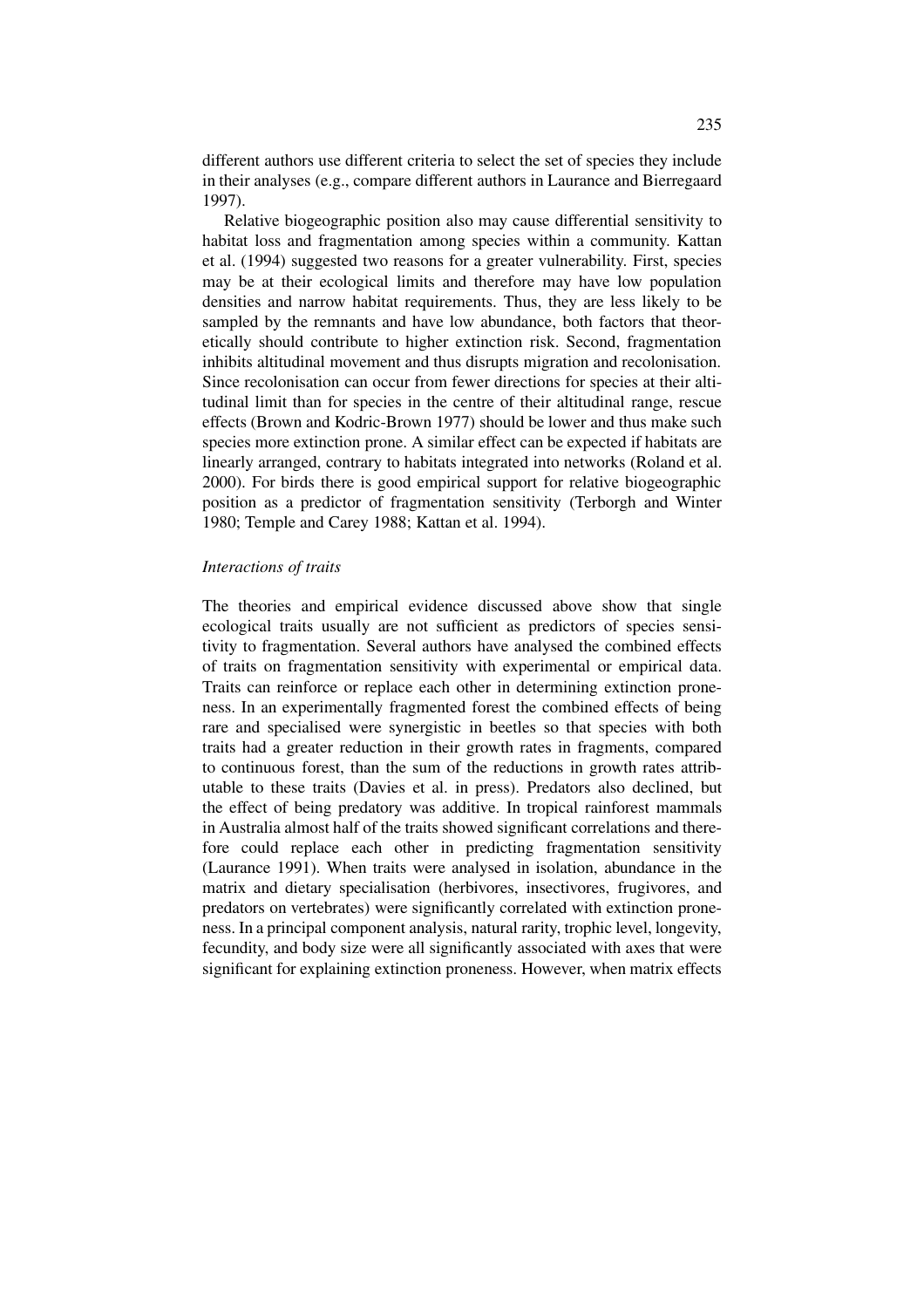were removed, no other trait remained significant. Notwithstanding, longevity, fecundity, and body size again explained extinction proneness when restricting the analyses to species that avoided or very rarely used modified habitats.

Environmental characteristics also interact with the sensitivity of traits to fragmentation. In birds of British marine islands, island area and type (oceanic vs. channel) interacted with migratory status and body size, respectively (Tracy and George 1992). Sieving and Karr (1997) compiled evidence that terrestrial insectivorous bird species of tropical rainforests, a group widely regarded as an extinction prone guild, are sensitive to fragmentation because of increased nest predation in fragments. However, whether a particular species will be sensitive or not will depend on the type of nest used and the ability of the species to compensate for high nest loss by repeated nesting and high fecundity. Metzger (2000) showed that persistence of tree species in tropical forest fragments depended on a complex interaction of dispersal traits, connectivity, landscape structure, and scale of analysis. Whereas zoochorous species (mainly bird dispersed) were sensitive to connectivity and boundary complexity on a coarse scale, they were insensitive to connectivity on a fine scale. In contrast, species with low dispersal capacity (barochorous species) were sensitive to isolation and boundary complexity on a fine but not on a coarse scale.

In summary, single traits alone have limited predictive powers for extinction proneness to fragmentation. In general, two or more traits contribute to extinction sensitivity and their importance will change with the environment. Unless we consider these interactions, the correlation of the traits with each other, the relevance of traits for population processes, and the scale of the study, we will have difficulties in understanding contrasting effects of fragmentation.

#### **Discussion**

# *Are ideas about the sensitivity and the reaction of plants and animals to fragmentation similar?*

Current theories on the effects of fragmentation on species are well developed for a certain class of organisms (i.e., animals), but may lack validity for other types of organisms. Theories of stochastic extinction of populations have been developed mostly for animals. When transferring such theories from animal to plant ecology, some caveats should be kept in mind. The underlying concepts of demographic stochasticity and genetic deterioration were developed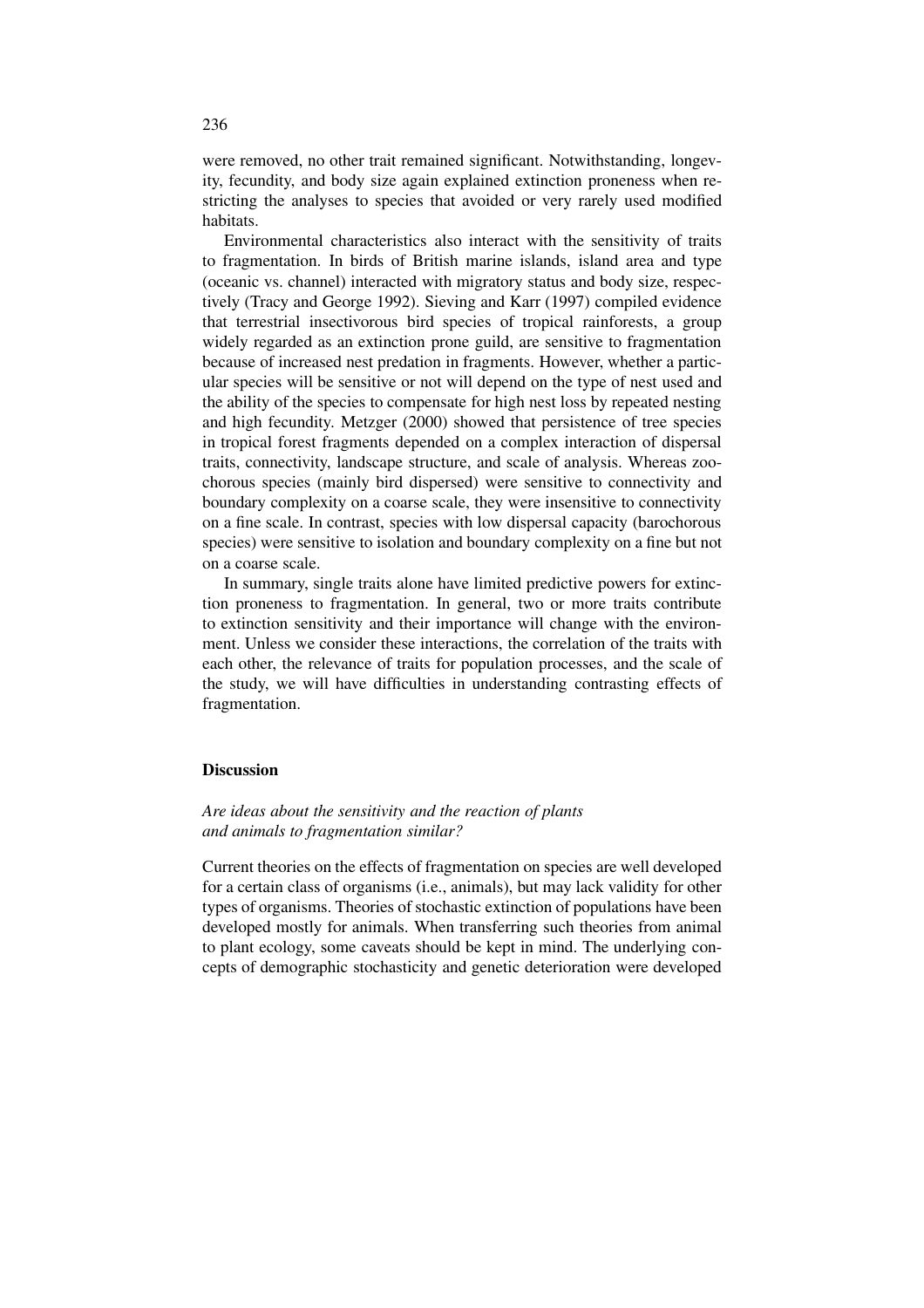mainly for unitary sexual species. Modular sessile species, such as plants, display various reproductive pathways, not only sexuality, that result in a different relevance of various factors associated with the fragmentation process. In clonal plant species vegetative multiplication is a regular feature and demographic and genetic stochasticity most likely play a different role than in non-clonal plant and animal species. Clonal plant individuals theoretically can be immortal, and populations consisting of a single or few individuals of some species are known to have existed for considerable periods of time (e.g., Cook 1985). Therefore, botanists often regard fragmentation as less important than zoologists do. Indeed, empirical studies suggest that plants in fragmented rainforests seem to be less extinction prone than vertebrates (Corlett and Turner 1997) but these studies are highly biased against short-lived plant species. The few available population viability analyses for short-lived plant species (e.g., Menges 1990; Nantel et al. 1996) do show that fragmentation and stochastic modelling are highly relevant to understand their extinction proneness.

Whereas stochastic modelling of population extinction is highly biased towards animal taxa, only botanists recognised the importance of temporal isolation for extinction processes (Poschlod et al. 1998). Temporal isolation is a prolongation of unfavourable periods between times when conditions are suitable for recruitment. The ability to build up persistent seed banks reduces the extinction proneness of plants in such cyclically changing habitats. Longevity may provide a similar storage effect particularly for woody plants and perhaps for long-lived vertebrates.

Notwithstanding, this review has shown that sensitivity to fragmentation is caused by similar traits in plants and animals, though the extent of variation of traits and the biases in selecting model groups with particular traits differ. For example, dormant stages with a long survival capacity are also known from animal taxa, though these have not yet been explicitly studied in relation to human caused habitat fragmentation and temporal isolation. Similarly, as sessile organisms, plant species often exhibit low dispersal power and seem to be particularly endangered by isolation when their habitats undergo rapid successions and loss of local habitats requires dispersal to new suitable locations (Poschlod et al. 1998; Oostermeier 2000). However, they share this sensitivity with animal taxa that exhibit low dispersal power such as terrestrial snails. Like plants, such animal taxa are insensitive to fragmentation when fragmentation is not associated with changes in habitat quality. These contrasting ideas and hypothesised similarities should cross-fertilise animal and plant fragmentation ecology and open up wider perspectives for future comparative theoretical and empirical studies of plant and animal extinction in fragmented habitats.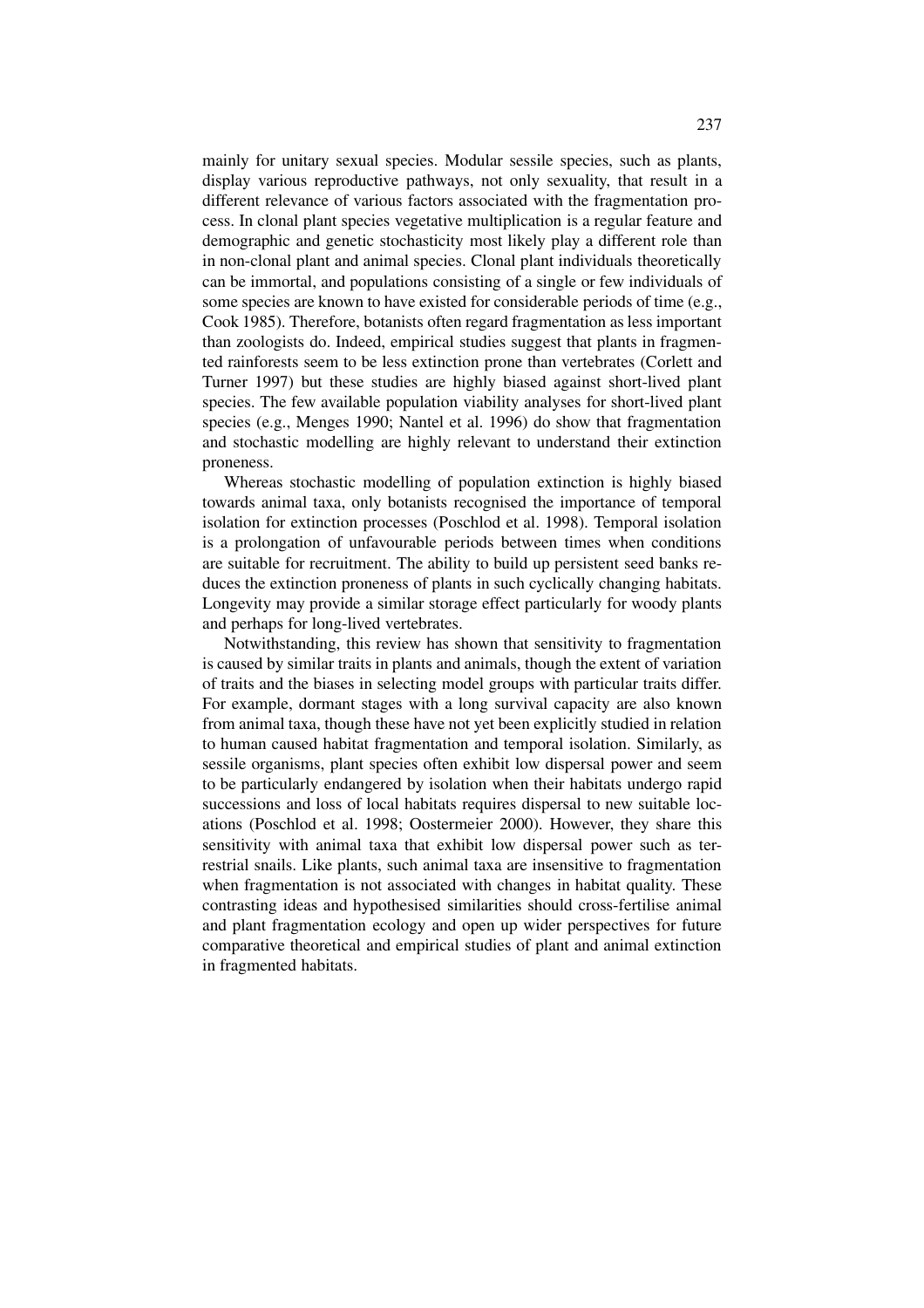#### *Vulnerability classification for applied conservation*

Many authors identified fragmentation sensitive guilds for specific ecosystems (Table 6). Some authors also attempted to develop a more general classification for the fragmentation sensitivity of species based on the combination of several demographics traits. For plants Ehrlén and van Groenendael (1998) described the traits that most likely contribute to the vulnerability to fragmentation. Correlations among traits such as morphological dispersal characteristics of seeds and fruits may lead to 'emergent groups' (Lavorel et al. 1997) with respect to fragmentation sensitivity. Bonn and Poschlod (1998) list species with similar dispersal attributes (functional types) and discuss their sensitivity to fragmentation.

For animal taxa, several classification schemes for fragmentation vulnerability have been suggested. Settele and Poethke (1996) combined population size and its fluctuation in time, vagility, and colonisation ability to identify the sensitivity of butterfly species to fragmentation. Köhler (1996) used body size/wing formation, reproductive potential, instar numbers, and microhabitat use for grasshoppers and bush crickets. Köhler divided these traits into advantageous (value 1.0), intermediate (0.5), and unfavourable (0). The total yields a number called resistance value, which represents the lifetime susceptibility/sensitivity to sources of increased mortality. Fagan et al. (1999) suggested that species with low intrinsic growth rates should be sensitive to area loss whereas species with high intrinsic growth rates should survive best in fragmented or variable habitats with uncorrelated fluctuations of the environment. Vos et al. (2001) combined individual area requirement and dispersal power to identify ecological profiles for the fragmentation sensitivity of animal species. In their simulation models individual area requirement, which directly translated into population size, was of overriding importance for persistence. Species with high individual area requirements and low dispersal power showed the highest fragmentation sensitivity, whereas species with small individual area requirements and high dispersal power were least sensitive. This is not surprising given the very small patch size used in the simulations that supported only 1–16 reproductive units of species with large individual area requirement, whereas they supported at least 50 reproductive units for the small individual area requirement profile. Biedermann et al. (1999) also combined individual area requirement/population size with dispersal power into a classification scheme that additionally considered generation time. They distinguished species sensitive to the spatial effects of fragmentation from species insensitive to the spatial effects of fragmentation but sensitive to habitat deterioration that may follow fragmentation. Like Vos et al. (2001) they also identified a fragmentation insensitive group.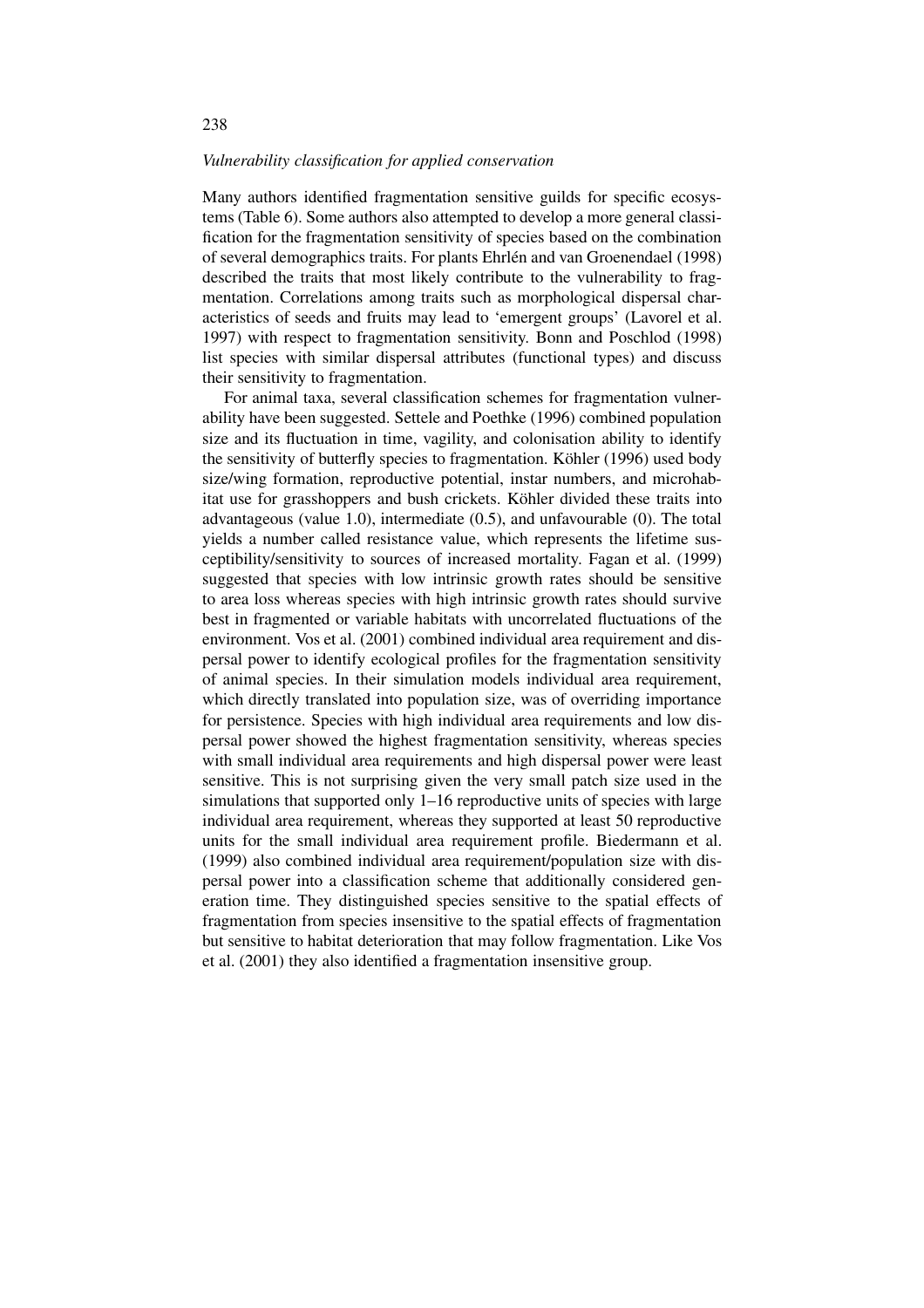Below, we will merge, expand, and slightly modify the classification schemes of Biedermann et al. (1999) and Vos et al. (2001) based on the results of this review. Species combining several of the following traits should be particularly sensitive to fragmentation: low natural abundance/high individual area requirement, high population fluctuations, low reproductive potential, low storage effects, intermediate or low dispersal power, and specialised habitat requirements. The most fragmentation sensitive species should be those with high individual area requirements (low natural abundance) but low dispersal power, since fragmentation will lead to very small isolated populations with high risk of extinction and almost no chance of recolonisation (Vos et al. 2001). However, it is questionable whether species with such a trait combination exist. Least vulnerable should be generalist species that build large population sizes with high densities, low area requirements, high mobility, and short generation times, since they survive well in isolated fragments and have good colonisation ability ('Ideal-type' of Biedermann et al. 1999; least fragmentation sensitive profile of Vos et al. 2001). Such species have not received much attention in the fragmentation literature, most likely because they indeed are not affected by habitat fragmentation.

High fragmentation sensitivity should be shown by species with large individual area requirements, low population growth rate, and moderate dispersal power. Among these, most vulnerable should be specialists, species at the border of their geographic range, and species most prone to increased environmental fluctuations that may follow the fragmentation process. This sensitivity profile has not been identified in previous classifications. A high to intermediate fragmentation sensitivity should be shown by species characterised by low population size and density, large area requirements, and high mobility. Such species should have difficulties surviving even under moderate habitat loss, when fragments show little contagion (compare With and King 1999) but should cope comparably well if the remaining habitat is concentrated in a few more distant but larger remnants [unless there is high mortality when moving among fragments (Woodroffe and Ginsberg 1998)]. Likewise, generalist mobile species that are matrix tolerant and can integrate several fragments into a home range are less sensitive to moderate habitat loss than mobile species that are unable to do this. Biedermann et al. (1999) did not distinguish the above subgroups and combined them into their fragmentation sensitive 'Mobility-type'.

Species characterised by low to moderate dispersal but high density and low population fluctuations should be relatively insensitive to the spatial effects of fragmentation but may be sensitive to abiotic, structural, and successional changes associated with the fragmentation process. Particularly sensitive to changes in habitat quality should be specialist species and species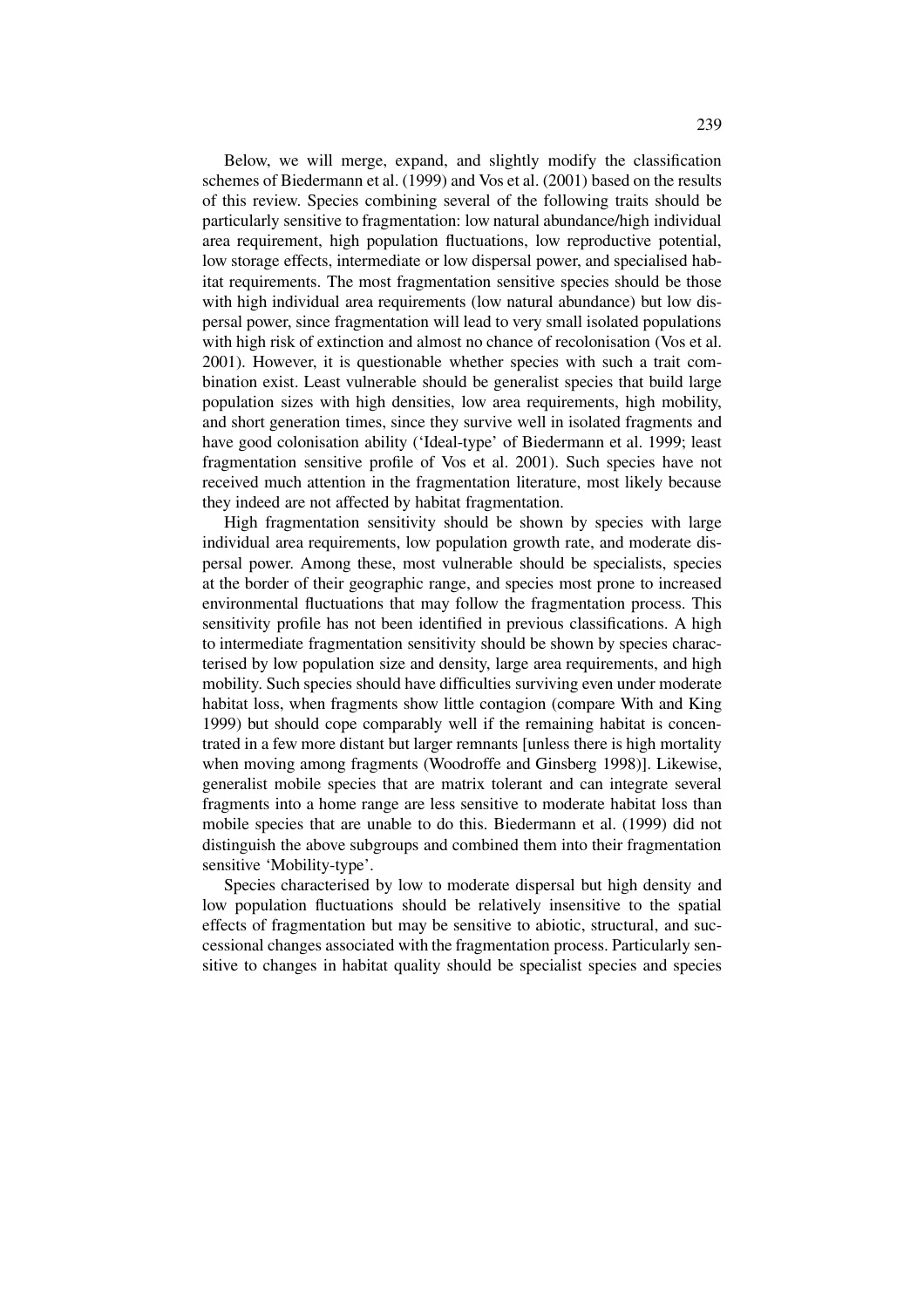showing very stable population sizes in optimum habitat, medium densities, low to medium area requirements, low to medium mobility, and long generation times (modified 'Stability-type' of Biedermann et al. 1999). Of intermediate sensitivity should be species that reach high population sizes and densities, have low to medium area requirements, and medium mobility (modified 'Quantity-type' of Biedermann et al. 1999). These trait combinations allow long-term survival without or with low immigration in moderately fragmented habitats, provided the quality of the habitat does not deteriorate.

#### *Future directions?*

This review suggests several future approaches that should provide a fertile ground for an improved understanding of the differential sensitivity of species to fragmentation and its use in applied conservation. Beyond the suggestions made in the previous chapters we advocate the intelligent integration of results from field experiments and observational studies on 'natural' experiments, incorporation of both the temporal and spatial scales and the control of confounding factors. To allow more thorough comparative analyses of different studies, we also need improved standardisation both for quantifying species traits and ecological parameters, especially the spatial and temporal degree of fragmentation. We particularly encourage an Internet based co-operation for setting up comparative studies along these lines in different ecosystems and biomes. Likewise, adequate models must view fragmentation with the eyes of the species, since a landscape with the same physical changes is perceived as fragmented by some but not by other, even closely related species (Diffendorfer et al. 1995). To predict the sensitivity of a particular species, we need to better understand how traits interact with environmental changes following the fragmentation process. Most importantly, however, we need to integrate biological studies with socio-economic studies that try to identify instruments and policies that can contribute to halting the fragmentation process and to re-integrate fragmented landscapes.

## **References**

- Allee W.C., Emerson A.E., Park O., Park T. and Schmidt K.P. 1949. Principles of Animal Ecology. Saunders, Philadelphia, Pennsylvania.
- Andrén H., Delin A. and Seiler A. 1997. Population response to landscape changes depends on specialisation to different landscape elements. Oikos 80: 193–196.
- Angermeier P.I. 1995. Ecological attributes of extinction-prone species: loss of freshwater fishes of Virginia. Conservation Biology 9: 143–158.
- Bahl A., Pfenninger M., Bamberger H., Frye M. and Streit B.B. 1996. Survival of snails in fragmented landscapes. In: Settele J., Margules C.R., Poschlod P. and Henle K.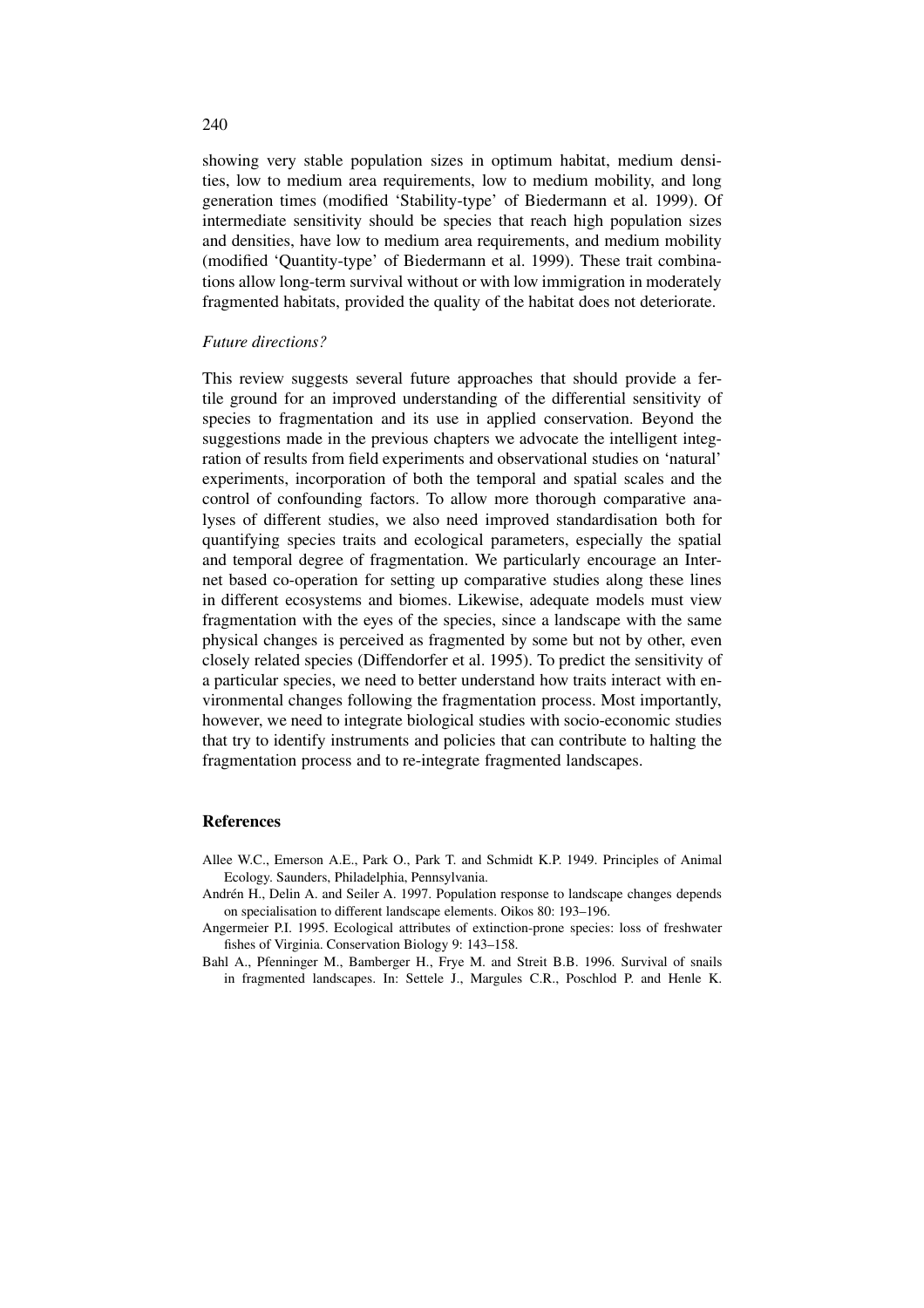(eds), Species Survival in Fragmented Landscapes. Kluwer, Dordrecht, The Netherlands, pp. 329–343.

- Bahl A., Bender C., Gottschalk E., Pfenninger M. and Seufert W. 1999. Populationsgefährdungsanalysen auf verschiedenen räumlichen Ebenen. In: Amler K., Bahl A., Henle K., Kaule G., Poschlod P. and Settele J. (eds), Populationsbiologie in der Naturschutzpraxis. Ulmer, Stuttgart, Germany, pp. 148–153.
- Belovsky G.E. 1987. Extinction models and mammalian persistence. In: Soulé M.E. (ed), Viable Populations for Conservation. Cambridge University Press, Cambridge, UK, pp. 35–57.
- Bengtsson J. 1989. Interspecific competition increases local extinction rate in a metapopulation system. Nature 340: 713–715.
- Bengtsson J. and Milbrink G. 1995. Predicting extinctions: interspecific competition, predation and population variability in experimental *Daphnia* populations. Oecologia 101: 397–406.
- Benitez-Malvido J. 1998. Impact of forest fragmentation on seedling abundance in a tropical rain forest. Conservation Biology 12: 380–389.
- Bentley J.M., Catterall C.P. and Smith G.C. 2000. Effects of fragmentation of araucarian vine forest on small mammal communities. Conservation Biology 14: 1075–1087.
- Berger J. 1990. Persistence of different-sized populations: an empirical assessment of rapid extinctions in bighorn sheep. Conservation Biology 4: 91–96.
- Biedermann R., Hoffmann E. and Seufert W. 1999. Auswahl von Tierarten in der Planungspraxis auf populationsökologischer Basis: Das Fallbeispiel Wirbellose in der Porphyrkuppenlandschaft. In: Amler K., Bahl A., Henle K., Kaule G., Poschlod P. and Settele J. (eds), Populationsbiologie in der Naturschutzpraxis. Ulmer, Stuttgart, Germany, pp. 29–37.
- Blackburn T.M. and Gaston K.J. 1994. Animal body size distributions: patterns, mechanisms and implications. Trends in Ecology and Evolution 9: 471–474.
- Blackburn T.M. and Gaston K.J. 1997. A critical assessment of the form of the interspecific relationship between abundance and body size in animals. Journal of Animal Ecology 66: 233–249.
- Blackburn T.M., Lawton J.H. and Perry J.N. 1992. A method of estimating the slope of the upper bounds of plots of body size and abundance in natural animal assemblages. Oikos 65: 107–112.
- Blackburn T.M., Brown V.K., Doube B.M., Greenwood J.J.D., Lawton J.H. and Stork N.E. 1993. The relationship between abundance and body size in natural assemblages. Journal of Animal Ecology 62: 519–528.
- Blackburn T.M., Gates S., Lawton J.H. and Greenwood J.J.D. 1994. Relations between body size, abundance and taxonomy of birds wintering in Britain and Ireland. Philosophical Transactions of the Royal Society of London, Series B 343: 135–144.
- Bolger D.T., Alberts A.C., Sauvajot R.M., Potenza P., McCalvin C., Tran D. et al. 1997. Response of rodents to habitat fragmentation in coastal southern California. Ecological Applications 7: 552–563.
- Bonn S. and Poschlod P. 1998. Ausbreitungsbiologie der Pflanzen Mitteleuropas. Grundlagen und kulturhistorische Aspekte. Quelle and Meyer, Wiesbaden, Germany.
- Bräuer I., Maibom W., Matthies D. and Tscharntke T. 1999. Populationsgröße und Aussterberisiko gefährdeter Pflanzenarten in Niedersachsen. Verhandlungen der Gesellschaft für Ökologie 29: 505–510.
- Brown J.H. and Kodric-Brown A. 1977. Turnover rates in insular biogeography: effect of immigration on extinction. Ecology 58: 445–449.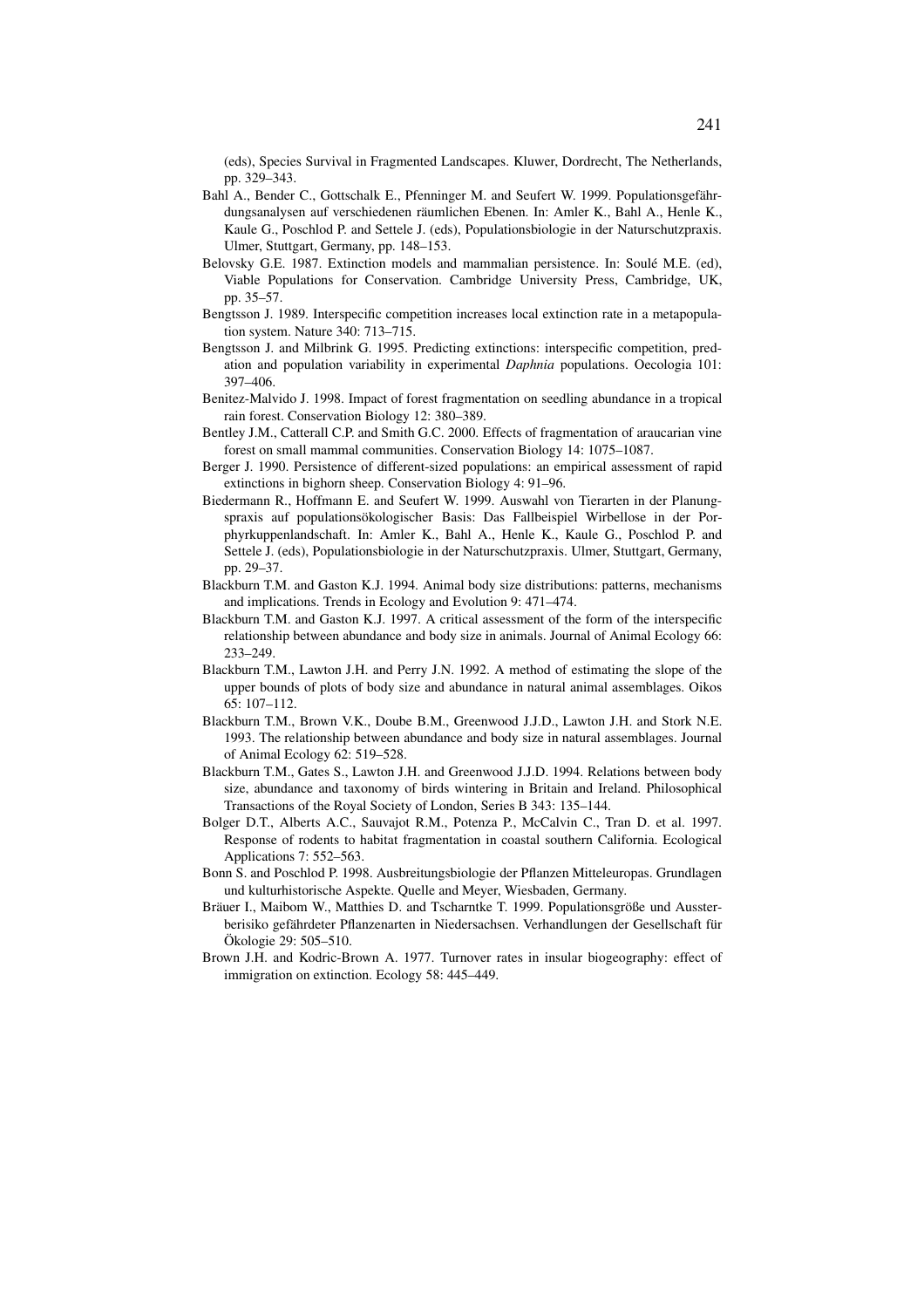- Burbidge A.A. and McKenzie N.L. 1989. Patterns in the modern decline of Western Australia's vertebrate fauna: causes and conservation implications. Biological Conservation 50: 143–198.
- Cadenasso M.L., Traynor M.M. and Pickett S.T.A. 1997. Functional location of forest edges: gradients of multiple physical factors. Canadian Journal of Forest Research 27: 774–782.
- Casagrandi R. and Gatto M. 1999. A mesoscale approach to extinction risk in fragmented habitats. Nature 400: 560–562.
- Castelletta M., Sodhi N.S. and Subaraj R. 2000. Heavy extinctions of forest avifauna in Singapore: lessons for biodiversity conservation in southeast Asia. Conservation Biology 14: 1870–1880.
- Chalfoun A.D., Thompson F.R. and Ratnaswamy M.J. 2002. Nest predators and fragmentation: a review and meta-analysis. Conservation Biology 16: 306–318.
- Chesson P. 1991. Stochastic population models. In: Kolasa J. and Pickett S.T.A. (eds), Ecological Heterogeneity. Springer, New York, pp. 123–143.
- Cody M.L. 1986. Structural niches in plant communities. In: Diamond J. and Case T.J. (eds), Community Ecology. Harper & Row, New York, pp. 381–405.
- Cook R.E. 1985. Growth and development in clonal plant population. In: Jackson J.B.C., Buss L.W. and Cook R.E. (eds), Population Biology and Evolution of Clonal Organisms. Yale University Press, New Haven, Connecticut, pp. 259–296.
- Cook R.R. and Hanski I. 1995. On expected lifetimes of small-bodied and large-bodied species of birds on islands. The American Naturalist 145: 305–315.
- Corlett R.T. and Turner I.M. 1997. Long-term survival in tropical forest remnants in Singapore and Hong Kong. In: Laurance W.F. and Bierregaard R.O. (eds), Tropical Forest Remnants. University of Chicago Press, Chicago, Illinois, pp. 333–346.
- Cotgreave P. 1993. The relationship between body size and population abundance in animals. Trends in Ecology and Evolution 8: 244–248.
- Crooks K.R. 2002. Relative sensitivity of mammalian carnivores to habitat fragmentation. Conservation Biology 16: 488–502.
- Crooks K.R. and Soulé M.E. 1999. Mesopredator release and avifaunal extinctions in a fragmented system. Nature 400: 563–566.
- Crooks K.R., Suarez A.V., Bolger D.T. and Soulé M.E. 2001. Extinction and colonization of birds on habitat islands. Conservation Biology 15: 159–172.
- Crowell K.L. 1973. Experimental zoogeography: introductions of mice to small islands. The American Naturalist 107: 535–558.
- Cyr H., Downing J.A. and Peters R.H. 1997. Density–body size relationships in local aquatic communities. Oikos 79: 333–346.
- Davies K.F. and Margules C.R. 2000. The beetles at Wog Wog: a contribution of Coleoptera systematics to an ecological field experiment. Invertebrate Taxonomy 14: 953–956.
- Davies K.F., Margules C.R. and Lawrence J.F. 2000. Which traits of species predict population declines in experimental forest fragments? Ecology 81: 1450–1461.
- Davies K.F., Melbourne B.A. and Margules C.R. 2001. Effects of within and between-patch processes on beetle-community dynamics in experimentally fragmented forest. Ecology 82: 1830–1846.
- Davies K.F., Margules C.R. and Lawrence J.F. A synergistic effect puts rare, specialized species at greater risk of extinction. Ecology, in press.
- Debinski D.M. and Holt R.D. 2000. A survey and overview of habitat fragmentation experiments. Conservation Biology 14: 342–355.
- Diamond J.M. 1984. Normal extinctions of isolated populations. In: Nitecki M.H. (ed), Extinctions. University of Chicago Press, Chicago, Illinois, pp. 191–246.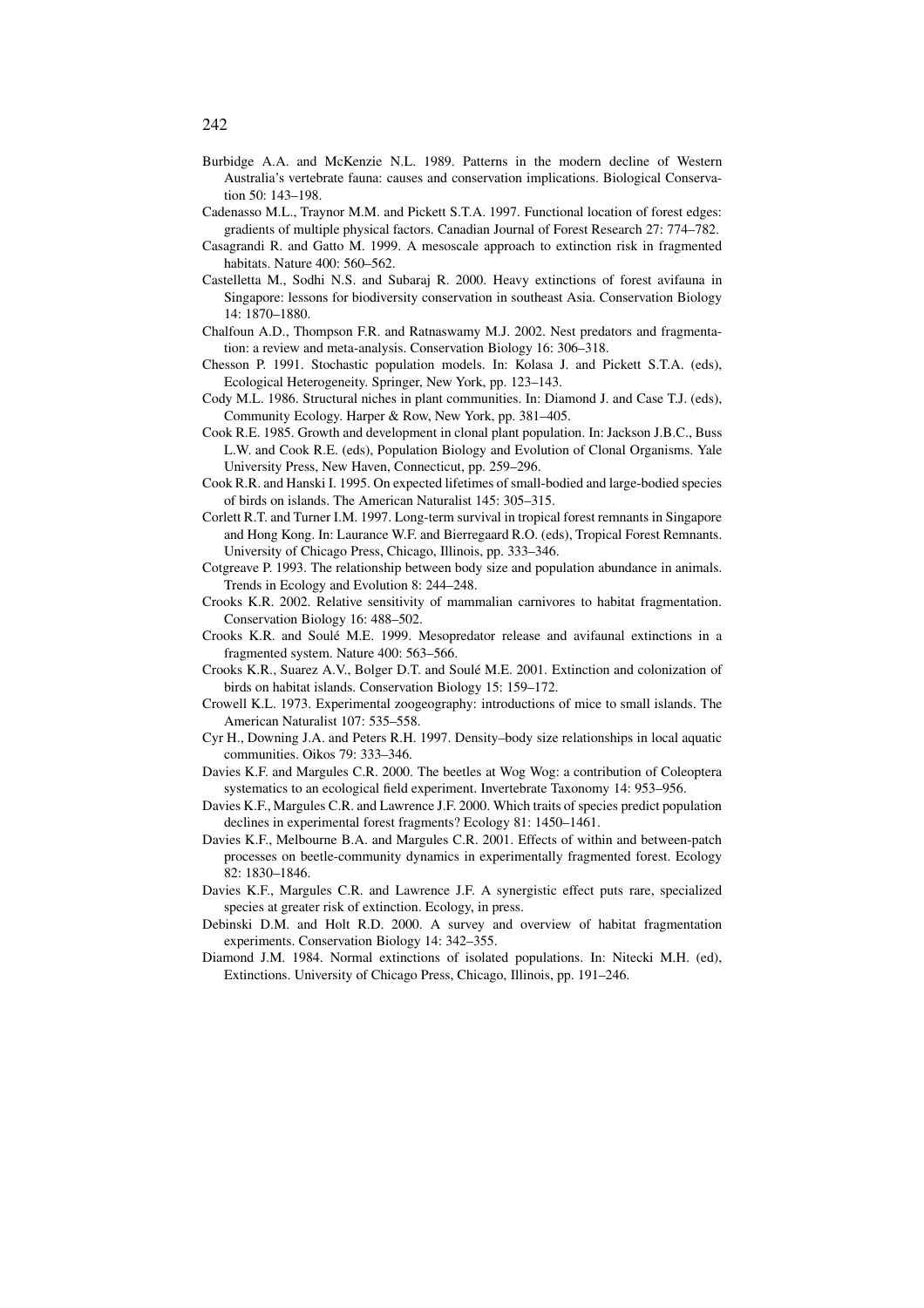- Diamond J.M., Bishop K.D. and van Balen S. 1987. Bird survival in an isolated Javan woodland: island or mirror? Conservation Biology 1: 132–142.
- Didham R.K., Lawton J.H., Hammond P.M. and Eggletin P. 1989. Trophic structure stability and extinction dynamics of beetles (Coleoptera) in tropical forest fragments. Philosophical Transactions of the Royal Society of London, Series B 353: 437–451.
- Diffendorfer J.E., Gaines M.S. and Holt R.D. 1995. Habitat fragmentation and movements of three small mammals (*Sigmodon, Microtus*, and *Peromyscus*). Ecology 76: 827–839.
- Dooley J.L. and Bowers M.A. 1998. Demographic responses to habitat fragmentation: experimental tests at the landscape and patch scale. Ecology 79: 969–980.
- Durant S.M. and Mace G.M. 1994. Species differences and population structure in population viability analysis. In: Olney P.J.S., Mace G.M. and Feistner A.T.C. (eds), Creative Conservation: Interactive Management of Wild and Captive Animals. Chapman & Hall, London, pp. 67–91.
- Ebenhard T. 1989. Bank vole [*Clethrionomys glareolus* (Schreiber, 1780)] propagules of different sizes and island colonization. Journal of Biogeography 16: 173–180.
- Ehrlén J. and van Groenendal J.M. 1998. The trade-off between dispersability and longevity an important aspect of plant species diversity. Applied Vegetation Science 1: 29–36.
- Eisto, A.-K., Kuitunen M., Lammi A., Saari V., Suhonen J., Syrjäsuo S. et al. 2000. Population persistence and offspring fitness in the rare bellflower *Campanula cervicaria* in relation to population size and habitat quality. Conservation Biology 14: 1413–1421.
- Eitschberger U., Reinhardt R. and Steiniger H. 1991. Wanderfalter in Europa. Atalanta 22: 1–67.
- Ellenberg H. 1950. Kausale Pflanzensoziologie auf physiologischer Grundlage. Berichte der Deutschen Botanischen Gesellschaft 63: 24–31.
- Eriksson O. 1996. Regional dynamics of plants: a review of evidence for remnant, source-sink and metapopulations. Oikos 77: 248–258.
- Eriksson O. and Jakobsson A. 1999. Recruitment trade-offs and the evolution of dispersal mechanisms in plants. Evolutionary Ecology 13: 411–423.
- Fagan W.F., Meir E. and Moore J.L. 1999. Variation thresholds for extinction and their implications for conservation strategies. The American Naturalist 154: 510–520.
- Fahrig L. 1998. When does fragmentation of breeding habitat affect population survival? Ecological Modelling 105: 273–292.
- Fiedler P.L. and Ahous J.J. 1992. Hierarchies of cause: toward an understanding of rarity in vascular plant species. In: Fiedler P.L. and Jain S.K. (eds), Conservation Biology: The Theory and Practice of Nature Preservation and Management. Cambridge University Press, Cambridge, UK, pp. 23–47.
- Fischer S.F., Poschlod P. and Beinlich B. 1996. Experimental studies on the dispersal of plants and animals on sheep in calcareous grasslands. Journal of Applied Ecology 33: 1206–1222.
- Forney K.A. and Gilpin M.E. 1989. Spatial structure and population extinction: a study with *Drosophila* flies. Conservation Biology 3: 45–51.
- Foufopoulos J. and Ives A.R. 1999. Reptile extinctions on land-bridge islands: life-history attributes and vulnerability to extinction. The American Naturalist 153: 1–25.
- Frank K., Drechsler M. and Wissel C. 1994. Überleben in fragmentierten Lebensräumen Stochastische Modelle zu Metapopulationen. Zeitschrift für Ökologie und Naturschutz 3: 167–178.
- Gabriel W. and Bürger R. 1992. Survival of small populations under demographic stochasticity. Theoretical Population Biology 41: 44–71.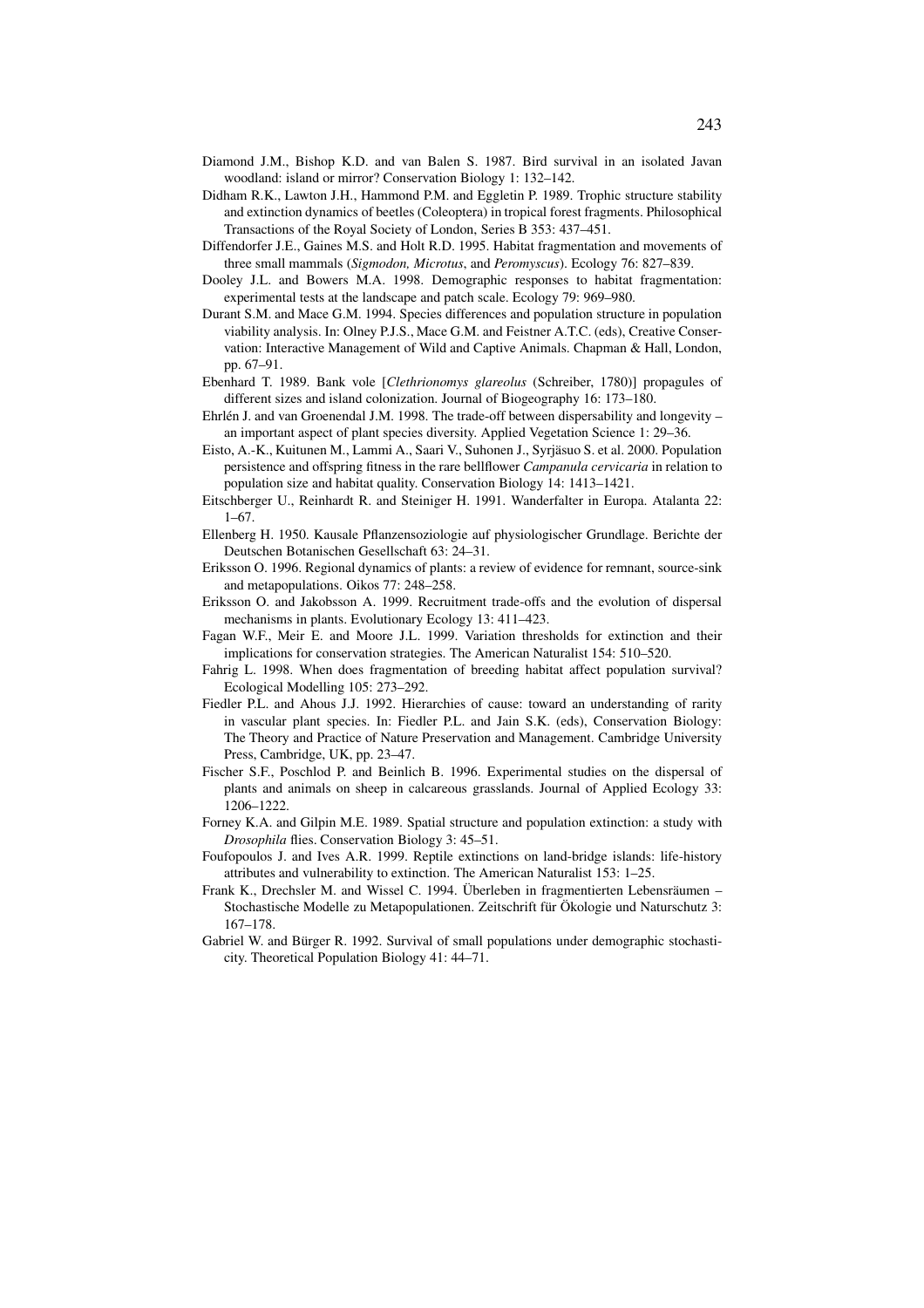- Gard T.C. 1984. Persistence in food webs. In: Levin S.A. and Hallam T.G. (eds), Mathematical Ecology. Springer, Berlin, Germany, pp. 208–219.
- Gascon C., Lovejoy T.E., Bierregaard R.O., Malcolm J.R., Stouffer P.C., Vasconcelos H. et al. 1999. Matrix habitat and species persistence in tropical forest remnants. Biological Conservation 91: 223–229.
- Gaston K.J. 1994. Rarity. Chapman & Hall, London.
- Gaston K.J. and Blackburn T.M. 1995. Birds, body size and the threat of extinction. Philosophical Transactions of the Royal Society of London, Series B 347: 205–212.
- Gaston K.J. and Blackburn T.M. 1996a. Conservation implications of geographic range size– body size relationships. Conservation Biology 10: 638–646.
- Gaston K.J. and Blackburn T.M. 1996b. Global scale macroecology interactions between population size, geographic range size and body size in the Anseriformes. Journal of Animal Ecology 65: 701–714.
- Gaston K.J. and Blackburn T.M. 1996c. Range size–body size relationships: evidence of scale dependence. Oikos 75: 479–485.
- Gaston K.J. and Blackburn T.M. 1996d. Rarity and body size: importance of generality. Conservation Biology 10: 1295–1298.
- Gaston K.J., Blackburn T.M. and Spicer J.I. 1998. Rapoport's rule: time for an epitaph? Trends in Ecology and Evolution 13: 70–74.
- Gentry A.H. 1990. Four Neotropical Rainforests. Yale University Press, New Haven, Connecticut.
- Goldberg D.E. 1996. Competitive ability in plants: consistency, contingency, and correlated traits. Philosophical Transactions of the Royal Society London, Series B 351: 1377–1385.
- Goodman D. 1987. The demography of chance extinctions. In: Soulé M.E. (ed), Viable Populations for Conservation. Cambridge University Press, Cambridge, UK, pp. 11–34.
- Grime J.P. 1973. Control of species diversity in herbaceous vegetation. Journal of Environmental Management 1: 151–167.
- Grime J.P., Hodgson J.G. and Hunt R. 1988. Comparative Plant Ecology. Unwin Hyman, London.
- Grime J.P., Thompson K., Hunt R., Hodgson J.G., Cornelissen J.H.C., Riorison I.H. et al. 1997. Integrated screening validates primary axes of specialisation in plants. Oikos 79: 259–281.
- Groombridge B. 1992. Global Biodiversity. Chapman & Hall, London.
- Haig S.M., Belthoff J.R. and Allen D.H. 1993. Population viability analysis for a small population of red-cockaded woodpeckers and an evaluation of enhancement strategies. Conservation Biology 7: 289–301.
- Hassell M.P., Lawton J.H. and May R.M. 1976. Patterns of dynamical behaviour in singlespecies populations. Journal of Animal Ecology 45: 471–486.
- Hawkins B.A. 1994. Pattern and Process in Host–parasitoid Interactions. Cambridge University Press, Cambridge, UK.
- Henle K. and Streit B. 1990. Kritische Beobachtungen zum Artenrückgang bei Amphibien und Reptilien und zu dessen Ursachen. Natur und Landschaft 65: 347–361.
- Henle K., Poschlod P., Margules C. and Settele J. 1996. Species survival in relation to habitat quality, size, and isolation: summary, conclusions and future directions. In: Settele J., Margules C.R., Poschlod P. and Henle K. (eds), Species Survival in Fragmented Landscapes. Kluwer, Dordrecht, The Netherlands, pp. 373–381.
- Henle K., Sarre S. and Wiegand K. 2004. The role of density regulation in extinction processes and population viability analysis. Biodiversity and Conservation 13: 9–52 (this issue).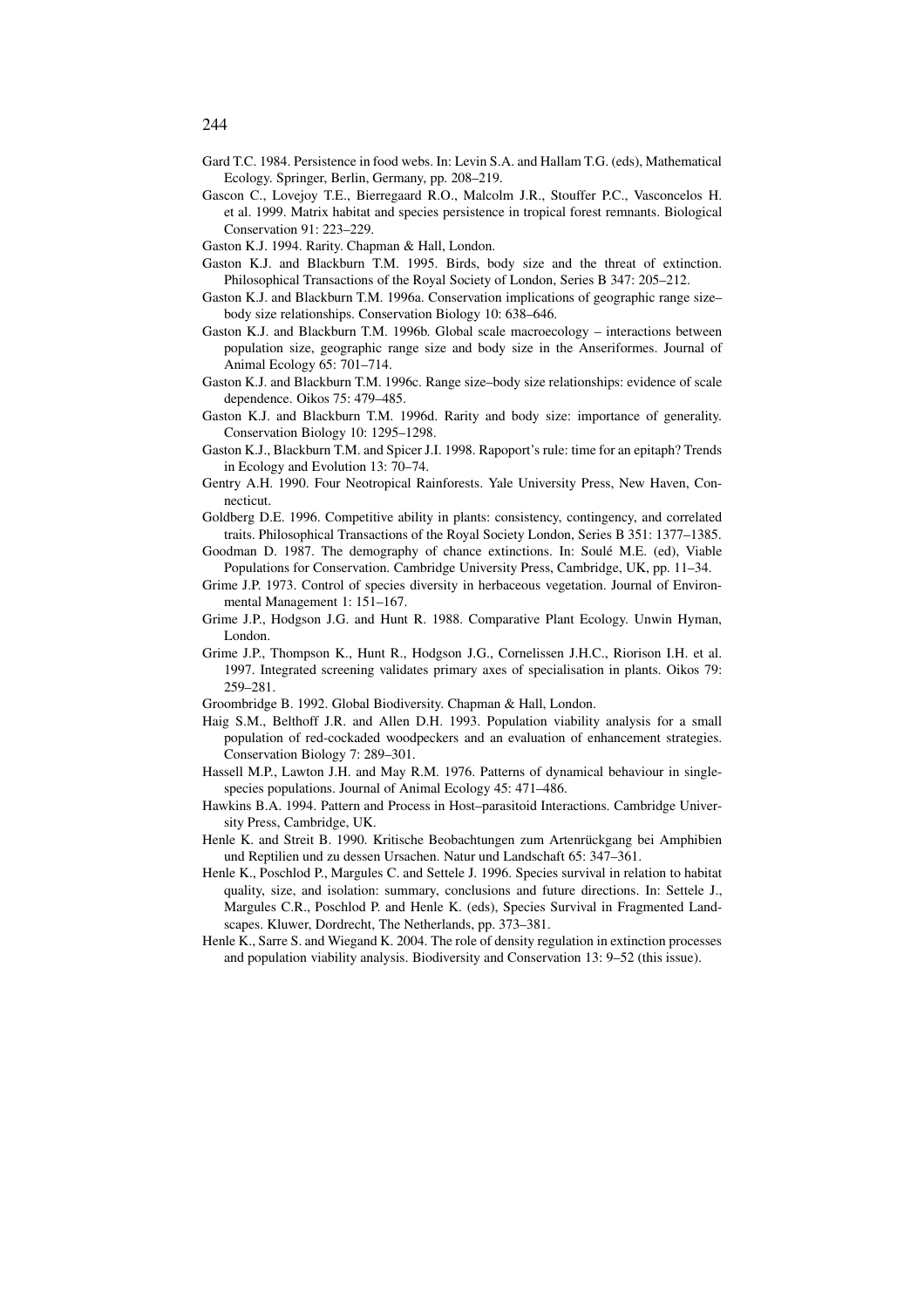- Higgins S.I., Pickett S.T.A. and Bond W. 2000. Predicting extinction risks for plants: environmental stochasticity can save declining populations. Trends in Ecology and Evolution 15: 515–520.
- Hildrew A.G. 1985. A quantitative study of the life history of a fairy shrimp (Branchiopoda: Anostraca) in relation to the temporary nature of its habitat, a Kenyan rain pool. Journal of Animal Ecology 54: 99–110.
- Hoffmeister T.S. and Rohlfs M. 2001. Aggregative egg distributions may promote species co-existence – but why do they exist? Evolutionary Ecology Research 3: 37–50.
- Holt R.D. 1996. Food webs in space: an island biogeographic perspective. In: Polis G.A. and Winemiller K.O. (eds), Food Webs: Integration of Patterns and Dynamics. Chapman & Hall, New York, pp. 313–323.
- Huston M. 1979. A general hypothesis of species diversity. The American Naturalist 113: 81–101.
- Huxel G.R. and Hastings A. 1998. Population size dependence, competitive coexistence and habitat destruction. Journal of Animal Ecology 67: 446–453.
- Iwasa Y. and Roughgarden J. 1986. Interspecific competition in metapopulations with spacelimited subpopulations. Theoretical Population Biology 30: 194–214.
- Jablonski D. 1987. Heritability at the species level: analysis of geographic ranges of Cretaceous molluscs. Science 238: 360–363.
- Jackel A.K. and Poschlod P. 1996. Why are some plant species of fragmented continental dry grasslands frequent and some rare? – the role of germination and establishment. In: Settele J., Margules C.R., Poschlod P. and Henle K. (eds), Species Survival in Fragmented Landscapes. Kluwer, Dordrecht, The Netherlands, pp. 194–203.
- Johst K. and Brandl R. 1997. Body size and extinction risk in a stochastic environment. Oikos 78: 612–617.
- Jonsson A. and Ebenman B. 2001. Are certain life histories particularly prone to local extinction? Journal of Theoretical Biology 209: 455–463.
- Karr J.R. 1982a. Population variability and extinction in the avifauna of a tropical land bridge Island. Ecology 63: 1975–1978.
- Karr J.R. 1982b. Avian extinction on Barro Colorado Island, Panama: a reassessment. The American Naturalist 119: 220–239.
- Karr J.R. 1990. Avian survival rates and the extinction process on Barro Colorado Island, Panama. Conservation Biology 4: 391–397.
- Kattan G.H. 1992. Rarity and vulnerability: the birds of the Cordillera Central of Colombia. Conservation Biology 6: 64–70.
- Kattan G.H., Alvarez-López H. and Giraldo M. 1994. Forest fragmentation and bird extinctions: San Antonio eighty years later. Conservation Biology 8: 138–146.
- Kiefer S. and Poschlod P. 1996. Restoration of fallow or afforested calcareous grasslands by clear-cutting. In: Settele J., Margules C.R., Poschlod P. and Henle K. (eds), Species Survival in Fragmented Landscapes. Kluwer, Dordrecht, The Netherlands, pp. 209–218.
- Klein B.C. 1989. Effects of forest fragmentation on dung and carrion beetle communities in central Amazonia. Ecology 70: 1715–1725.
- Kleyer M. 1999. The distribution of plant functional types on gradients of disturbance intensity and resource supply in an agricultural landscape. Journal of Vegetation Science 10: 697–708.
- Kleyer M., Kaule G. and Settele J. 1996. Landscape fragmentation and landscape planning. In: Settele J., Margules C., Poschlod P. and Henle K. (eds), Species Survival in Fragmented Landscapes. Kluwer, Dordrecht, The Netherlands, pp. 138–151.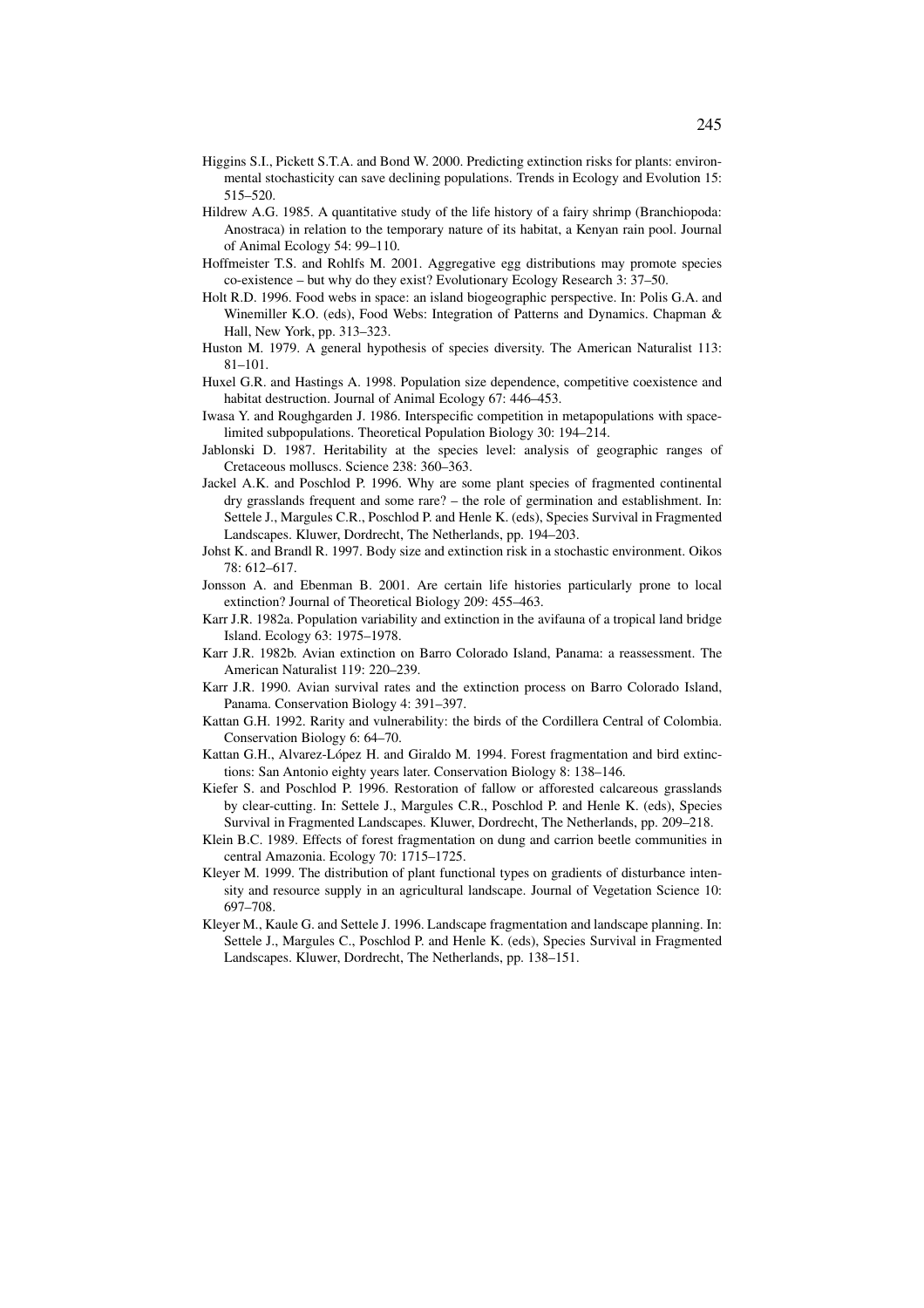- Köhler G. 1996. The ecological background of population vulnerability in Central European grasshoppers and bush crickets: a brief review. In: Settele J., Margules C.R., Poschlod P. and Henle K. (eds), Species Survival in Fragmented Landscapes. Kluwer, Dordrecht, The Netherlands, pp. 290–298.
- Kunin W.E. and Gaston K.J. 1993. The biology of rarity: patterns, causes and consequences. Trends in Ecology and Evolution 8: 289–301.
- Lande R. 1987. Extinction thresholds in demographic models of territorial populations. The American Naturalist 130: 624–635.
- Lande R. 1993. Risks of population extinction from demographic and environmental stochasticity and random catastrophe. The American Naturalist 142: 911–927.
- Lande R. and Orzack S.H. 1988. Extinction dynamics of age-structured populations in a fluctuating environment. Proceedings of the National Academy of Science USA 85: 7418–7421.
- Laurance W.F. 1991. Ecological correlates of extinction proneness in Australian tropical rain forest mammals. Conservation Biology 5: 79–89.
- Laurance W.F. and Bierregaard R.O. 1997. Tropical Forest Remnants. University of Chicago Press, Chicago, Illinois.
- Laurance W.F., Ferreira L.V., Rankin-de-Merona J.M. and Laurance S.G. 1998. Rain forest fragmentation and the dynamics of Amazonian tree communities. Ecology 79: 2032–2040.
- Laurance W.F., Lovejoy T.E., Vasconcelos H.L., Bruna E.M., Didham R.K., Stouffer P.C. et al. 2002. Ecosystem decay of Amazonian forest fragments: a 22-year investigation. Conservation Biology 16: 605–618.
- Lavorel S., McIntyre S., Landsberg J. and Forbes T.D.A. 1997. Plant functional classifications: from general groups to specific groups based on response to disturbance. Trends in Ecology and Evolution 12: 474–478.
- Lawler S.P. 1993. Species richness, species composition and population dynamics of protists in experimental microcosms. Journal of Animal Ecology 62: 711–719.
- Lawton J.H. 1994. Population dynamic principles. Philosophical Transactions of the Royal Society of London, Series B 344: 61–68.
- Lawton J.H. 1995. Population dynamics principles. In: Lawton J.H. and May R.M. (eds), Extinction Rates. Oxford University Press, Oxford, UK, pp. 147–163.
- Leach M.K. and Givnish T.J. 1996. Ecological determinants of species loss in remnant prairies. Science 273: 1555–1558.
- Leigh E.G. 1981. The average lifetime of a population in a varying environment. Journal of Theoretical Biology 90: 213–239.
- Levins R. 1970. Extinction. In: Gerstenhaber M. (ed), Some Mathematical Questions in Biology. American Mathematical Society, Providence, Rhode Island, pp. 77–107.
- Lima M., Marquet P.A. and Jaksic F.M. 1996. Extinction and colonisation processes in subpopulations of five Neotropical small mammal species. Oecologia 107: 197–203.
- Lindenmayer D.B. and Lacy R.C. 1995a. Metapopulation viability of arboreal marsupials in fragmented old-growth forests: comparison among species. Ecological Applications 5: 183–199.
- Lindenmayer D.B. and Lacy R.C. 1995b. Metapopulation viability of Leadbeater's possum, *Gymnobelideus leadbeateri*, in fragmented old-growth forests. Ecological Applications 5: 164–182.
- Lindenmayer D.B., Cunningham R.B. and Smith A.P. 1990. The conservation of arboreal marsupials in the montane ash forests of the central highlands of Victoria, South-East Australia: II. The loss of trees with hollows and its implications for the conservation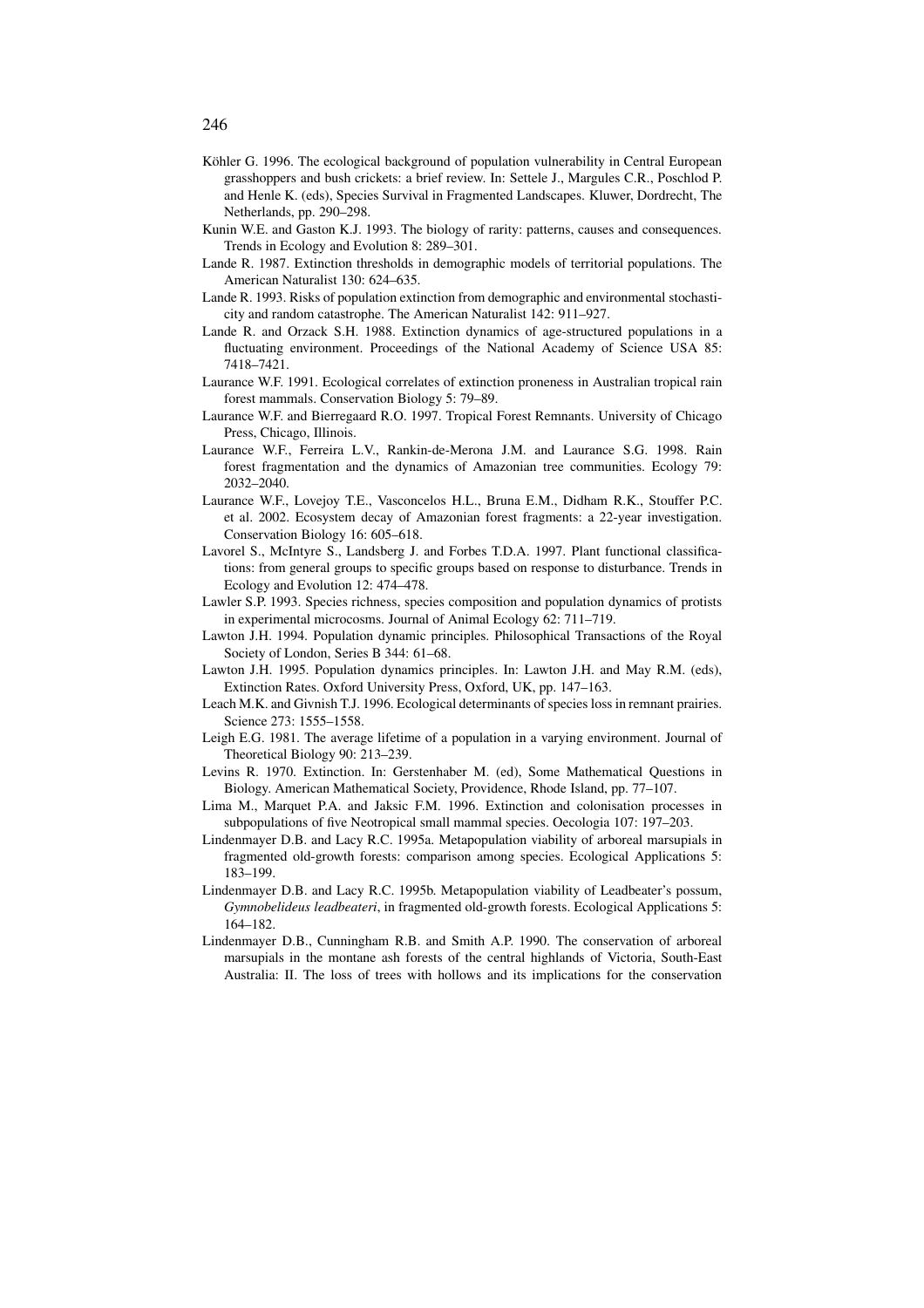of Leadbeater's possum *Gymnobelideus leadbeateri* McCoy (Marsupialia: Petauridae). Biological Conservation 54: 133–145.

- Liu J. 1993. Discounting initial population sizes for prediction of extinction probabilities in patchy environments. Ecological Modelling 70: 51–61.
- Lynch J.F. 1987. Responses of breeding bird communities to forest fragmentation. In: Saunders D.A., Arnold G.W., Burbidge A.A. and Hopkins A.J.M. (eds), Nature Conservation: The Role of Remnants of Native Vegetation. Surrey Beatty, Chipping Norton, Australia, pp. 123–140.
- Mac Nally R. and Bennett A.F. 1997. Species-specific predictions of the impact of habitat fragmentation: local extinction of birds in the box-ironbark forests of Central Victoria, Australia. Biological Conservation 82: 147–155.
- Main A.R. 1987. Management of remnants of native vegetation a review of the problems and the development of an approach with reference to the wheatbelt of Western Australia. In: Saunders D.A., Arnold G.W., Burbidge A.A. and Hopkins A.J.M. (eds), Nature Conservation: The Role of Remnants of Native Vegetation. Surrey Beatty, Chipping Norton, Australia, pp. 1–13.
- Margules C.R. 1996. Experimental fragmentation. In: Settele J., Margules C.R., Poschlod P. and Henle K. (eds), Species Survival in Fragmented Landscapes. Kluwer, Dordrecht, The Netherlands, pp. 128–137.
- Margules C.R., Milkovits G.A. and Smith G.T. 1994. Contrasting effects of habitat fragmentation on the scorpion *Cercophonius squama* and an amphipod. Ecology 75: 2033–2042.
- Matthies D. 1991. Räumliche und zeitliche Dynamik in Populationen der seltenen Art *Melampyrum arvense* L. In: Schmid B. and Stöcklin J. (eds), Populationsbiologie der Pflanzen. Birkhäuser, Basel, Switzerland, pp. 109–121.
- May R.M. and Oster G.F. 1976. Bifurcations and dynamic complexity in simple ecological models. The American Naturalist 110: 573–599.
- McArdle B. and Gaston K.J. 1993. The temporal variability of populations. Oikos 67: 187–191.
- McCarthy M.A., Lindenmayer D.B. and Drechsler M. 1997. Extinction debts and risks faced by abundant species. Conservation Biology 11: 221–226.
- McDade L.A., Bawa K.S., Hespenheide H.A. and Hartshorn G. 1994. La Selva Ecology and Natural History of a Neotropical Rain Forest. University of Chicago Press, Chicago, Illinois.
- McIntyre S., Lavorel S., Landsberg J. and Forbes T.D.A. 1999. Disturbance response in vegetation – towards a global perspective on functional traits. Journal of Vegetation Science 10: 621–630.
- McKelvey K., Noon B.R. and Lamberson R.H. 1993. Conservation planning for species occupying fragmented landscapes – the case of the northern spotted owl. In: Kareiva P.M., Ingsolver J.G. and Huey R.B. (eds), Biotic Interactions and Global Change. Sinauer, Sunderland, Massachusetts, pp. 424–450.
- Menges E.S. 1990. Population viability analysis for an endangered plant. Conservation Biology 4: 52–62.
- Metzger J.P. 2000. Tree functional group richness and landscape structure in a Brazilian tropical fragmented landscape. Ecological Applications 10: 1147–1161.
- Mikkelson G.M. 1993. How do food webs fall apart? A study of changes in trophic structure during relaxation on habitat fragments. Oikos 67: 539–547.
- Mühlenberg M., Hovestadt T. and Röser J. 1991. Are there minimal areas for animal populations? In: Seitz A. and Loeschcke V. (eds), Species Conservation: A Population-Biological Approach. Birkhäuser, Basel, Switzerland, pp. 227–264.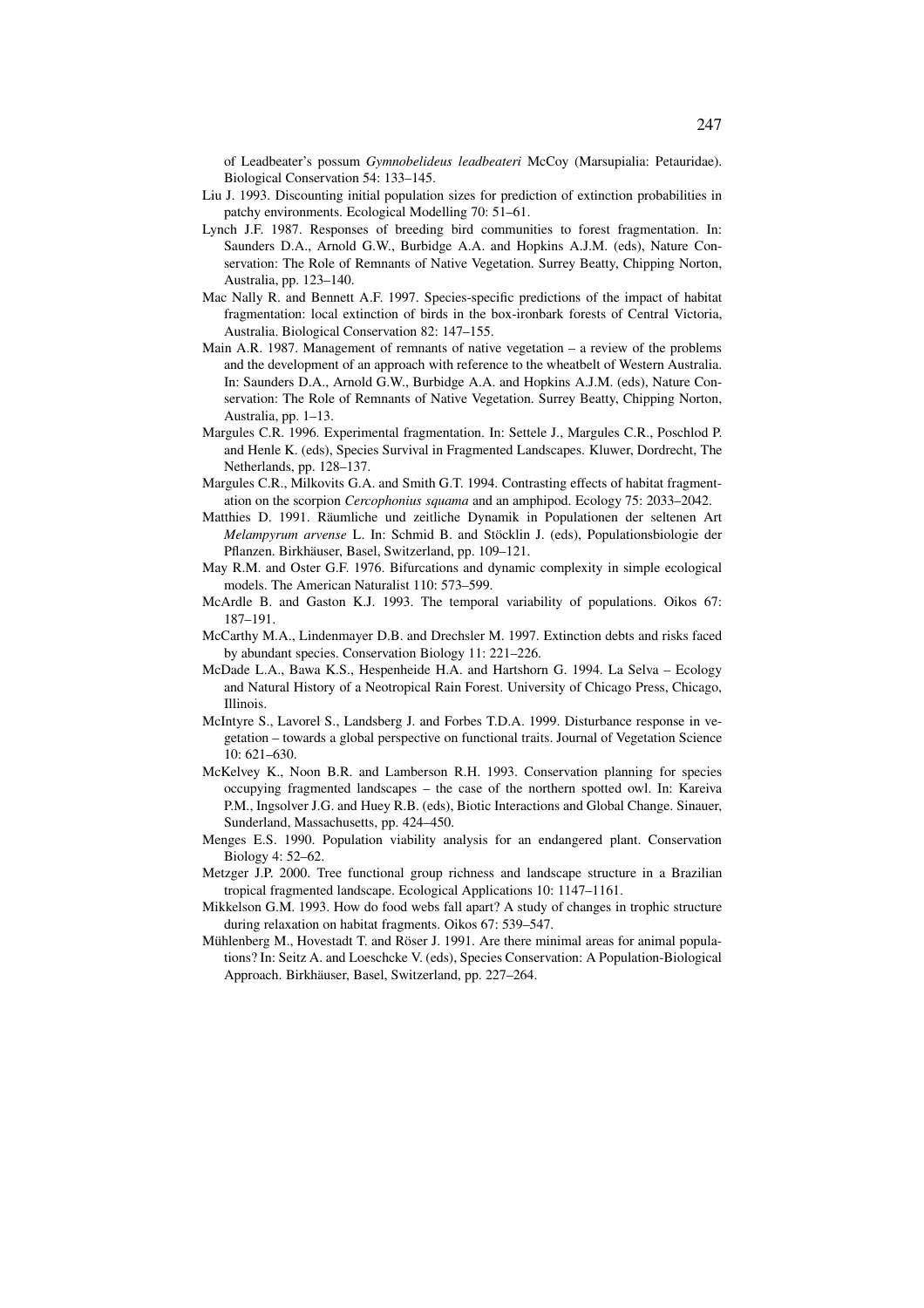- Nantel P., Gagnon D. and Nault A.A. 1996. Population viability analysis of American ginseng and wild leek harvested in stochastic environments. Conservation Biology 10: 608–621.
- Noon B.R. and McKelvey K.S. 1996. A common framework for conservation planning: linking individual and metapopulation models. In: McCullough D.R. (ed), Metapopulations and Wildlife Conservation. Island Press, Washington, DC, pp. 139–165.
- Oedekoven K.-H. 1992. Forstgeschichte des Nahen Osten. Schriftenreihe Wald und Umwelt: die Welt von morgen. Waldschutz – Weltweit 1992: 19–37.
- Ogle C.C. 1987. The incidence and conservation of animal and plant species in remnants of native vegetation within New Zealand. In: Saunders D.A., Arnold G.W., Burbidge A.A. and Hopkins A.J.M. (eds), Nature Conservation: The Role of Remnants of Native Vegetation. Surrey Beatty, Chipping Norton, Australia, pp. 79–87.
- Oostermeijer J.G.B. 2000. Population viability analysis of the rare *Gentiana pneumonanthe*: the importance of genetics, demography and reproductive biology. In: Young A.G. and Clarke G.M. (eds), Genetics, Demography and Viability of Fragmented Populations. Cambridge University Press, Cambridge, UK, pp. 313–334.
- Paine R.T. 1988. Habitat suitability and local population persistence of the sea palm *Postelsia palmaeformis*. Ecology 69: 1787–1794.
- Patterson B.D. 1984. Mammalian extinctions and biogeography in the Southern Rocky Mountains. In: Nitecki M. (ed), Extinctions. University of Chicago Press, Chicago, Illinois, pp. 247–293.
- Patterson B.D. 1987. The principle of nested subsets and its implications for biological conservation. Conservation Biology 1: 323–334.
- Pimm S.L. 1991. The Balance of Nature? University of Chicago Press, Chicago, Illinois.
- Pimm S.L. and Lawton J.H. 1977. Number of trophic levels in ecological communities. Nature 268: 329–331.
- Pimm S.L., Jones H.L. and Diamond J. 1988. On the risk of extinction. The American Naturalist 132: 757–785.
- Pimm S.L., Diamond J., Reed T.M., Russell G.J. and Verner J. 1993. Times to extinction for small populations of large birds. Proceedings of the National Academy of Science USA 90: 10871–10875.
- Pollard E. and Yates T.J. 1992. The extinction and foundation of local butterfly populations in relation to population variability and other factors. Ecological Entomology 17: 249–254.
- Poschlod P., Kiefer S., Tränkle U., Fischer S. and Bonn S. 1998. Plant species richness in calcareous grasslands as affected by dispersability in space and time. Applied Vegetation Science 1: 75–90.
- Poschlod P., Kleyer M. and Tackenberg O. 2000. Data bases on life history traits as a tool for risk assessment in plant species. Zeitschrift für Ökologie und Naturschutz 9: 3–18.
- Preston F.W. 1949. The commonness and rarity of species. Ecology 29: 254–283.
- Quinn J.F., Wolin C.L. and Judge M.L. 1989. An experimental analysis of patch size, habitat subdivision, and extinction in a marine intertidal snail. Conservation Biology 3: 242–251.
- Rabinowitz D., Cairns S. and Dillon T. 1986. Seven forms of rarity and their frequency in the flora of the British Isles. In: Soulé M.E. (ed), Conservation Biology: The Science of Scarcity and Diversity. Sinauer Associates, Sunderland, Massachusetts, pp. 182–204.
- Recher H.F., Shields J., Kavanagh R. and Webb G. 1987. Retaining remnant mature forest for nature conservation at Eden, New South Wales: a review of theory and practice. In: Saunders D.A., Arnold G.W., Burbidge A.A. and Hopkins A.J.M. (eds), Nature Conservation: The Role of Remnants of Native Vegetation. Surrey Beatty, Chipping Norton, Australia, pp. 177–194.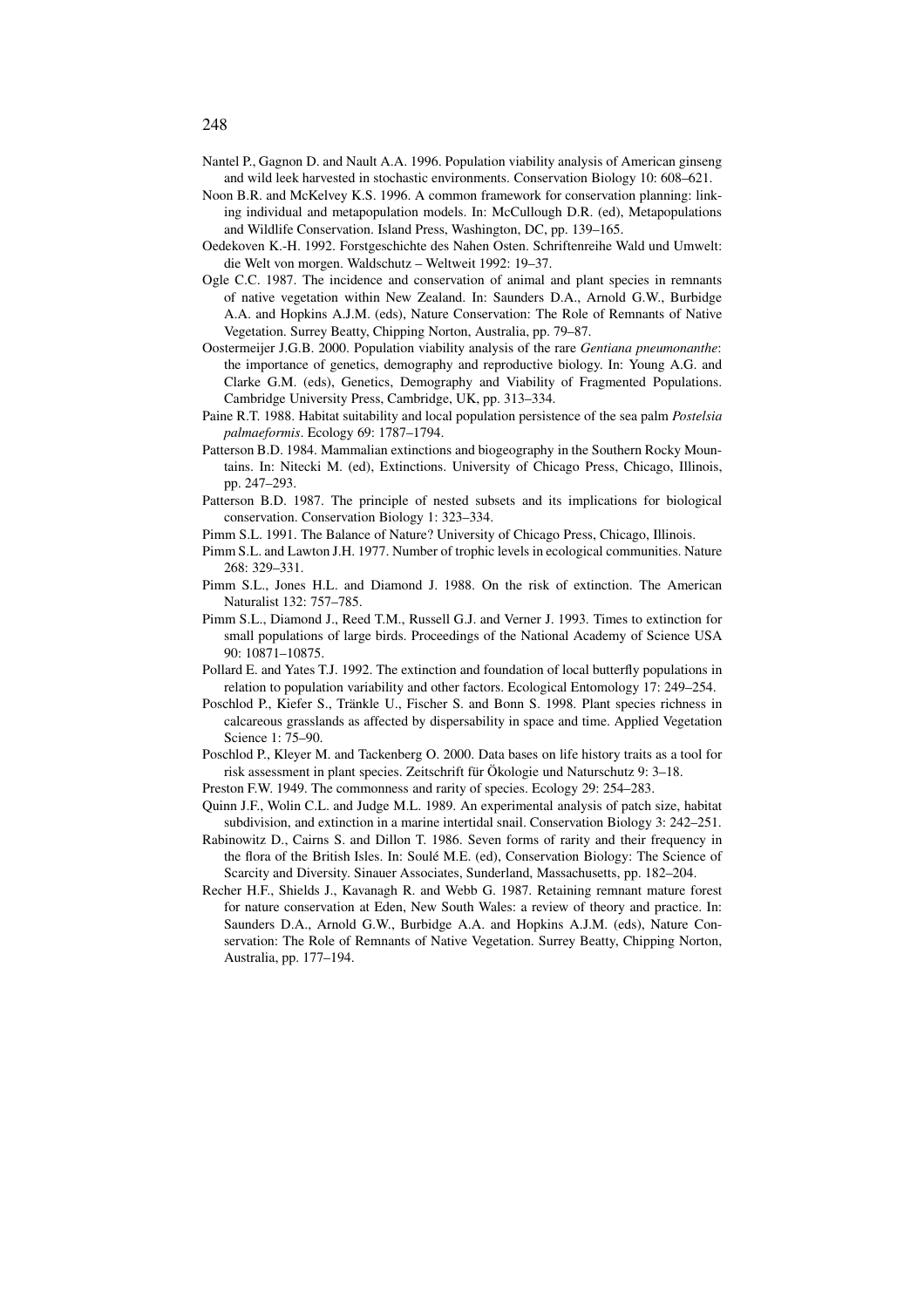- Reed J.M. 1999. The role of behavior in recent avian extinctions and endangerments. Conservation Biology 13: 232–241.
- Restrepo C., Renjifo L.M. and Marples P. 1997. Frugivorous birds in fragmented Neotropical montane forests: landscape pattern and body mass distribution. In: Laurance W.F. and Bierregaard R.O. (eds), Tropical Forest Remnants. University of Chicago Press, Chicago, Illinois, pp. 171–189.
- Ricklefs R.E. and Latham R.E. 1992. Intercontinental correlation of geographic ranges suggests stasis in ecological traits of relict genera of temperate perennial herbs. The American Naturalist 139: 1305–1321.
- Robinson G.R. and Quinn J.F. 1988. Extinction, turnover and species diversity in an experimentally fragmented Californian annual grassland. Oecologia 76: 71–82.
- Robinson G.R., Holt R.D., Gaines M.S., Hamburg S.P., Johnson M.L., Fitch H.S. et al. 1992. Diverse and contrasting effects of habitat fragmentation. Science 257: 524–526.
- Roff D.A. 1992. The Evolution of Life Histories: Theory and Analysis. Chapman & Hall, New York.
- Roland J., Keyghobadi N. and Fownes S. 2000. Alpine *Parnassius* butterfly dispersal: effects of landscape and population size. Ecology 81: 1642–1653.
- Rosenberg K.V., Lowe J.D. and Dhondt A.A. 1999. Effects of forest fragmentation on breeding tanagers: a continental perspective. Conservation Biology 13: 568–583.
- Rosenzweig M.L. and Clark C.W. 1994. Island extinction rates from regular censuses. Conservation Biology 8: 491–494.
- Salisbury E. 1976. Seed output and the efficacy of dispersal by wind. Proceedings of the Royal Society London 192: 323–329.
- Samietz J., Berger U. and Köhler G. 1996. A population vulnerability analysis of the stripewinged grasshopper, *Stenobothrus lineatus* (Caelifera: Acrididae). In: Settele J., Margules C.R., Poschlod P. and Henle K. (eds), Species Survival in Fragmented Landscapes. Kluwer, Dordrecht, The Netherlands, pp. 299–311.
- Sarre S., Smith G.T. and Meyers J.A. 1995. Persistence of two species of gecko (*Oedura reticulata* and *Gehyra variegata*) in remnant habitat. Biological Conservation 71: 25–33.
- Sarre S., Wiegand K. and Henle K. 1996. Survival of a specialist and generalist gecko in the fragmented landscape of the Western Australian wheatbelt. In: Settele J., Margules C.R., Poschlod P. and Henle K. (eds), Survival of Species in Fragmented Landscapes. Kluwer, Dordrecht, The Netherlands, pp. 39–51.
- Saunders D.A. 1996. Habitat networks in the fragmented landscape of the Western Australian wheatbelt: preliminary results, involvement with landcare groups, and experience in implementation. In: Settele J., Margules C.R., Poschlod P. and Henle K. (eds), Species Survival in Fragmented Landscapes. Kluwer, Dordrecht, The Netherlands, pp. 69–80.
- Saunders D.A., Hobbs R.J. and Margules C.R. 1991. Biological consequences of ecosystem fragmentation: a review. Conservation Biology 5: 18–32.
- Schoener T.W. and Schoener A. 1983. The time to extinction of a colonizing propagule of lizards increases with island area. Nature 302: 332–334.
- Schoener T.W. and Spiller D.A. 1987. High population persistence in a system with high turnover. Nature 330: 474–477.
- Schoener T.W. and Spiller D.A. 1992. Is extinction rate related to temporal variability in population size? An empirical answer for orb spiders. The American Naturalist 139: 1176–1207.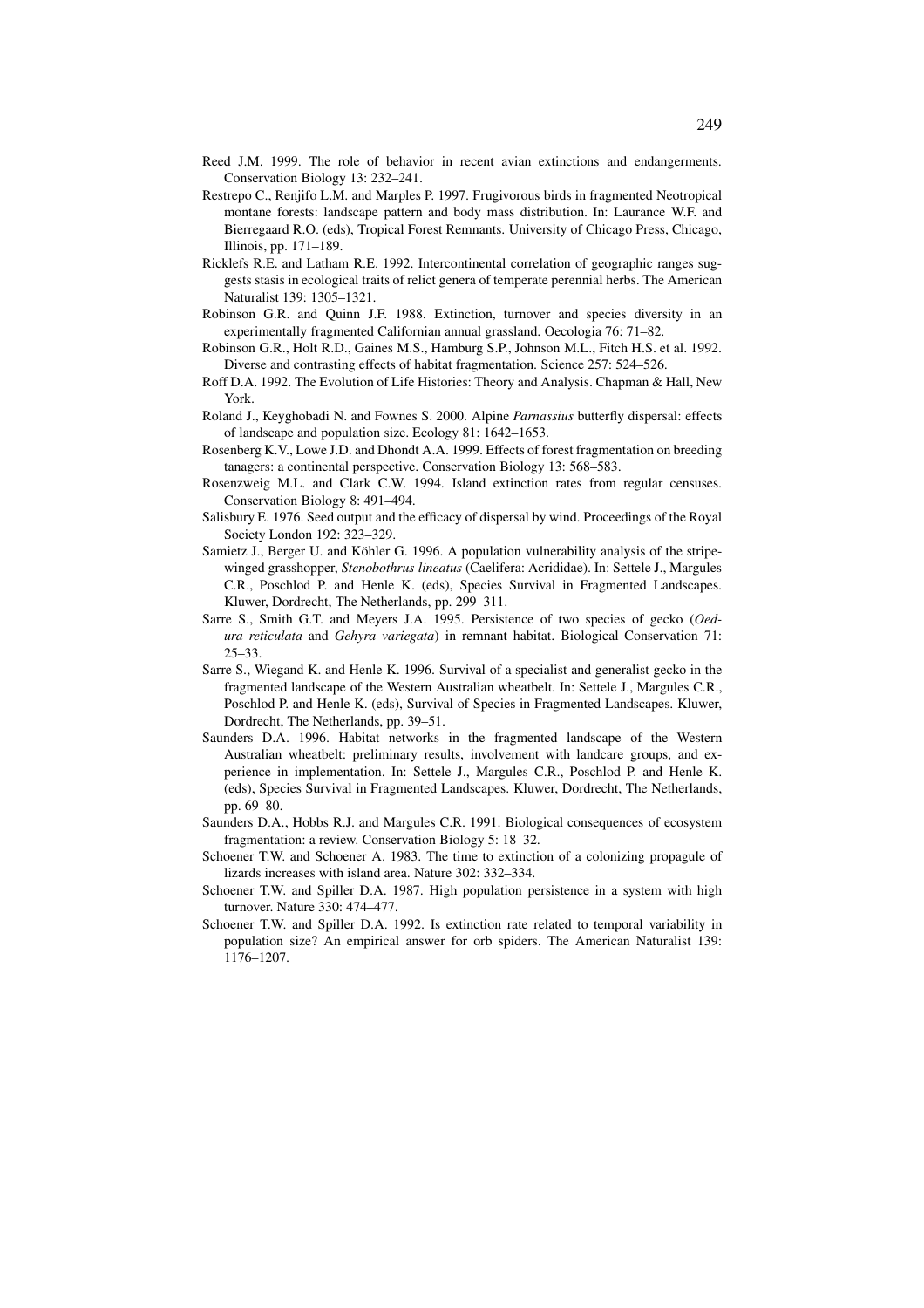- Schwartzman S., Moreira A. and Nepstad D. 2000. Rethinking tropical forest conservation: perils in parks. Conservation Biology 14: 1351–1357.
- Settele J. 1998. Metapopulationsanalyse auf Rasterdatenbasis. Teubner, Stuttgart, Germany.
- Settele J. and Poethke H.J. 1996. Towards demographic vulnerability categories of butterflies. In: Settele J., Margules C.R., Poschlod P. and Henle K. (eds), Species Survival in Fragmented Landscapes. Kluwer, Dordrecht, The Netherlands, pp. 282–289.
- Shaffer M.L. 1981. Minimum population sizes for species conservation. BioScience 31: 131–134.
- Sieving K.E. and Karr J.R. 1997. Avian extinction and persistance mechanisms in lowland Panama. In: Laurance W.F. and Bierregaard R.O. (eds), Tropical Forest Remnants. University of Chicago Press, Chicago, Illinois, pp. 156–170.
- Soulé M.E., Bolger D.T., Alberts A.C., Sauvajot R.S., Wright J., Sorice M. et al. 1988. Reconstructed dynamics of rapid extinctions of chaparral-requiring birds in urban habitat islands. Conservation Biology 2: 75–92.
- Stearns S.C. 1976. Life history tactics: a review of the ideas. Quarterly Review of Biology 51: 3–47.
- Stöcklin J. and Fischer M. 1997. Local extinctions of plants in remnants of extensively used calcareous grasslands 1950–1985. Conservation Biology 11: 727–737.
- Stouffer P.C. and Bierregaard R.O. 1995. Effects of forest fragmentation on understory hummingbirds in Amazonian Brazil. Conservation Biology 9: 1085–1094.
- Strykstra R.J., Verweij G.L. and Bakker J.P. 1997. Seed dispersal by mowing machinery in a Dutch brook valley system. Acta Botanica Neerlandica 46: 387–401.
- Tabarelli M., Mantovani W. and Peres C.A. 1999. Effects of habitat fragmentation on plant guild structure in the montane forest of southeastern Brazil. Biological Conservation 91: 119–127.
- Temple S.A. and Carey J.R. 1988. Modeling dynamics of habitat-interior bird populations in fragmented landscapes. Conservation Biology 2: 340–347.
- Terborgh J. 1974. Preservation of natural diversity: the problem of extinction prone species. BioScience 24: 715–722.
- Terborgh J. 1999. Requiem for Nature. Island Press, Washington, DC.
- Terborgh J. and Winter B. 1980. Some causes of extinction. In: Soulé M.E. and Wilcox B.A. (eds), Conservation Biology: An Evolutionary–Ecological Perspective. Sinauer, Sunderland, Massachusetts, pp. 119–134.
- Terborgh J., Lopez L., Tello J., Yu D. and Bruni A.R. 1997. Transitory states in relaxing ecosystems of land bridge islands. In: Laurance W.F. and Bierregaard R.O. (eds), Tropical Forest Remnants. University of Chicago Press, Chicago, Illinois, pp. 256–274.
- Thomas J.A., Moss D. and Pollard E. 1994. Increased fluctuations of butterfly populations towards the northern edges of species ranges. Ecography 17: 215–220.
- Thompson K., Hillier S.H., Grime J.P., Bossard C.C. and Band S.R. 1996. A functional analysis of a limestone grassland community. Journal of Vegetation Science 7: 371–380.
- Tilman D. 1997. Community invasibility, recruitment limitation, and grassland biodiversity. Ecology 78: 81–92.
- Tilman D., Lehman C.L. and Yin C.J. 1997. Habitat destruction, dispersal, and deterministic extinction in competitive communities. The American Naturalist 149: 407–435.
- Tracy C.R. and George T.L. 1992. On the determinants of extinction. The American Naturalist 139: 102–122.
- Troll W. 1937–1943. Vergleichende Morphologie der höheren Pflanzen. Vol. 1: Vegetationsorgane, Part 1–3. Borntraeger, Berlin, Germany.